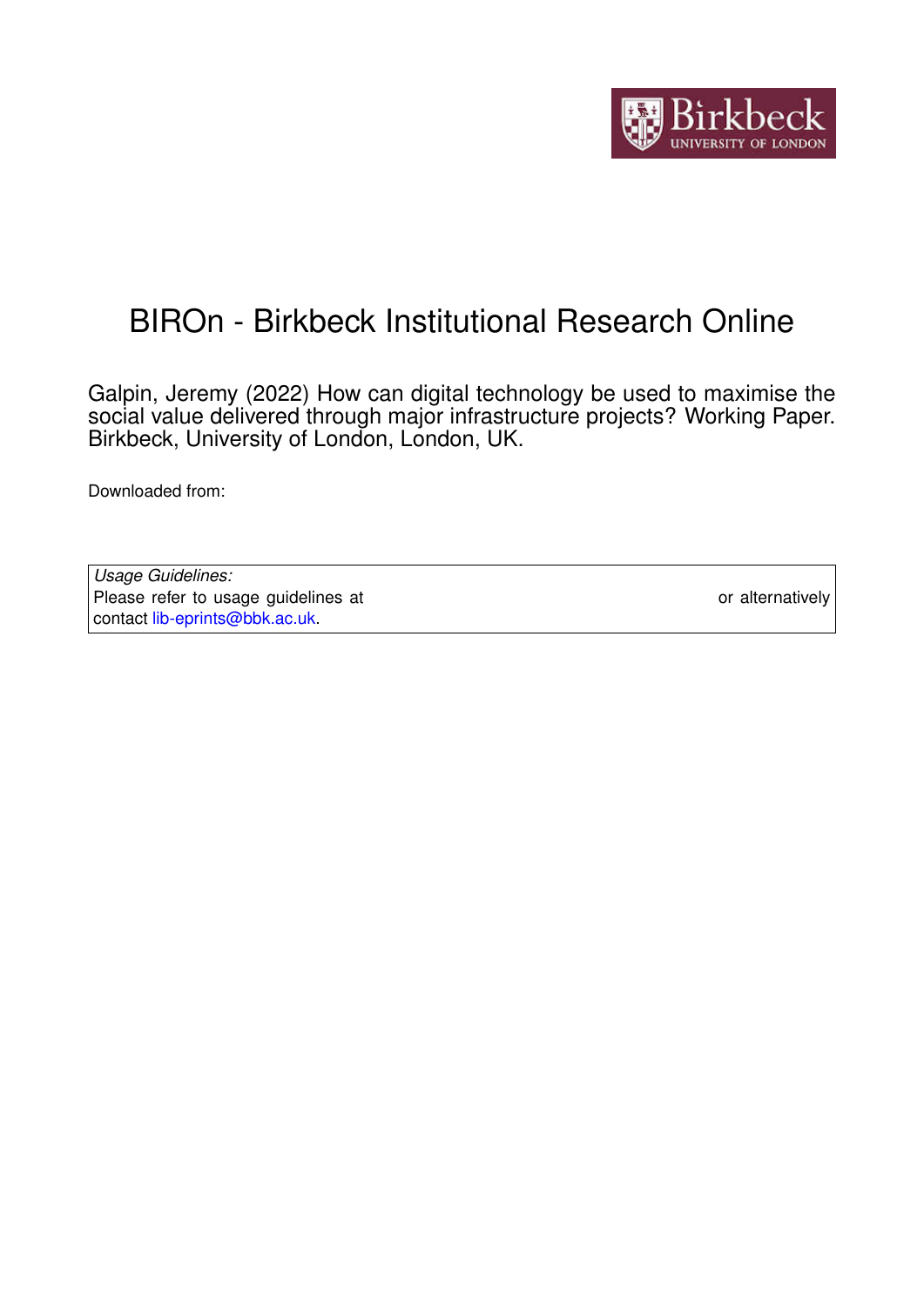



### **CIMR Research Working Paper Series**

*Working Paper No 58.* 

How can digital technology be used to maximise the social value delivered through major infrastructure projects?

by

Jeremy Galpin

January 2022

ISSN 2052-062X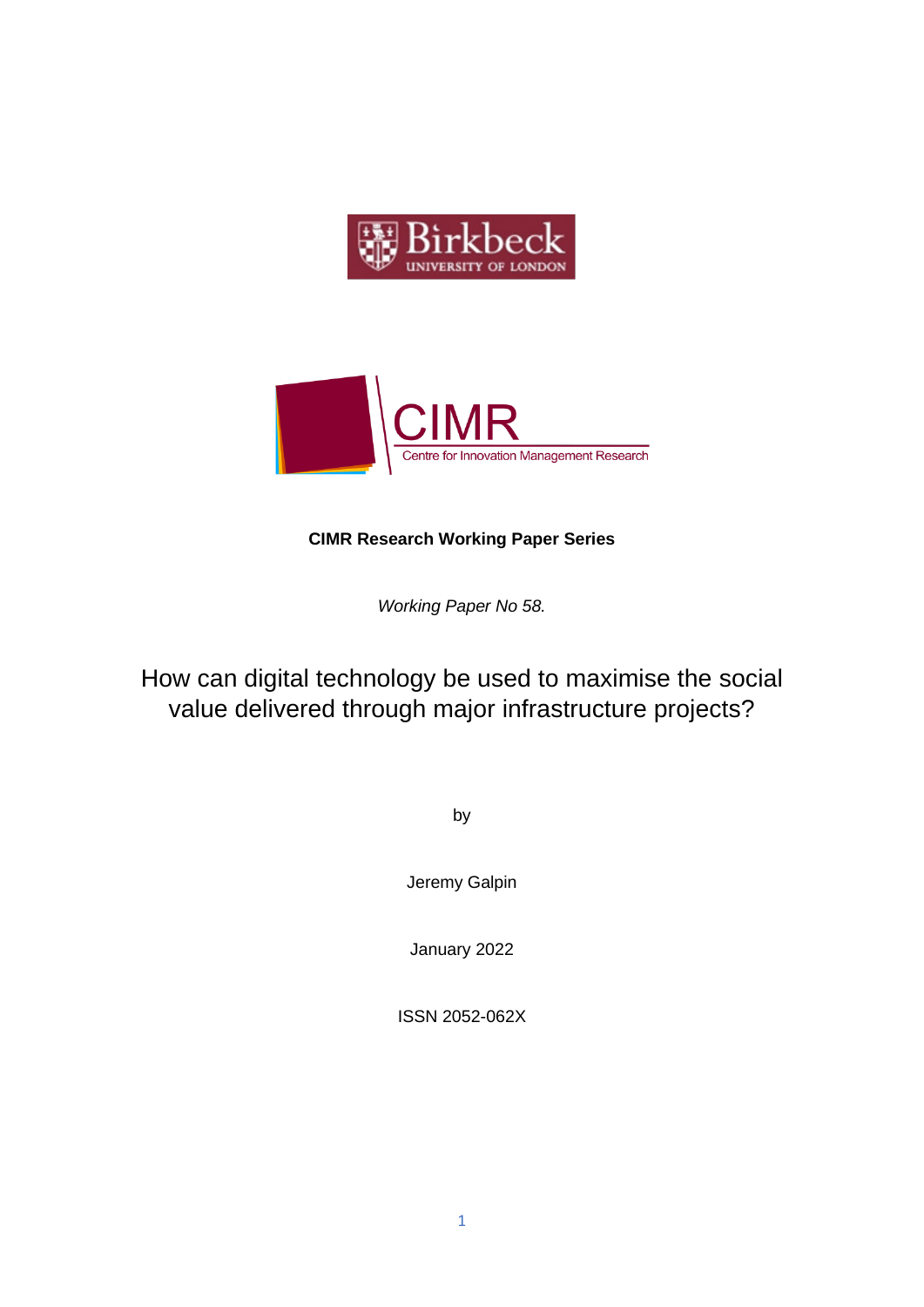### *Abstract*

The primary aim of this working paper is to inform readers as to what opportunities exist to use digital technology to maximise social value through major infrastructure projects. This research looks through the lenses of social value, infrastructure, and digital business, and addresses the gap around the intersection between social value, digital technology, and the infrastructure sector.

This research methodology is a literature research, followed by the collection of qualitative data from 12 interviews, with participants in 12 organisations, during August 2020. The research findings reported in this working paper are structured around 2 questions:

- 1. What are the opportunities for the use of digital technology in maximising social value?
- 2. What are the risks and barriers to the use of digital technology to maximise social value?

This research makes 12 actionable and practical recommendations as a contribution to the discussion and implementation of policy in the UK.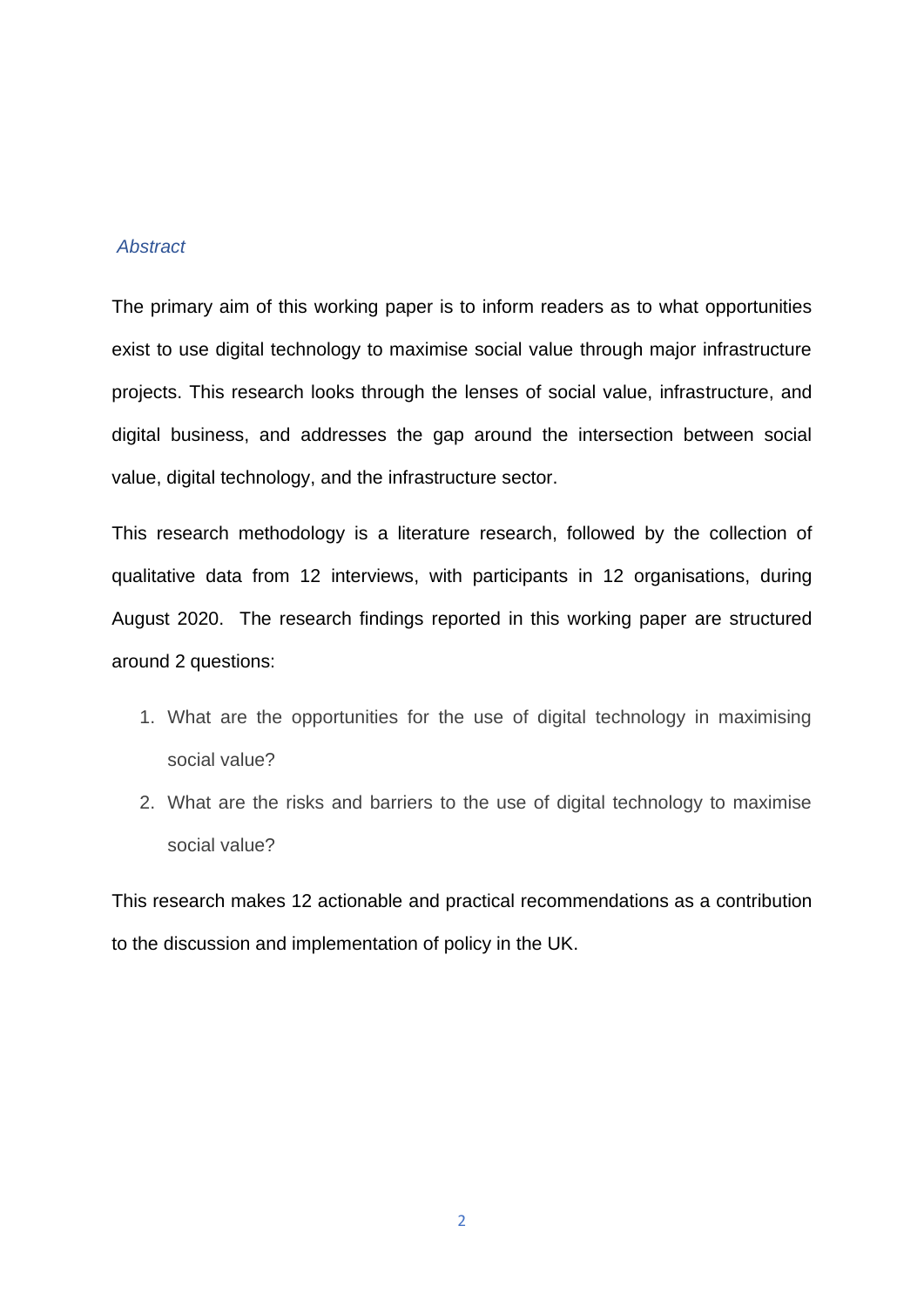### *1. Introduction*

We face an unprecedented challenge in combating the rising temperature of the earth at a time where the pace of change and the fragmentation of society is accelerating globally. This time of challenge also presents a huge and exciting opportunity to significantly shift the basis on which we invest in infrastructure, so that are decisions are sustainable by the widest definition, and contribute to the global wellbeing of humanity, as well as delivering a just transition to a low carbon world.

The shift in policy context with respect to social value, in the last 3 years, is quite remarkable and we have learnt from the COVID pandemic, that governments, and society, can make dramatic and significant decisions when critical.

As the Transforming Infrastructure roadmap to 2030 illustrates in Figure 1, we need to make integrated decisions, at a systems level, considering the relationship between the natural environment, the built environment, and services. The decisions we make must be both aligned with global societal outcomes, represented by the UNSDG's, and on policy that reflects our values as a society.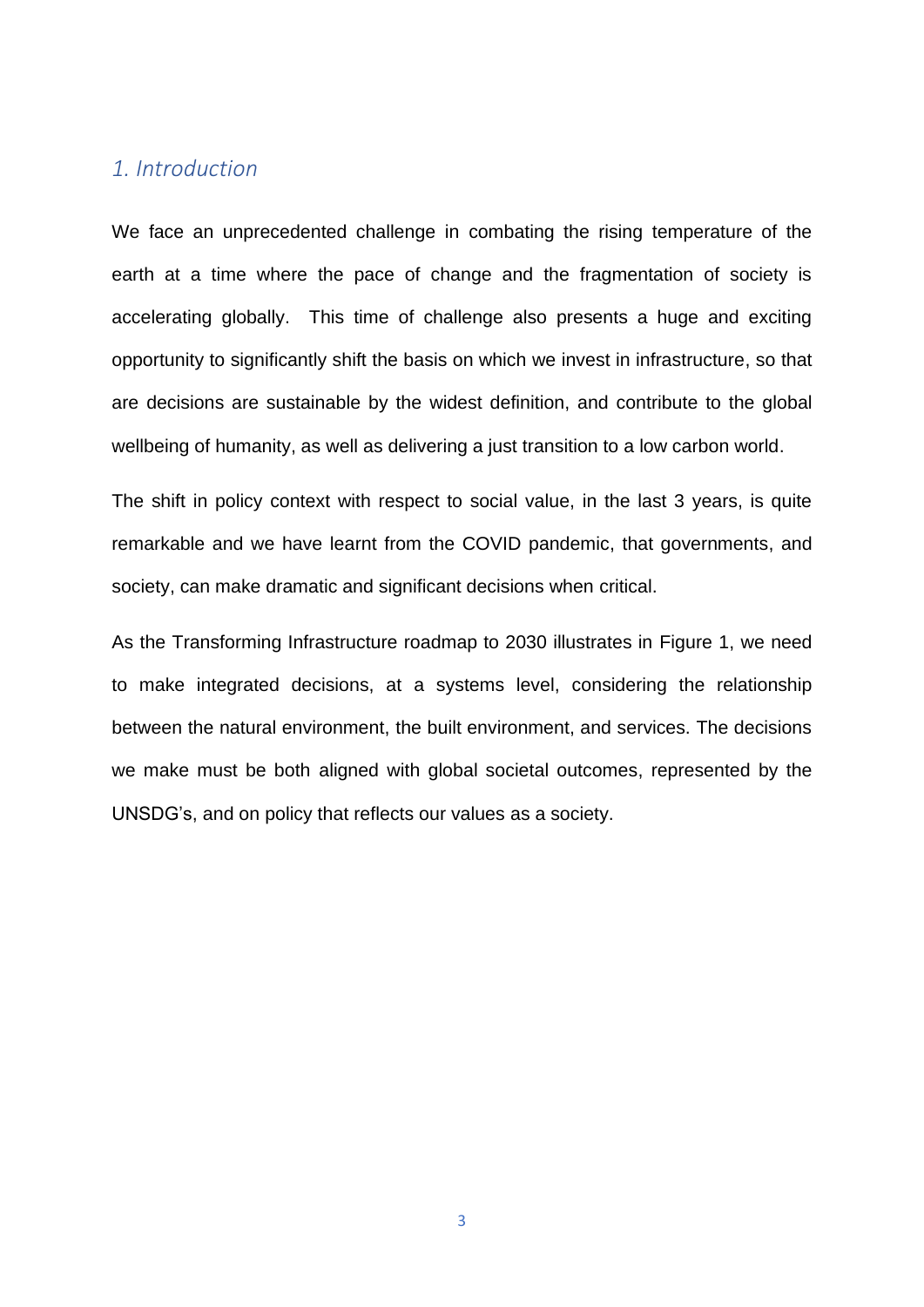

*Figure 1 Transforming Infrastructure Road map to 2030 Source: (Infrastructure and Projects Authority 2021)*

If the business cases on which we make infrastructure decisions are to have the trust and confidence of stakeholders, we need to improve this engagement and the transparency, visibility, and accountability of those processes. We need to ensure that we can feedback on the outcomes we achieve, including social value, through the lifetime of the asset.

Having identified social, environmental, and economic outcomes for the whole life cycle of our assets, we must then define, capture and visualise the relevant data, and use it to maximise impact and provide feedback to our stakeholders.

Digital technology has been a key driver in innovation and productivity leading to hugely significant reductions in global poverty, and a transformation of global connectivity, not all of it for the good. Digital is now no longer purely an agnostic tool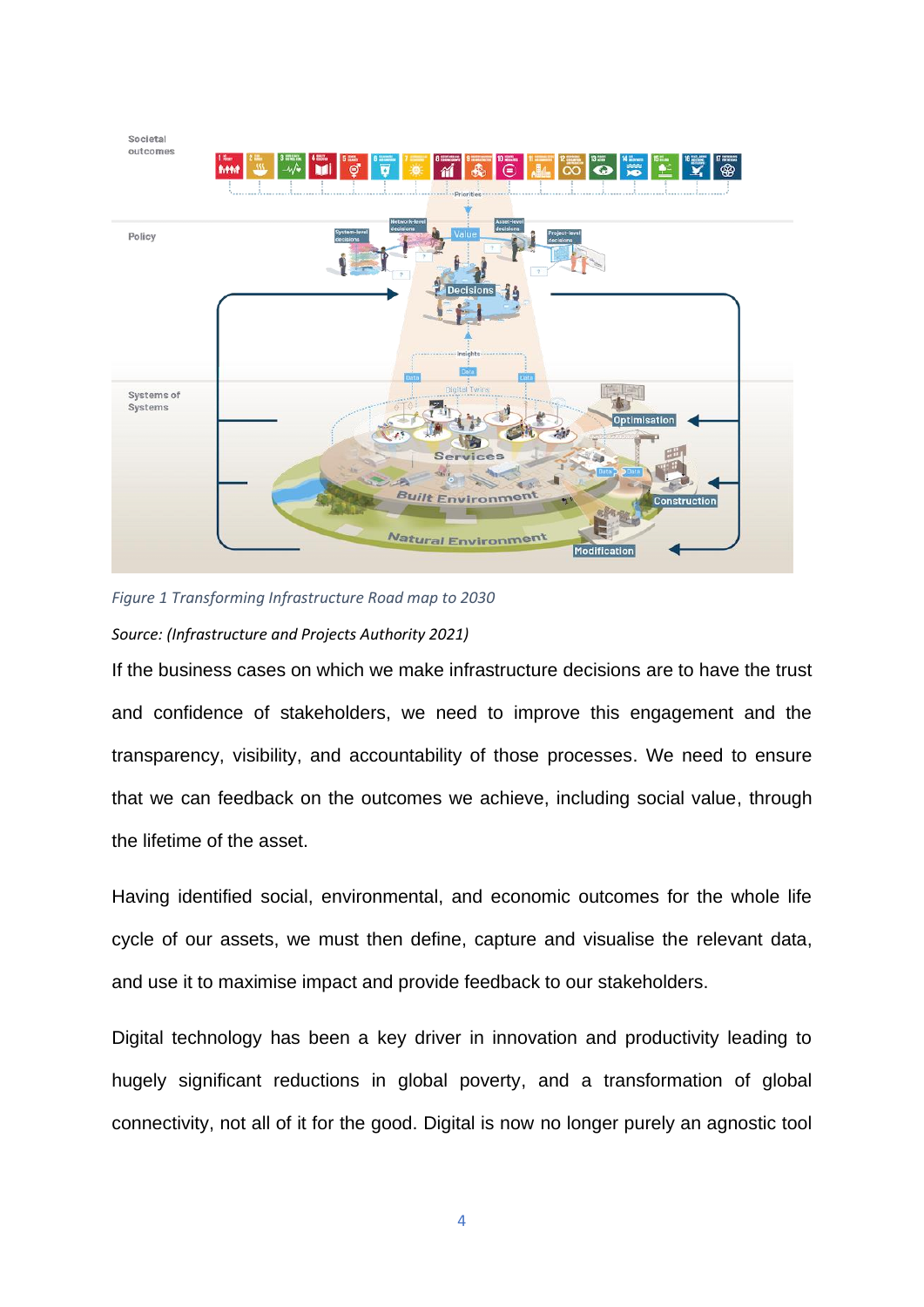for human use (Azhar 2021) however it has a critical role to play as an enabler of social value.

The research in this working paper is based on literature research, followed by 12 interviews carried out in August 2020. This working paper focuses on 2 questions:

- 1. What are the opportunities for the use of digital technology in maximising social value?
- 2. What are the risks and barriers to the use of digital technology to maximise social value?

12 practical recommendations are made, that can help each of us play our part in the implementation of policy, and responding to emerging issues, using digital to maximise social value on major infrastructure projects.

This working paper was developed from a MSc Dissertation study sponsored by Costain. The purpose of Costain (Costain 2021) is to improve people's lives by helping to: connect and keep the nation moving: keep water clear and flowing: power communities sustainably, and to keep people safe. These research recommendations will inform our smart contracting and consultancy solutions, helping our clients across the UK's transportation, water, energy, and defence sectors improve their business performance, by enabling their infrastructure programmes to be safer, better, greener, faster, and more efficient.

### *Policy context*

The £650 billion infrastructure investment pipeline is critical to the government's achievement of its long-term ambitions for the UK including to level up the country, strengthen the union, meet the United Nations Sustainability Development Goals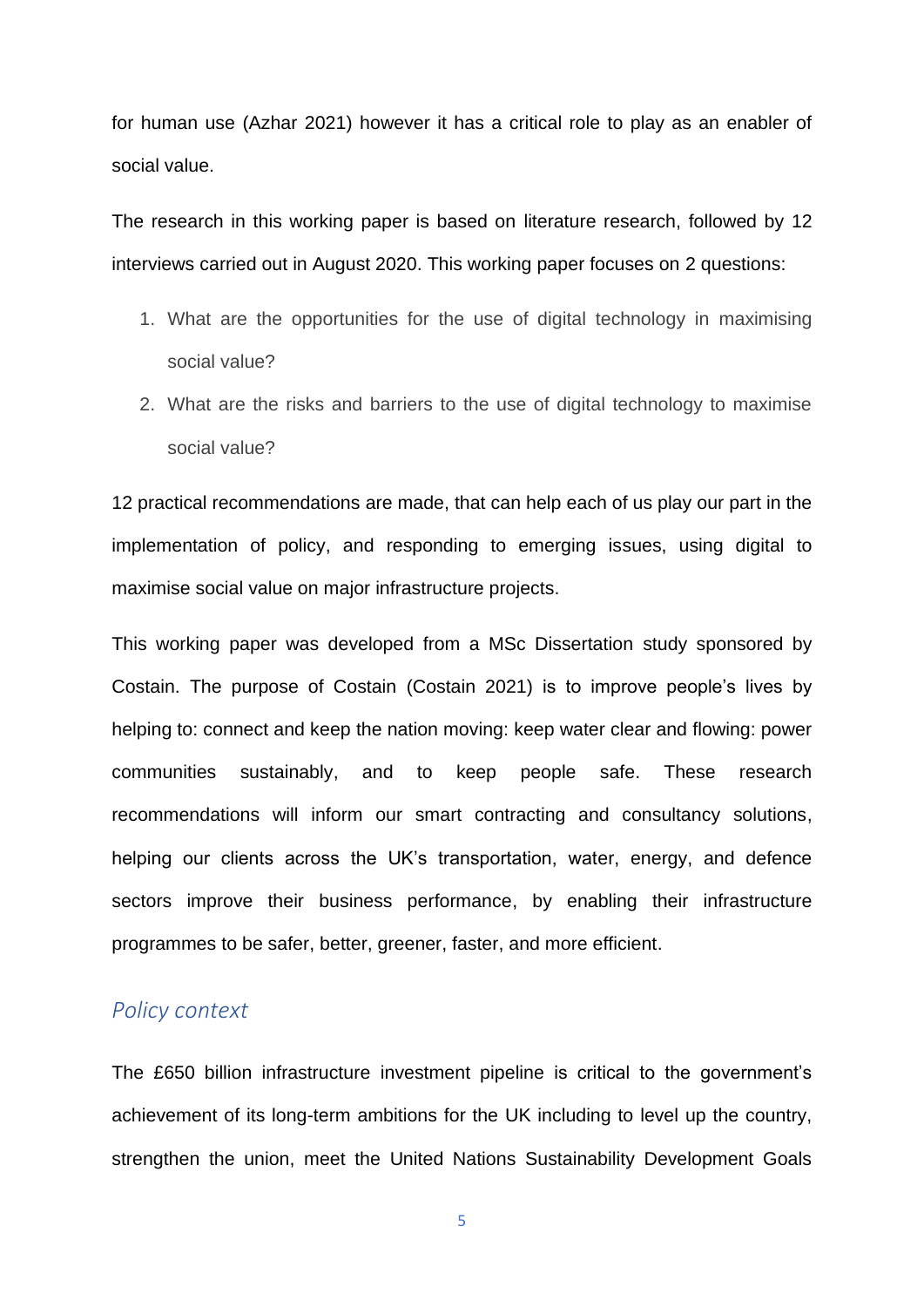(UNSDG), and put the UK on the path to zero emissions by 2050 (Infrastructure and Projects Authority, 2021). The Transforming Infrastructure Performance (TIP) roadmap to 2030 describes a vision that links societal outcomes, defined by UNSDG priorities, with value-based policy, leading to system level decisions, and using the data and technology to see them through (Infrastructure and Projects Authority, 2021). Infrastructure is therefore of significant importance in delivering social value, and digital technology is an explicit enabler of this vision.

HM Treasury Central Government guidance on appraisal and evaluation, commonly termed the "Green Book", (HM Treasury 2018)states that the Treasury 5 case model is the means of developing proposals in a holistic way that optimises the social/public value produced by the use of public resources. The green book update (HM Treasury 2021) addresses social or public value as 'all significant costs and benefits that affect the welfare and wellbeing of the population, not just market effects, for example, environmental, cultural, health, social care, justice and security' and to support the evaluation of these benefits, the Treasury has published supplementary guidance on wellbeing for appraisal, including the recommended standard of a WELLBY standard value of one wellbeing adjusted year of £13,000. (HM Treasury 2021) (Hey, 2021). The effectiveness of these policy changes, will in part, be influenced by the application of digital technology.

The "Construction Playbook" (Cabinet Office 2020a) sets out the requirement that all contracting authorities should have strategies and plans for achieving net zero Green House Gas (GHG) emissions by, or ahead of 2050 for their whole estate and portfolio, including the use of PAS 2080 (HM Government, 2020). The Treasury has now published a revised remit for the National Infrastructure Commission (NIC) that adds a fourth objective of supporting climate resilience and the UK's transition to net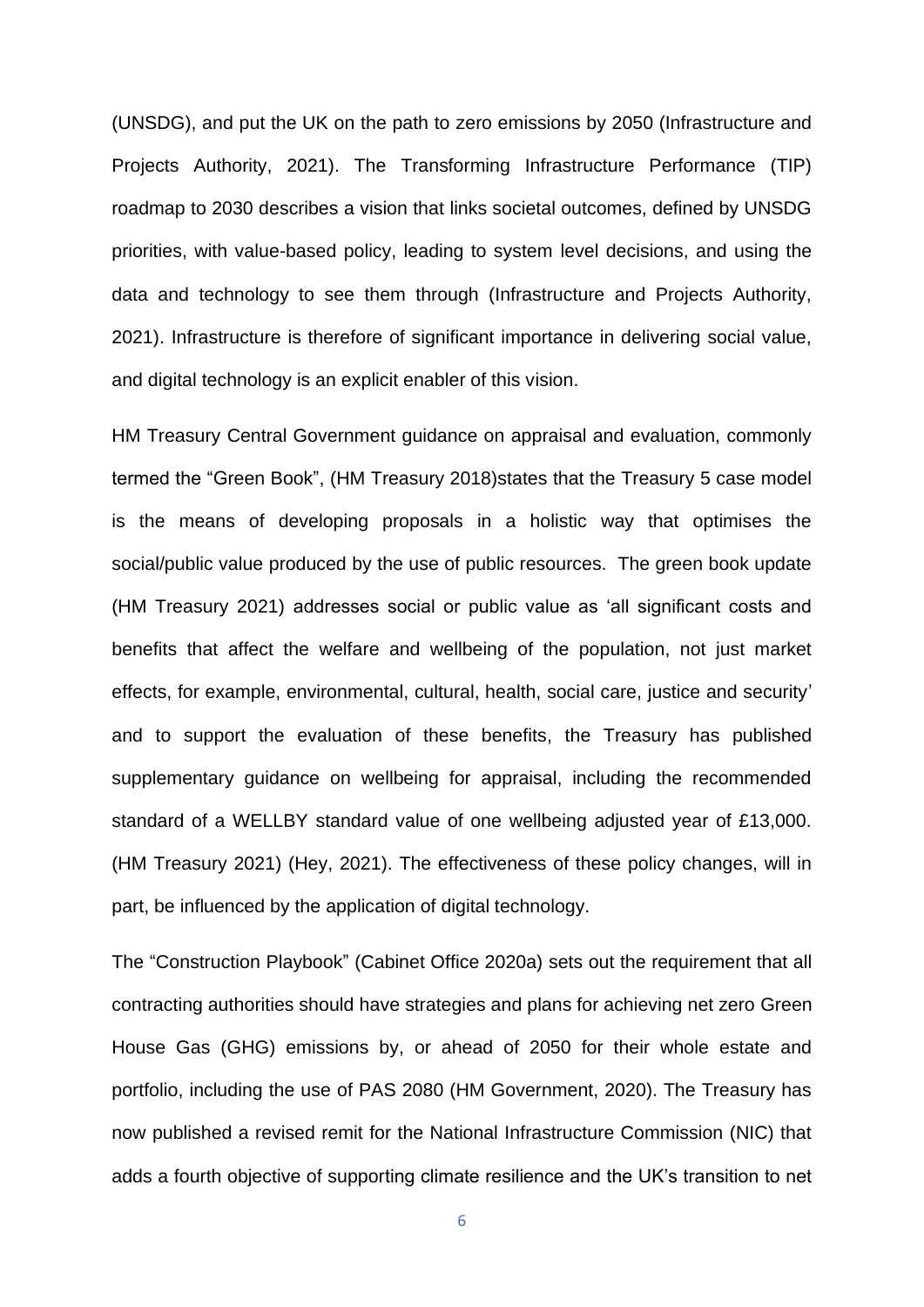zero carbon emissions by 2050 (McNaught, 2021) this is added to the existing objectives of supporting sustainable economic growth across the UK, improving competitiveness, and improving quality of life.

The Government issued PPN 06/20 in September 2020 (Cabinet Office 2020b)as a mechanism to enable central government to consider the additional societal benefits that can be achieved in the delivery of its contracts. This represented a shift to an explicit evaluation of social value in all central government procurement. This publication defines social value across a framework of 5 themes and 8 outcomes and defines the data metrics that are to be collected against each outcome. The commitment to social value has been further reinforced in the construction playbook (HM Government, 2020).

| <b>Themes</b>      |                              | <b>Policy outcomes</b>                                                      |  |
|--------------------|------------------------------|-----------------------------------------------------------------------------|--|
| Theme1             | COVID-19 recovery            | Help local communities to manage and recover from<br>the impact of COVID-19 |  |
| Theme2             | Tackling economic inequality | Create new businesses, new jobs and new skills                              |  |
|                    |                              | Increase supply chain resilience and capacity                               |  |
| Theme3             | Fighting climate change      | Effective stewardship of the environment                                    |  |
|                    | Equal opportunity            | Reduce the disability employment gap                                        |  |
| Theme4             |                              | Tackle workforce inequality                                                 |  |
| Theme <sub>5</sub> | Wellbeing                    | Improve health and wellbeing                                                |  |
|                    |                              | Improve community cohesion                                                  |  |

*Figure 2 PPN 06/20 Social Value Outcomes*

*Source: (Cabinet Office 2020b)*

All the above builds on the commitment made in the government's 2017 Industrial strategy construction sector deal to embed a 'procure for value' approach in public procurement (BEIS 2019); Construction Leadership Council (CLC) 2018). The CLC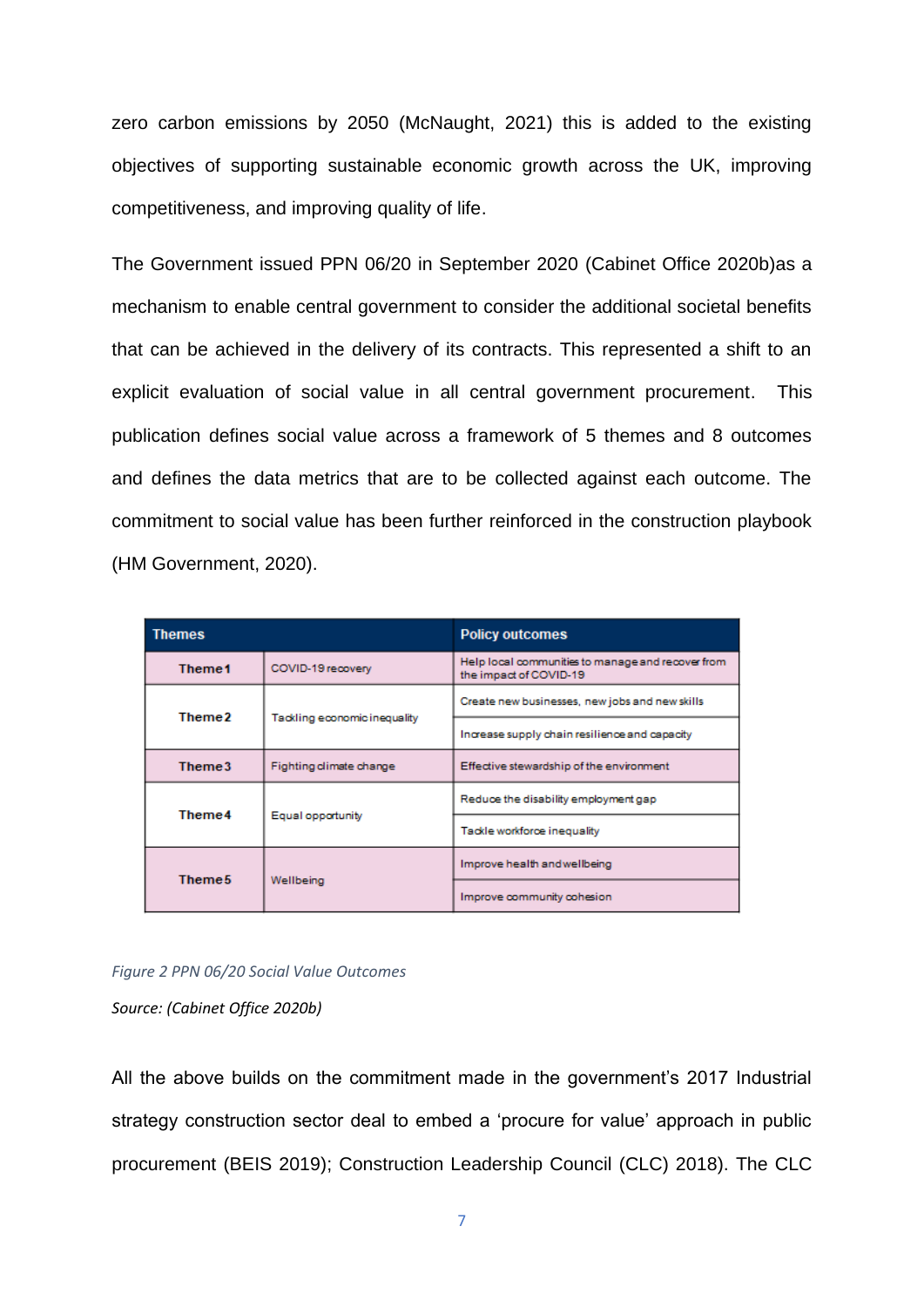responded to this deal with their report in 2018 on procuring for value. Together these led to the investment in the development of the value toolkit which enables value-based decision making, focused on driving better social, environmental, and economic outcomes (Construction Innovation Hub, 2021). This toolkit uses the global capitals coalition model (Capitals coalition 2022) of 4 capitals of production, natural, human and social, to enable organisations to make holistic decisions that create value for nature, people and society, alongside business and the economy.

If we are, as a society, to make infrastructure investment decisions based on a multi capitals approach, then we must define outcomes and benefits across all these capital areas as well as define what data we will collect to communicate to our stakeholders, whether these benefits have been realised. Digital technology is fundamental to the achievement of these policy outcomes and yet little research exists as to how it can support the maximisation of social value on major infrastructure projects.

New technologies are being created, scaled and implemented at an exponential rate, however the digital maturity of the multiple actors involved in the delivery of infrastructure is only progressing incrementally and this is leading to an exponential gap between the opportunity of digital, and the capability of industry to realise those opportunities (Azhar 2021).

The objective of this research is to help address that gap by informing readers as to the opportunities that exist to use digital technology, to maximise social value on major infrastructure projects. The literature research looks through the lenses of social value, Infrastructure, and digital business, and identifies a significant gap in the research around the intersection between social value and digital business and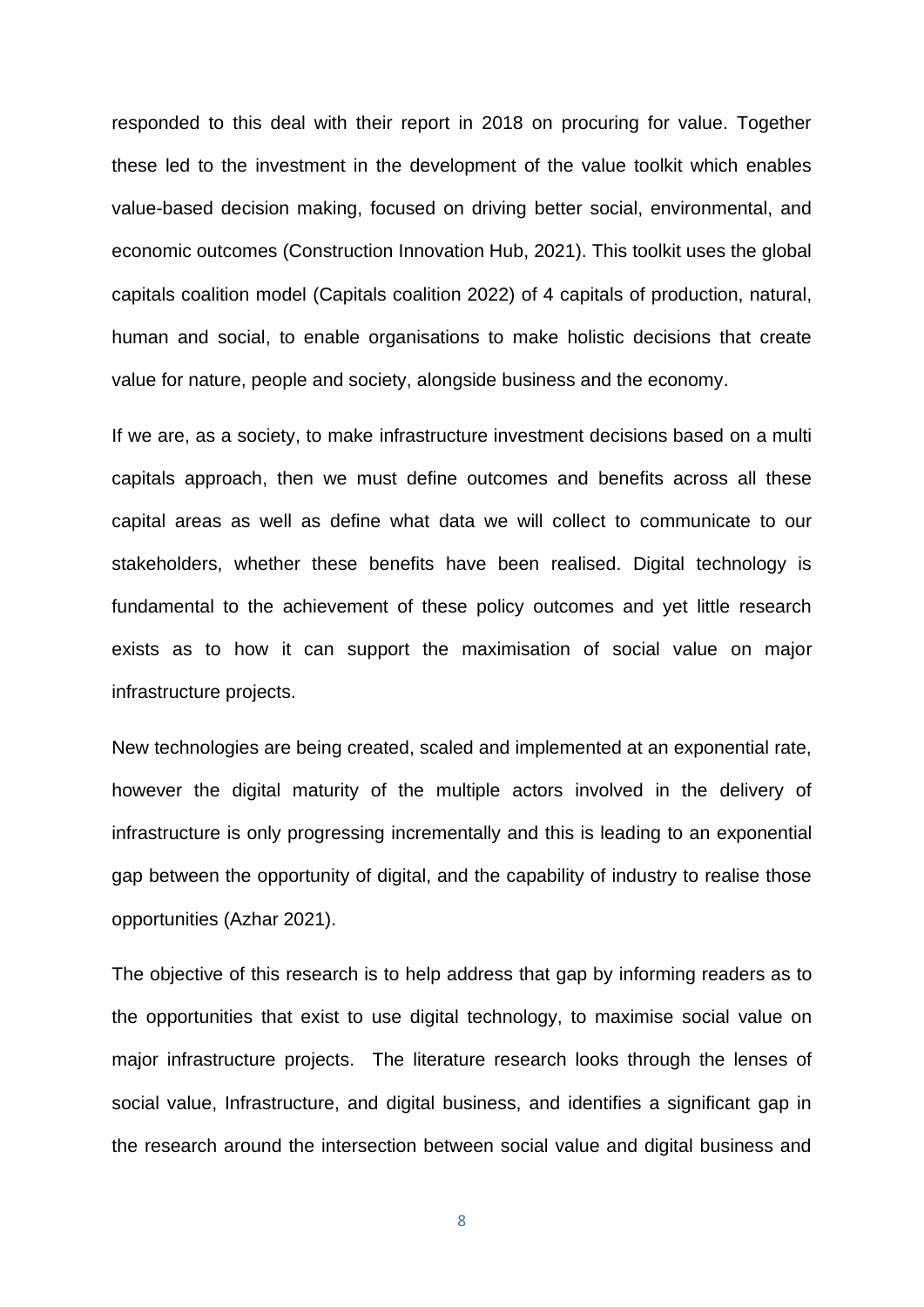an even larger gap with respect to the use of digital technology to maximise social value in the infrastructure sector.

### *2 Literature Research*

#### *2.1 Introduction*

The first three sections of the analysis of the literature research focus on social value excluding the application of digital technology. Initially literature related to the evolving definition of social value is examined and this is then expanded to literature that can shed light on how social value can be maximised, including through improved stakeholder management and different approaches to measurement. From this analysis some examples of best practice are identified.

This research then explores some of the key literature related to digital technology in business, and then examines what best practice exists in the use of digital technology to deliver social value, and what opportunities and barriers have been identified.

### *2.2 The evolution of the definition of social value*

Cost Benefit Analysis (CBA) has been the predominant tool used to assess the relative economic merits of projects. An extension that considers the effect of the project on environmental and societal factors is called Social Cost Benefit Analysis (SCBA). This expresses the value of a proposal to UK society for policy appraisal purposes (Dunn 2012). The drawback of CBA. and SCBA. is that these approaches tend to focus on economic costs and benefits (Vardakoulias 2013). This is understandable because projects are traditionally driven by the economic imperative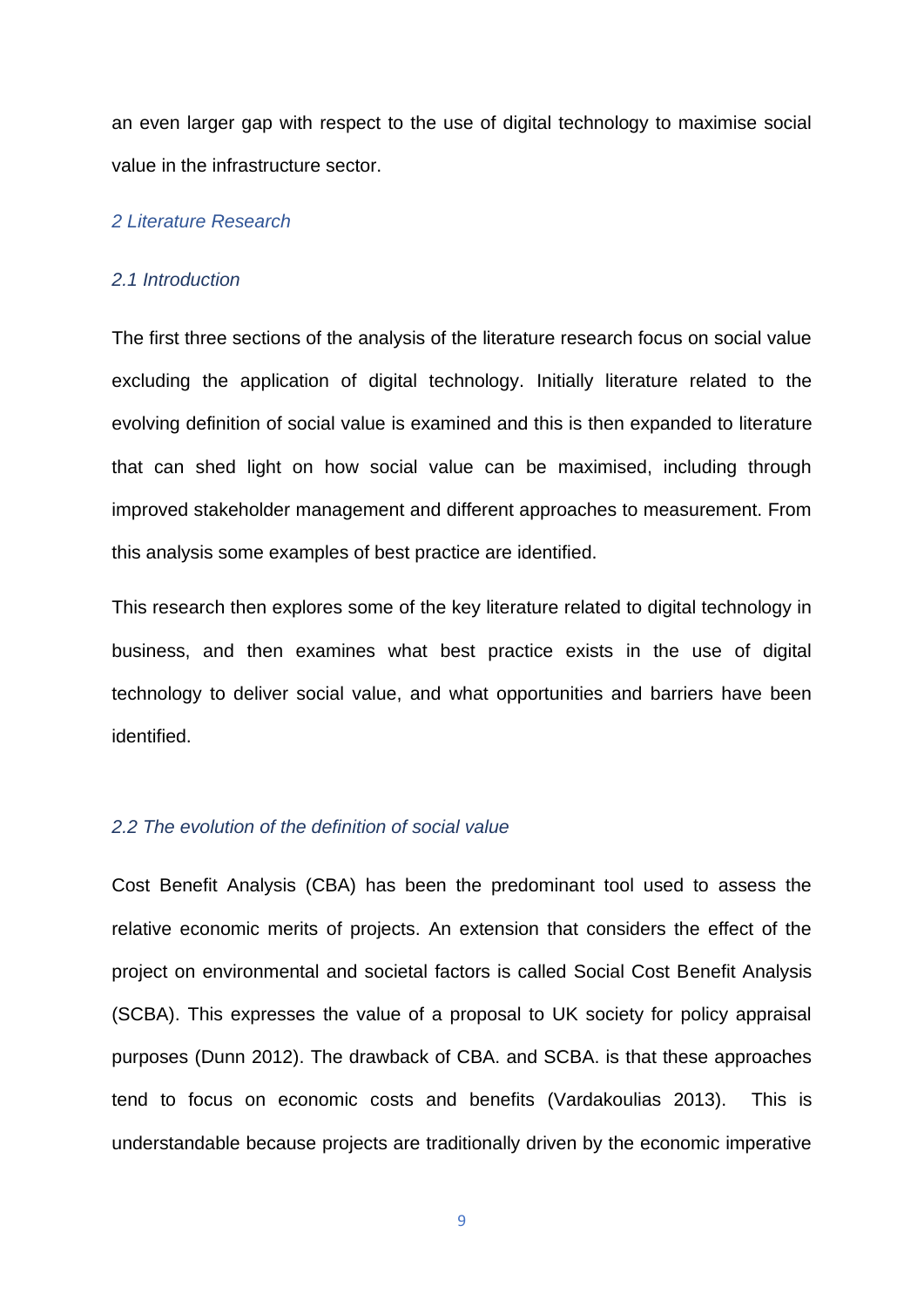to generate jobs and growth; social and environmental costs and benefits have often been treated as secondary considerations. The advantage of monetizing social and environmental impacts is that all the influences of the project can be weighed using the same metric. Another difficulty with CBA calculations is that they can overlook indirect impacts that are not tangible or have no market value. Examples of this are enhancements to personal wellbeing' or stronger interconnections between community members (Bichard 2016). Both are elements of social value.

Addressing these concerns, the Social Return on Investment (SROI) approach compliments traditional SCBA through the use of a framework for measuring and accounting for a broader concept of value; it seeks to reduce inequality and environmental degradation and improve wellbeing by incorporating social, environmental, and economic costs and benefits (Cohen et al. 2012).

The use of the four capitals model as a holistic mechanism for the implementation of policy objectives including social value has been included in the development and testing of the value toolkit (Construction Innovation Hub 2021) A variety of different approaches to this model are available but the literature does not explain why this particular approach has been chosen, or the distinction between social capital and social value.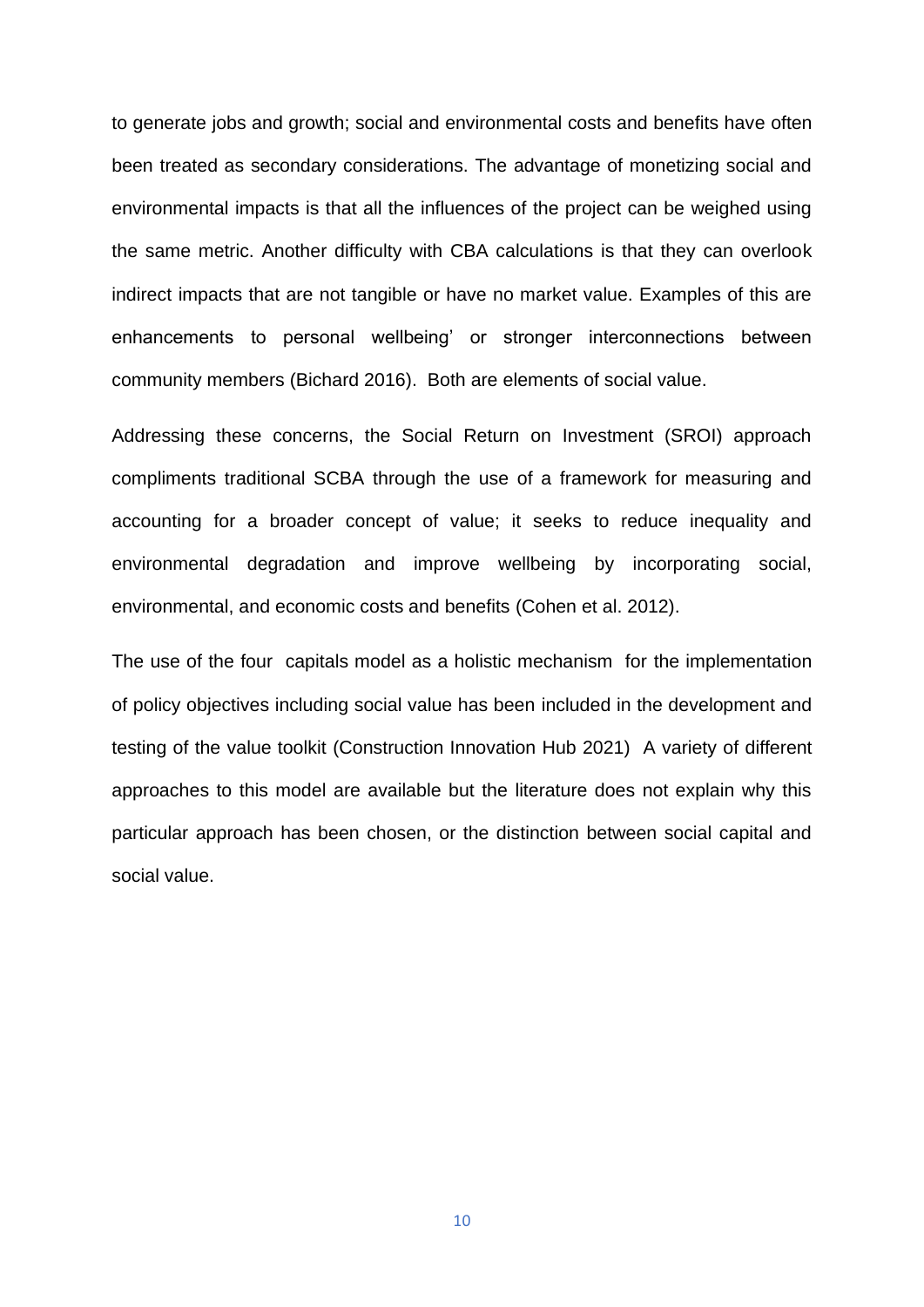

*Figure 3: Four capitals model Source:(Construction Innovation Hub 2021)*

Organisations have historically used corporate responsibility as a mechanism for delivering social value. This social responsibility mind-set puts society's issues at the periphery of the business instead of them being at the core. The conversation has now moved on to a more fundamental shift in business culture to embed concepts such as shared value (Social & Human Capital Coalition 2019). Shared value is defined as creating economic value, in a way that also creates value for society, by taking direct account of society's needs and challenges (Porter and Kramer 2011).

The global environmental crisis and the need to reduce carbon (Strauss 2019) has further shifted the debate about the nature of capitalism. Big finance is now beginning to drive a further shift in behaviour globally (Tett 2019). The Covid-19 virus has further accelerated this debate as it has hit those already disadvantaged, for example in lower-paid manual jobs or ethnic minorities, and caused a further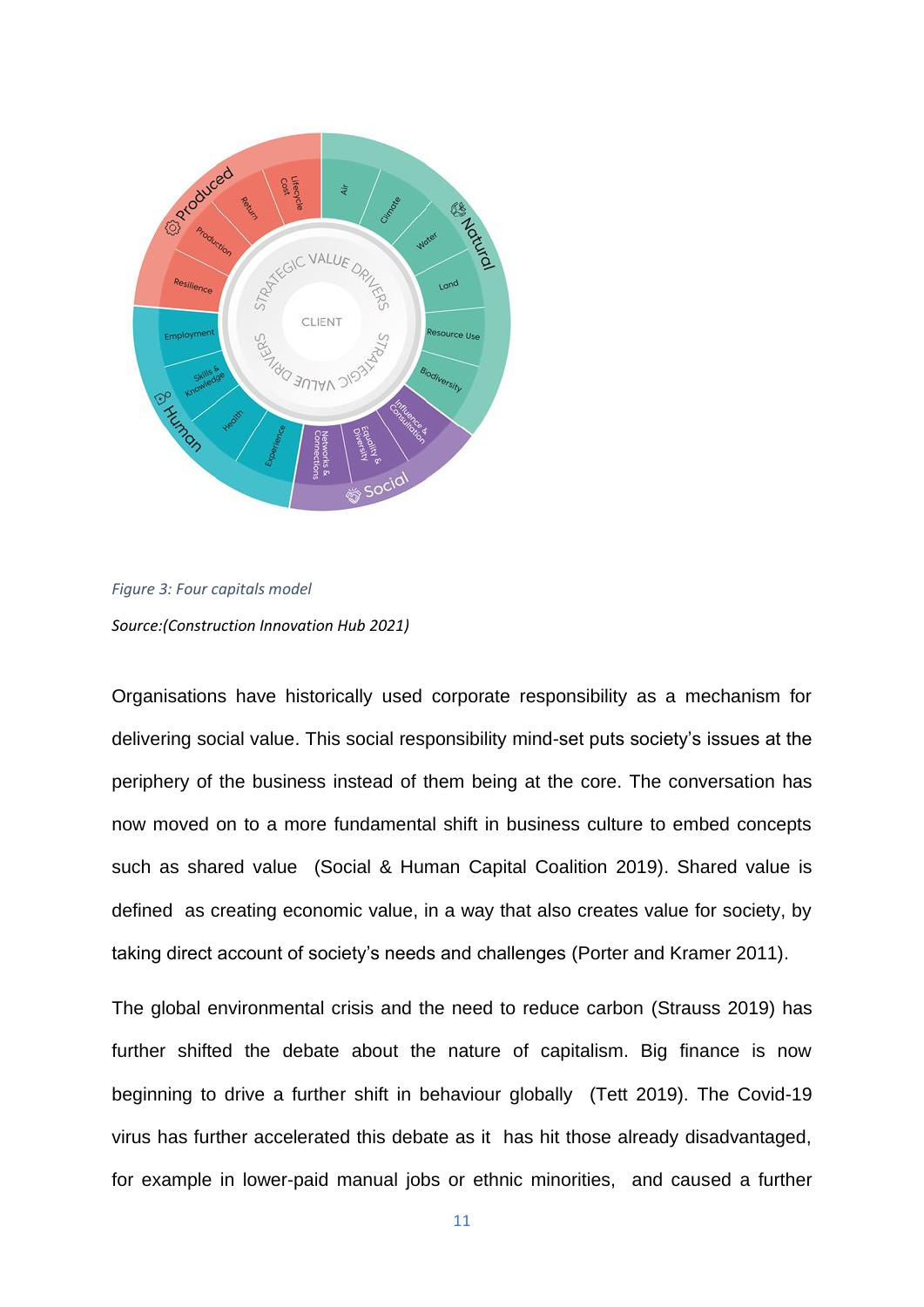global focus on the role of business (Kirkup 2020). The current UK government's commitment to infrastructure investment, as a mechanism for kick starting the post COVID economy, is being challenged by parliament on these very grounds (BBC 2020).

The world's economic downturn has not held back the growth in Sustainable or Environmental, Social and Governance (ESG). investment. The opposite has happened with latest figures showing sustainable funds have raised just over +€97bn year-to-date, against outflows of -€27.9bn for non-sustainable funds.

A definition for social value in the infrastructure sector, based on the intentions of the social Value Act 2012, has been offered as follows:

"The act aims to provide additional social benefits to publicly procured construction projects by adding conditions and criteria in the procurement process which provide added value, not in the monetary sense of the word, but as broader impact to the local area. Individuals can be targeted with provisions for training and apprenticeship targets and communities can be targeted in the provision of community facilities and consultations" (Cartigny and Lord 2017,p112)*.* 

### Social Value UK defines social value as.

"The quantification of the relative importance that people place on the changes they experience in their lives" (Social Value UK 2020)

Other academic definitions of social value include civic co-operation and social cohesion (Knack and Keefer 1997) and an individual's relationships and social networks, both family and work (Helliwell and Putnam 1995).

Measuring social value, and the data and insights that follow, enable the scaling of company social value programmes and importantly the communication of those programme with investors. Effective measurement can increase investor trust in the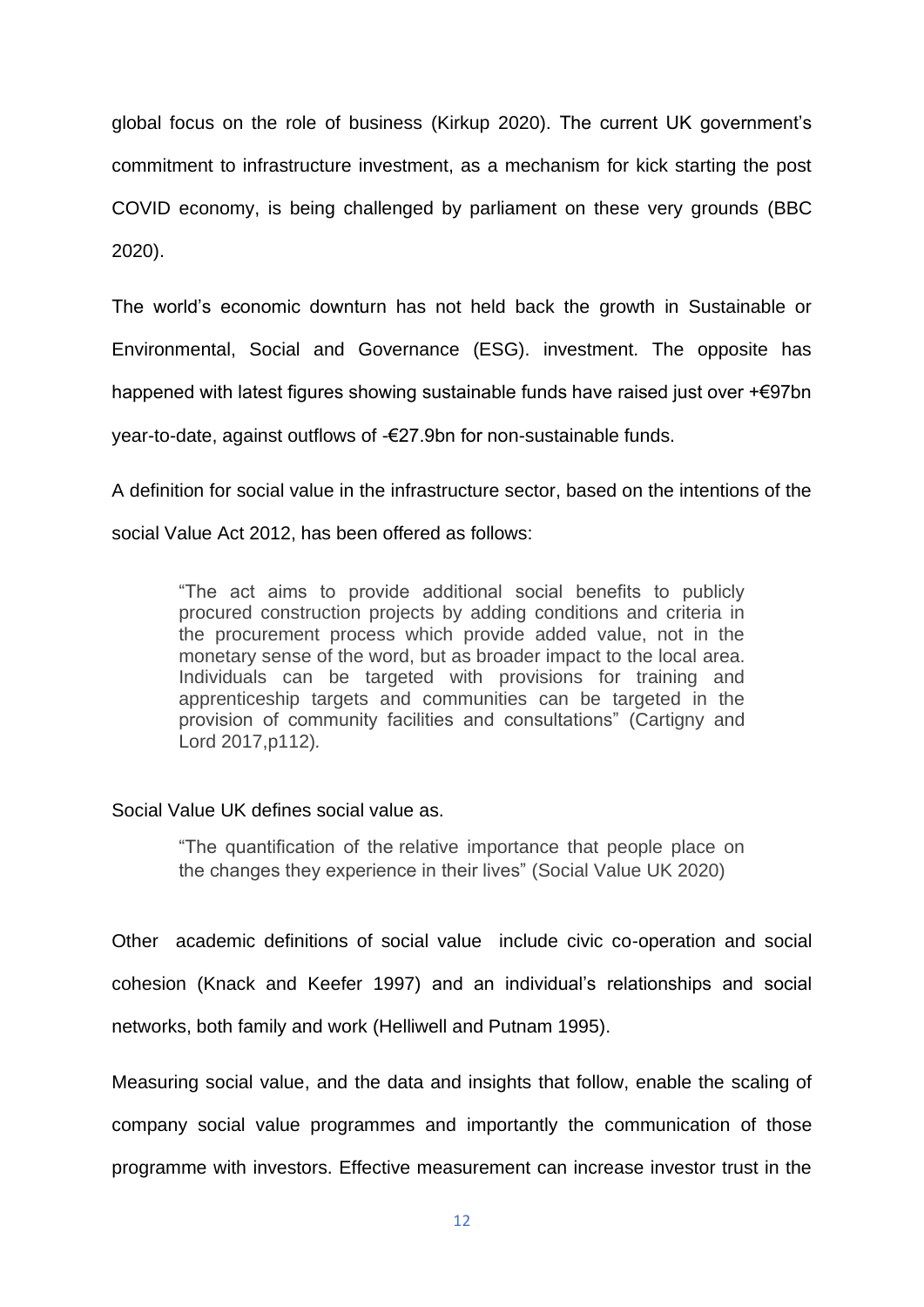social value delivered and make the opportunity both tangible and more attractive.

(Porter et al. 2012).

### *2.3What are the current challenges in maximising social value for infrastructure projects?*

Eight challenges to the delivery of social value have been identified and these are summarised in Table 1.

| Lack of policy uptake                                          |
|----------------------------------------------------------------|
| Effective stakeholder engagement                               |
| Role of contracting strategies in the delivery of social value |
| <b>Difficulties in measurement</b>                             |
| <b>Costs of methods</b>                                        |
| Lack of consistency of definition                              |
|                                                                |
| <b>Systems complexity</b>                                      |
|                                                                |

Table 1: Challenges to the delivery of social value

The first challenge identified is the **lack of policy uptake** within procurement. The policy journey on social value started in earnest with the publication of the Social Value Act in 2012. Lord Young reviewed the uptake of the act in 2015 and concluded that the inclusion of social value within procurement was relatively low. For the construction sector the act had most impact on Scotland and Wales as in England social value practice was more established (Cartigny and Lord 2019).

The second challenge is **effective stakeholder engagement**. Citizens, in particular local stakeholders to the project, are expected to suffer some negative impact on their lives. This is in effect a negative social value, in exchange for the greater good, the argued benefit of any infrastructure project is always controversial. How the project deals with this is critical, for example by paying compensation to those impacted (Schweizer et al. 2014). Often stakeholder are not consulted early enough,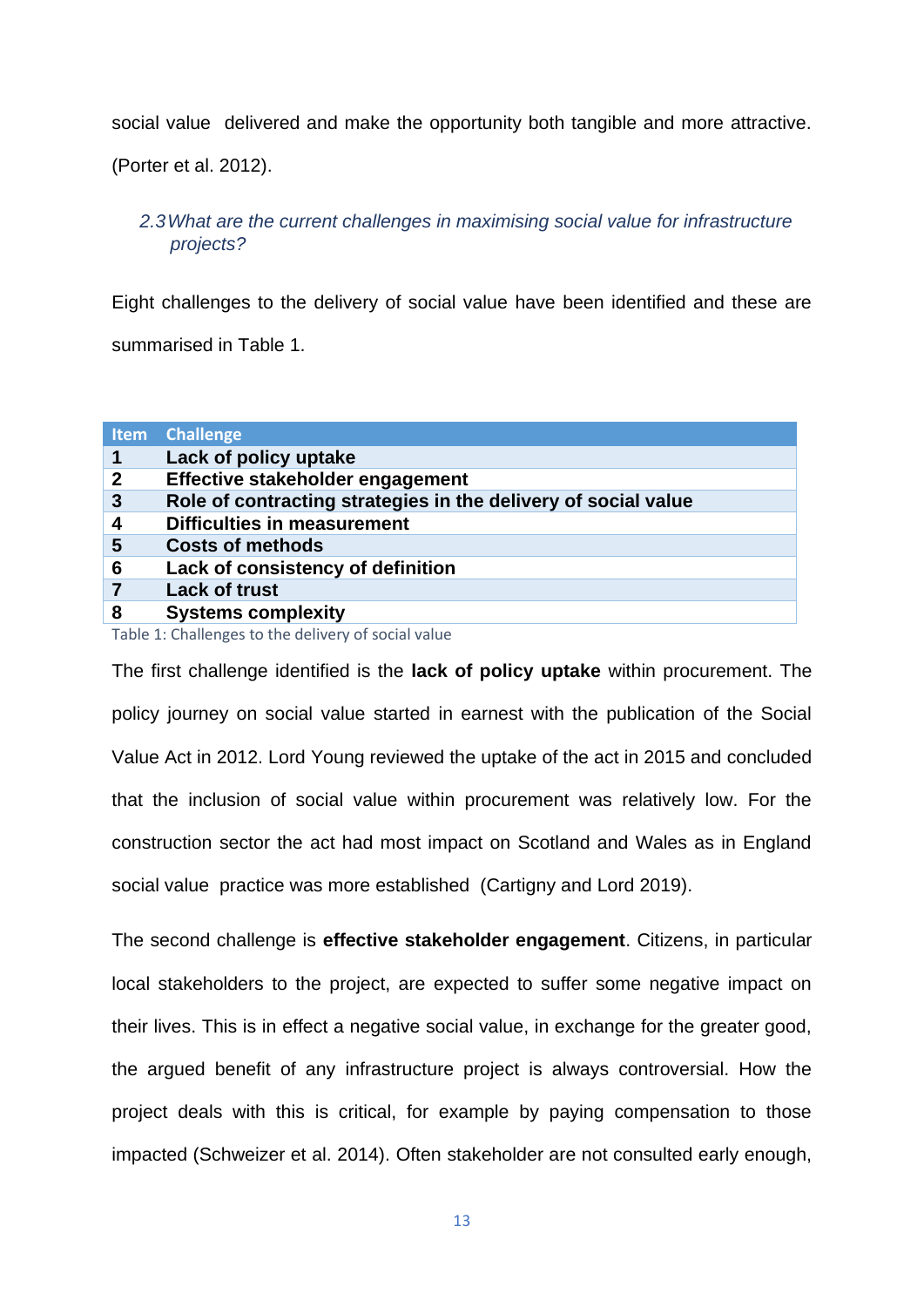and they do not understand why the project is being built, and What's In It For Me (WIIFM) along with having an understanding of the impact of the project on their choices (Schweizer et al. 2014).

The third challenge is **the role of contracting strategies** in cascading social value through to the supply chain. The effectiveness of the different types of contracts used to procure infrastructure can have a significant impact on the behaviour of those implementing the social value that has been specified on a project. For example, on a contract in Nigeria, where the relationship between the infrastructure client organisation and the supply chain was direct (Engineering, Procurement and Construction Management or EPCM form of contract), the contract was more effective in delivering the specified social value than when a contracting organisation undertook that role (Engineering, Procurement and Construction or EPC form of contract) (Awuzie and McDermott 2016).

The fourth challenge is the **difficulties in measurement** of the wider impacts on society, such as health and community stability when assessing a project. The tools used in the measurement of social value outcomes, i.e. the responses from people when asked to evaluate the value of experience goods, are not reliable (Fujiwara and Campbell 2011). For example, the focusing illusion of 'proportion dominance' leads people to give greater value to information with numbers or proportions such as 50% (Dubourg et al. 1997). The 'presentism heuristic' results in peoples' view of the future being dependent on their current circumstances. This means whether people have just eaten or are hungry will reflect their responses about their future need for food (Fujiwara and Campbell 2011).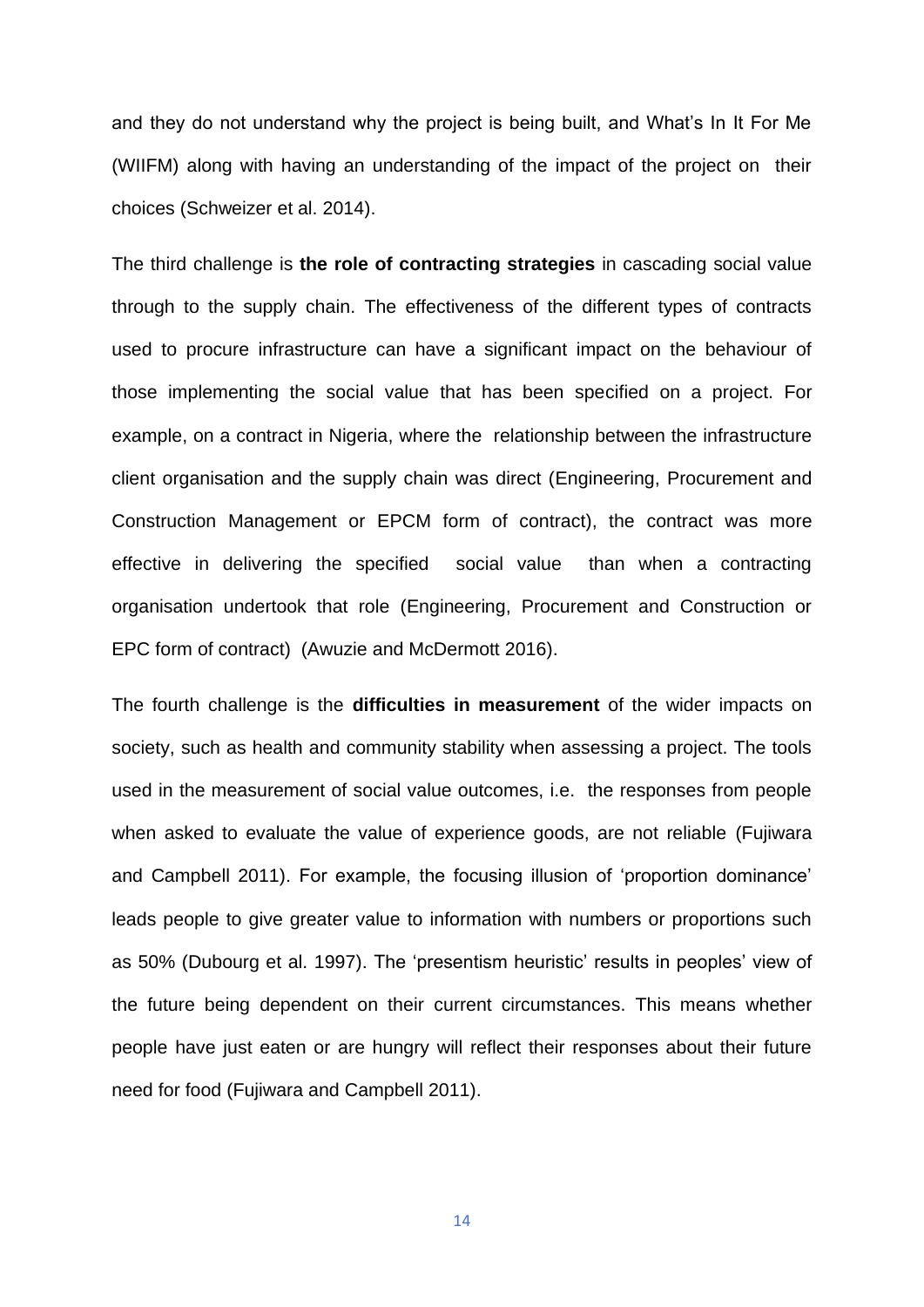This difficulty of reliable measurement leads to a fifth challenge of the **cost of methods**. The Experience Sampling method (ESM) and similar techniques, using interview to assess experience, are the gold standard for well-being evaluation. However due to the cost of the methods in 2011 they were not used widely and instead the less accurate 'life satisfaction' type data was used. The focus groups and interviews required for stated preference techniques are costly and time consuming, and also require pre-tests, and in 2011 the cost of a single sample was between £25,000 and £30,000 (Fujiwara and Campbell 2011).

A sixth challenge identified is the **lack of consistency of definition,** the same definition of social value does not fit the wide variety of sectors (CBI 2020). A seventh challenge was an increasing **lack of trust** from the public in the manner in which decisions are made (Schweizer et al. 2014).

The eighth challenge identified is the **systems complexity** in which social value operates and the multiple layers, criteria and subsystems impacting on social sustainability performance, and the complexity of then identifying the influence of individual stakeholders within this network (Doloi 2012).

### *2.4 What are the current non-digital approaches to improve social value?*

The research findings with respect to non-digital measures to improve social value are listed in Table 2.

| <b>Measure</b>                          |
|-----------------------------------------|
| Use of policy and contracting           |
| Upskilling of procurement professionals |
| Improve stakeholder engagement          |
| Improving the measurement process       |
| <b>Dealing with complexity</b>          |
|                                         |

Table 2: Non-digital measures to improve social value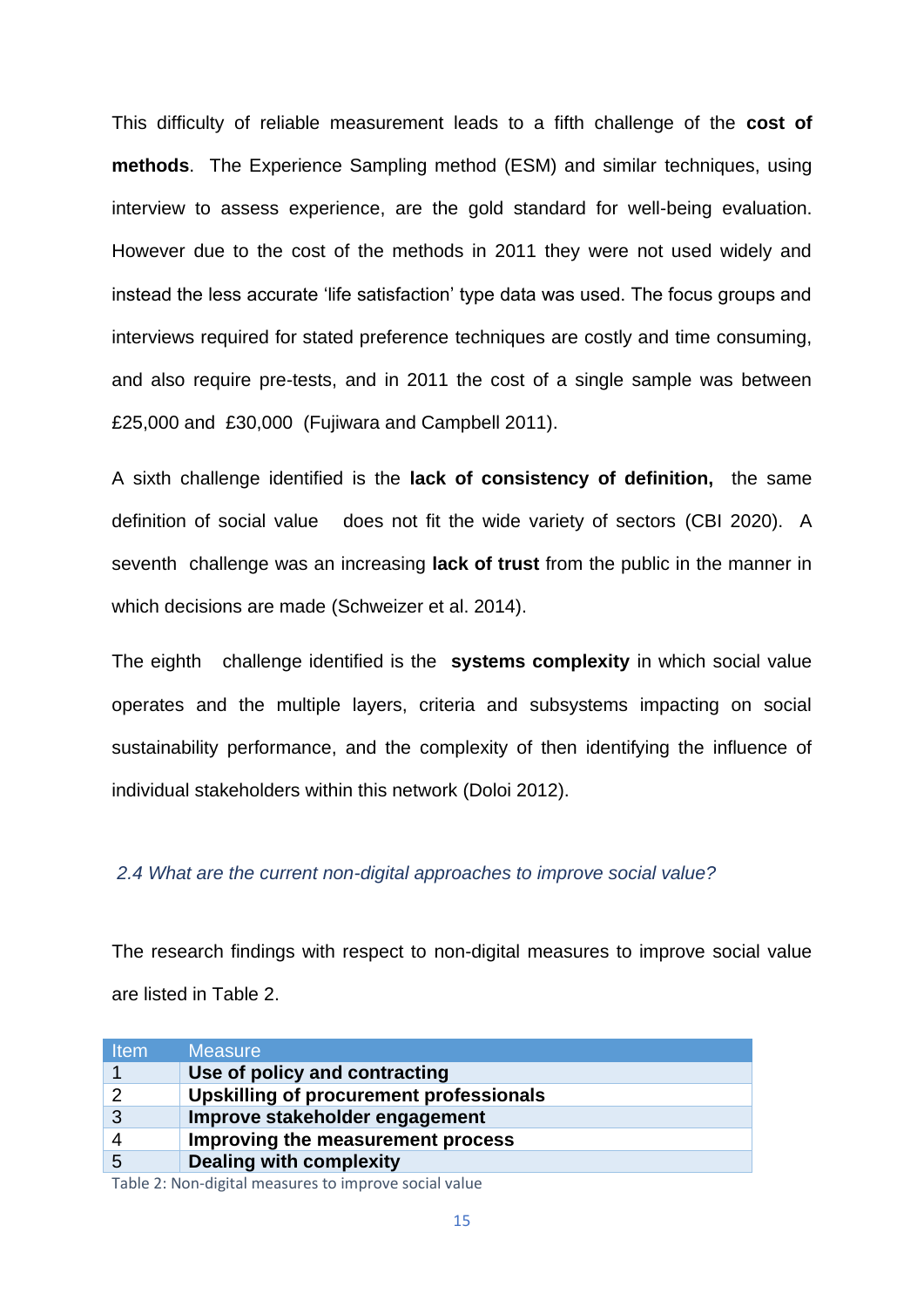Following on from the identification of key challenges, the literature search has looked at the current non-digital approaches to improving social value. These are well aligned with the challenges already identified. The first two approaches identified are the **use of policy and contracting** and the **upskilling of procurement professionals**.

The use of policy links directly to the embedment of social value into procurement and contracts. The key tools in the specification of social value are the policy and procurement mechanisms of government and clients. Business has called for a national policy statement every 5 years to enable the specification of social value to align with updated national targets (CBI 2020).

The lack of take up of the provisions of the social value act led to the Cabinet Office announcing that all major procurement would specifically evaluate social value and that 4000 of the governments buyers would be trained in its specification (CBI 2020).

The 3rd approach is **improving stakeholder engagement** which links into the importance of public awareness of the delivery of social value. Early engagement with local stakeholders leads to the social value outcomes and objectives for a particular project incorporating what has been described as 'Citizen knowledge' (Schweizer et al. 2014).

The 4th approach identified is **improving the measurement process**. Measurement of social value takes place across a spectrum of qualitative and quantitative approaches with organisations using both internal and external approaches to social value. The CBI analysed the variety of mapping approaches used by organisations using 2 axes for comparison as shown in figure 4.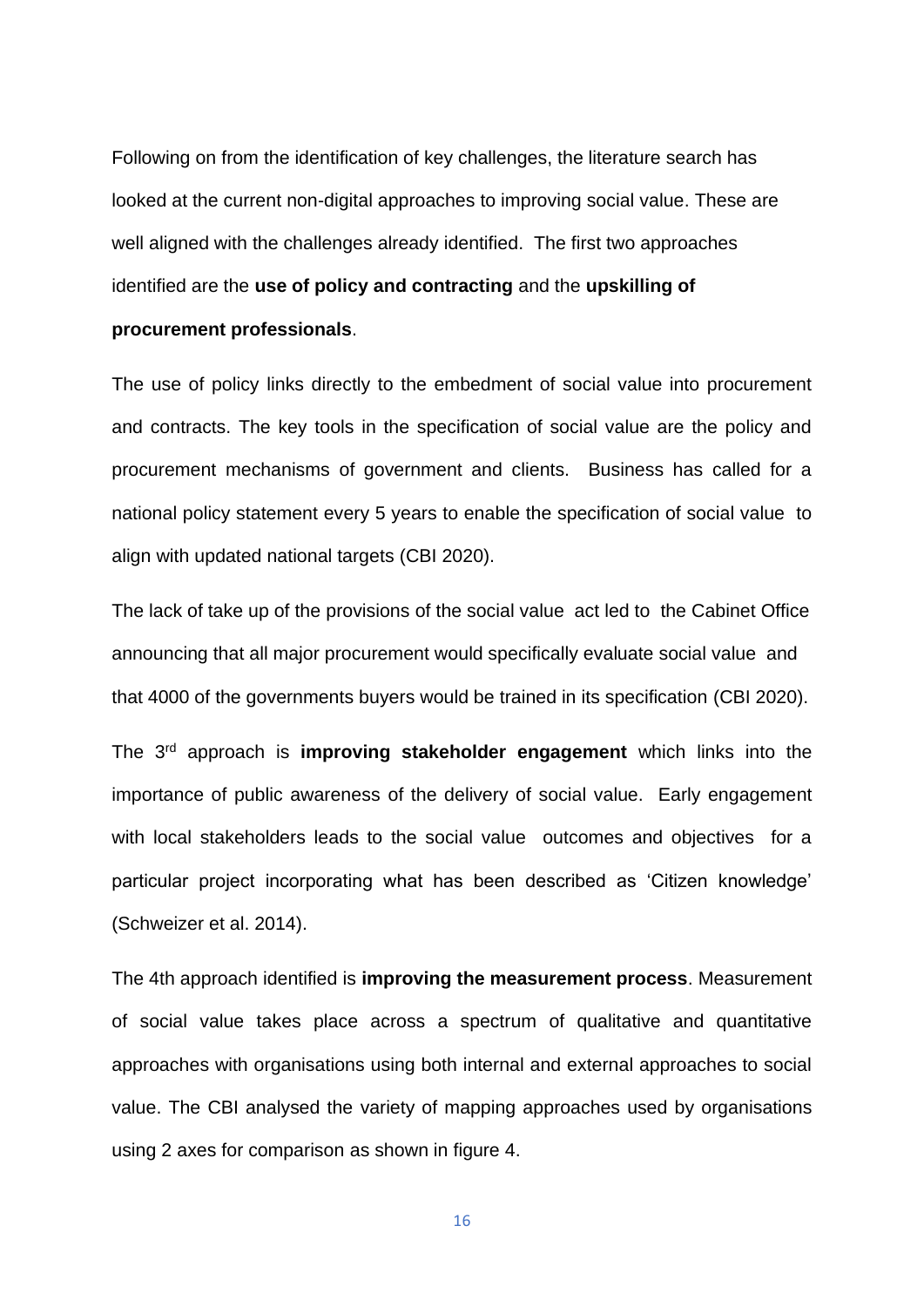



The vertical axes plots whether organisations are using their own internal model of social value or are using an external model provided by an external body, framework or system. The research illustrated in figure 4 shows that the majority now use an external model. Multiple firms are mapped in some sectors, for example defence. The horizontal axis shows whether the organisations are emphasizing qualitative or quantitative and this shows a greater emphasis on quantitative date from business, whereas the public sector, and academia are more likely to look at qualitative data. Infrastructure is primarily represented by the construction organisations and are positioned, on average in the top left segment i.e., the focus is on quantitative methods at the expense of qualitative, and more likely to use external models than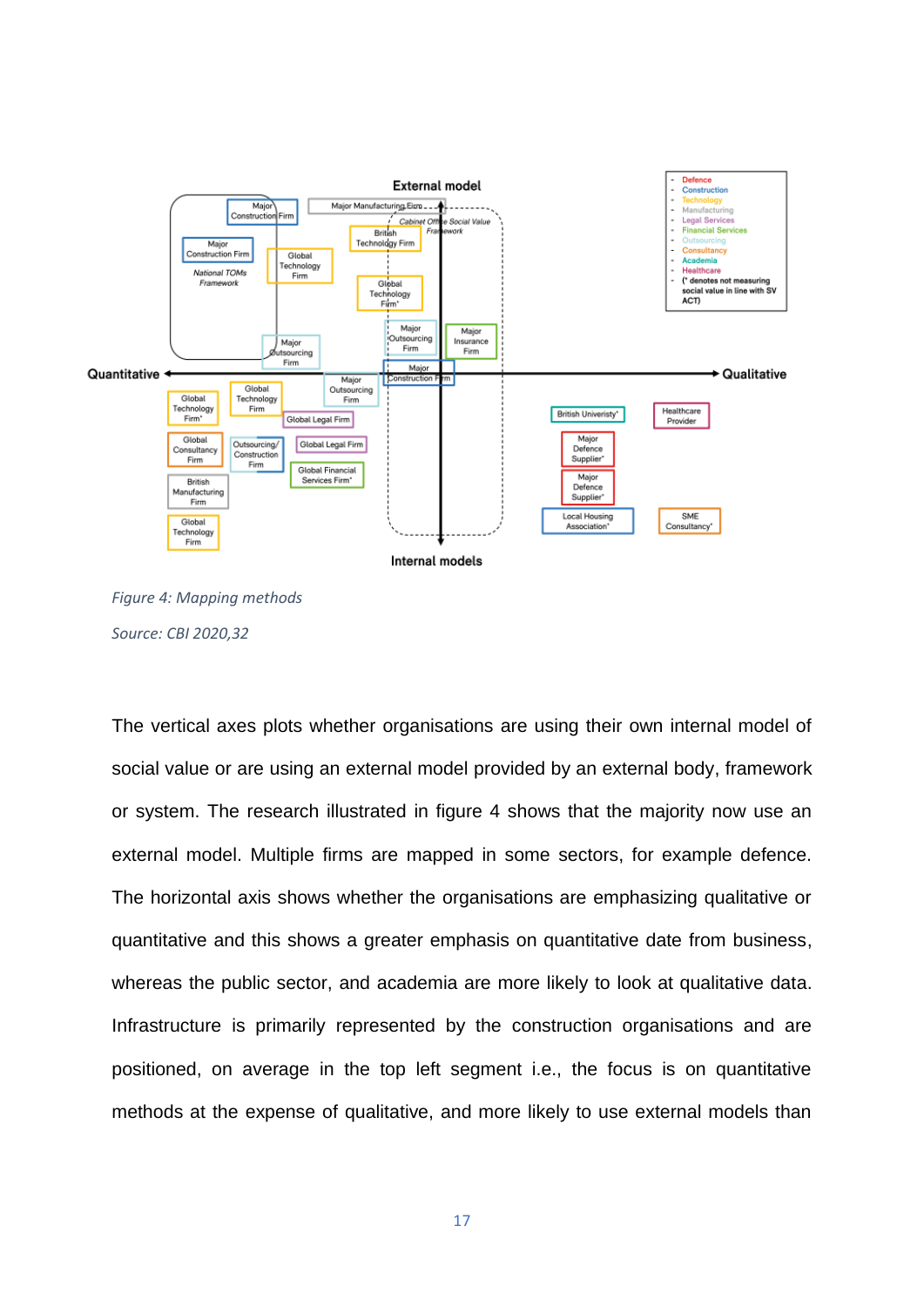internal. Is this an example of the proportion dominance identified by (Dubourg et al. 1997)?

A relatively new approach is increasing in popularity globally (Helliwell et al. 2019)and this is the 'life satisfaction' approach also closely related to happiness economics (Layard and Ward 2020). This approach assesses the value of nonmarket goods by their impact on people's wellbeing or happiness. Central to the life satisfaction technique is that direct measures of wellbeing, such as happiness, better represent the value people place on non-market goods (Fujiwara and Campbell 2011).

The 5th approach identified is the approach to **addressing complexity**. An example is the use of frameworks. The defining and specifying of social value leads to the delivery by a whole range of organisation, across complex supply chains, where networks and trust are key ingredients of successful delivery (Cartigny and Lord 2017). There are at least 10 frameworks in use covering measures including supply chains, skills, the environment, diversity and Inclusion, employment, innovation, and exports. A further mechanism for dealing with the complexity of national governmental policy objectives and the needs of local communities involves the splitting of social value allocations between local and national needs (see Figure 5). In this example 5% of the 10% weighting for social value is allocated to National priorities, further split into sustainability and employment and skills, and the other 5% is tailored to local specific themes or metrics.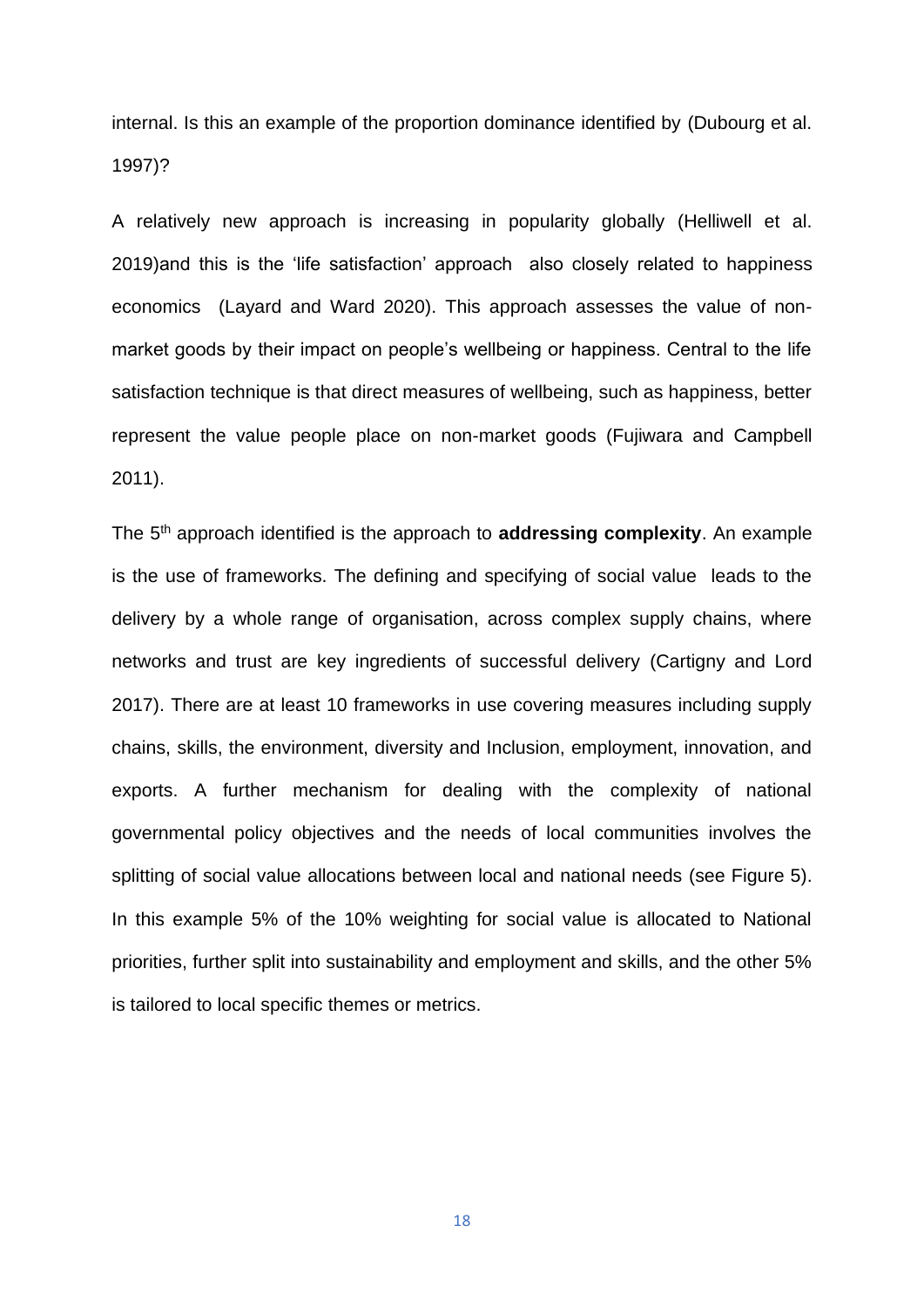

Figure 5: Value allocation model

*Source: CBI 2020, 43*

### *2.4Digital business and its application to social value*

The research findings with respect to digital business and its application to social

value are listed in table 3

| <b>Item</b>     | <b>Measure</b>                     |
|-----------------|------------------------------------|
|                 | Web based numerical proxies        |
| 2               | <b>Surveys and social analysis</b> |
| 3               | Social media to measure behaviours |
|                 | <b>Virtual reality</b>             |
| $5\overline{5}$ | <b>Personal digital Assistants</b> |

*Table 3: Digital applications in social value*

Over the last 25 years digital technologies, including social media, Enterprise 2.0, big data, and artificial intelligence (AI), have been a major source of productivity growth. Digital maturity remains low, on average only at 20% of its potential, for incumbent firms across industry. Leveraging the platform economy can achieve close to 10% profit growth momentum in EBIT in five years (McKinsey global Institute 2009). In a 2009 survey 69% of respondents reported that their companies have gained measurable business benefits from enterprise 2.0 (McKinsey global Institute 2009).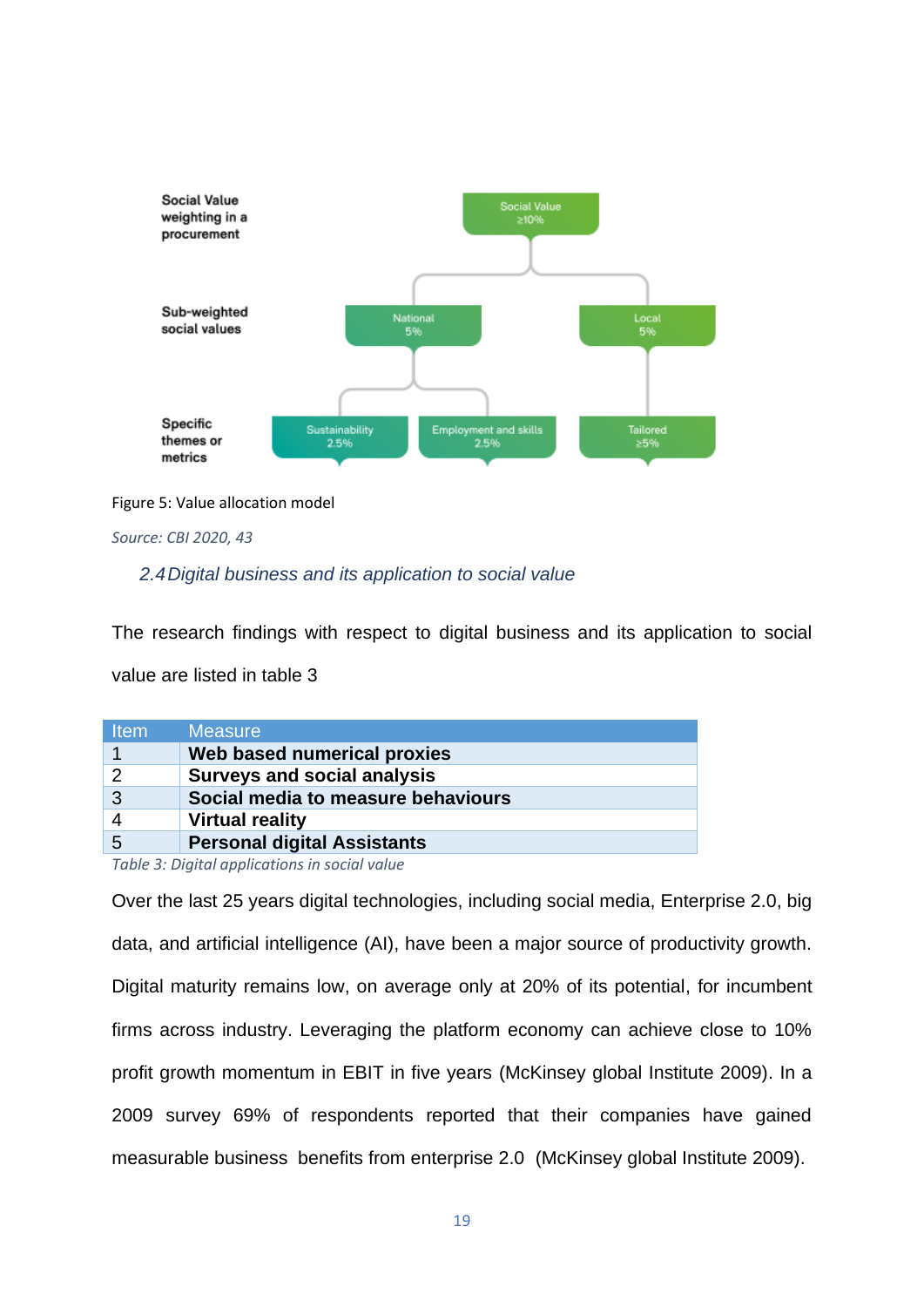The emergence of web 2.0 technologies such as Facebook, Wikipedia and the Emerging Social Software Systems (ESSP) of enterprise 2.0, have the potential to transform the ability of organisations to collaborate, and generate ideas on an emergent basis, through increasing the number of strong and weak relationship ties among people (McAfee 2009).

Because of these recent technological changes, companies need to re-assess the balance between minds (human intellect) and machines (robotics and AI), between products (goods and services) and platforms (e.g., Uber), and between the core (business capabilities) and the crowd (global internet of people). The second element of each of these has in the last few years become much more capable and powerful and essential to business success (McAfee and Brynjolfsson 2017).

The infrastructure sector and government have recognised the transformative power of digital whose benefits could be worth £30bn a year by 2030 (ICE et al. 2018). However there is limited focus on social outcomes and the five big ideas related to digital for construction (Agarwal et al. 2018) did not feature social value.

There are two web-based tools providing **web based numerical proxies** that have been accredited by Social Value UK for use in measuring social value, and many non-accredited tools. The Social Value Portal (SVP) and The Social Value Engine (SVE) are accredited. In addition to the above tools, one of the most widely used measurement tools is the National Themes, Outcomes and Measures (TOMs) excel tool.

The second digital measure is **surveys and social analysis** tools to remove the bias that may be introduced by interviewers (Fujiwara and Campbell 2011).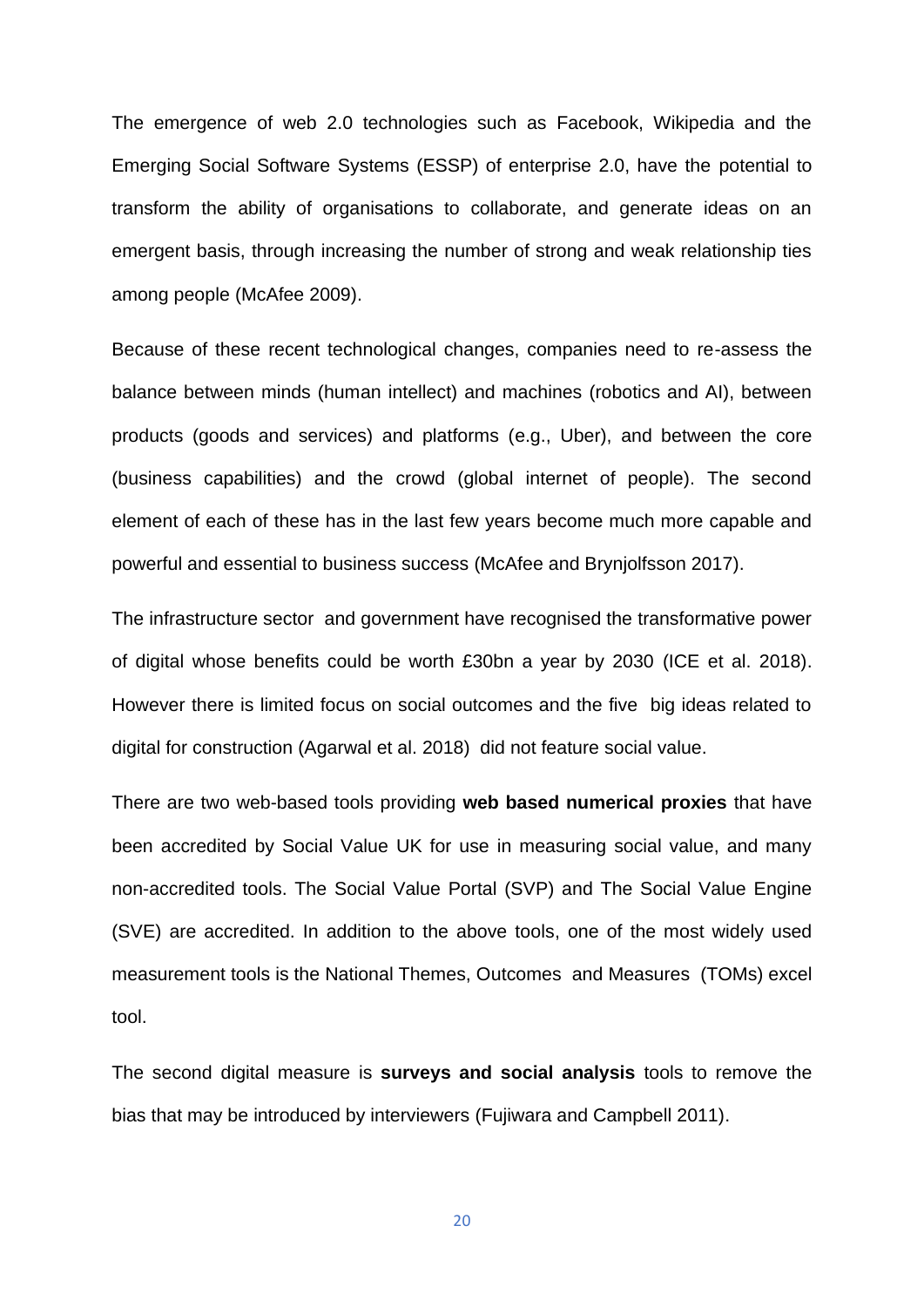The third is the use of **social media to measure behaviours** through mining the digital traces that people leave behind through their interaction with the internet (Zhang et al. 2011). A framework for assessing the social value of open data initiatives in three countries: the UK, Tunisia and Italy (Viscusi et al. 2014), provides some insight into how digital data such as 'likes' can be assessed and related to social value. For example, they argue that 'downloads' are a better outcome than 'likes' as they indicate that something of value has been provided to an individual, where as a 'like' is an expression of appreciation at a moment in time.

The fourth is **virtual reality** to simulate environmental changes for participants, to counteract the difficulties of hard-to-get repeat data when using stated and revealed preference methods for public goods. Virtual reality survey tools can narrow the gap in the difference between willingness to pay (WTP) and Willingness to Accept (WTA) for environmental goods (Fujiwara and Campbell 2011).

The fifth usage example is **personal digital assistants** to capture the participants reported feelings in real time through the day (Kahneman and Krueger 2006) as part of the experience sampling methodology (ESM). In order to remove reliance on people expressing a judgment on the impact on their wellbeing of a particular public good or material item (Cziksentmihalyi 1990).

### *2.5What are the opportunities, and barriers for the use of digital?*

The research findings with respect to the opportunities and barriers for the use of digital are listed in table 4.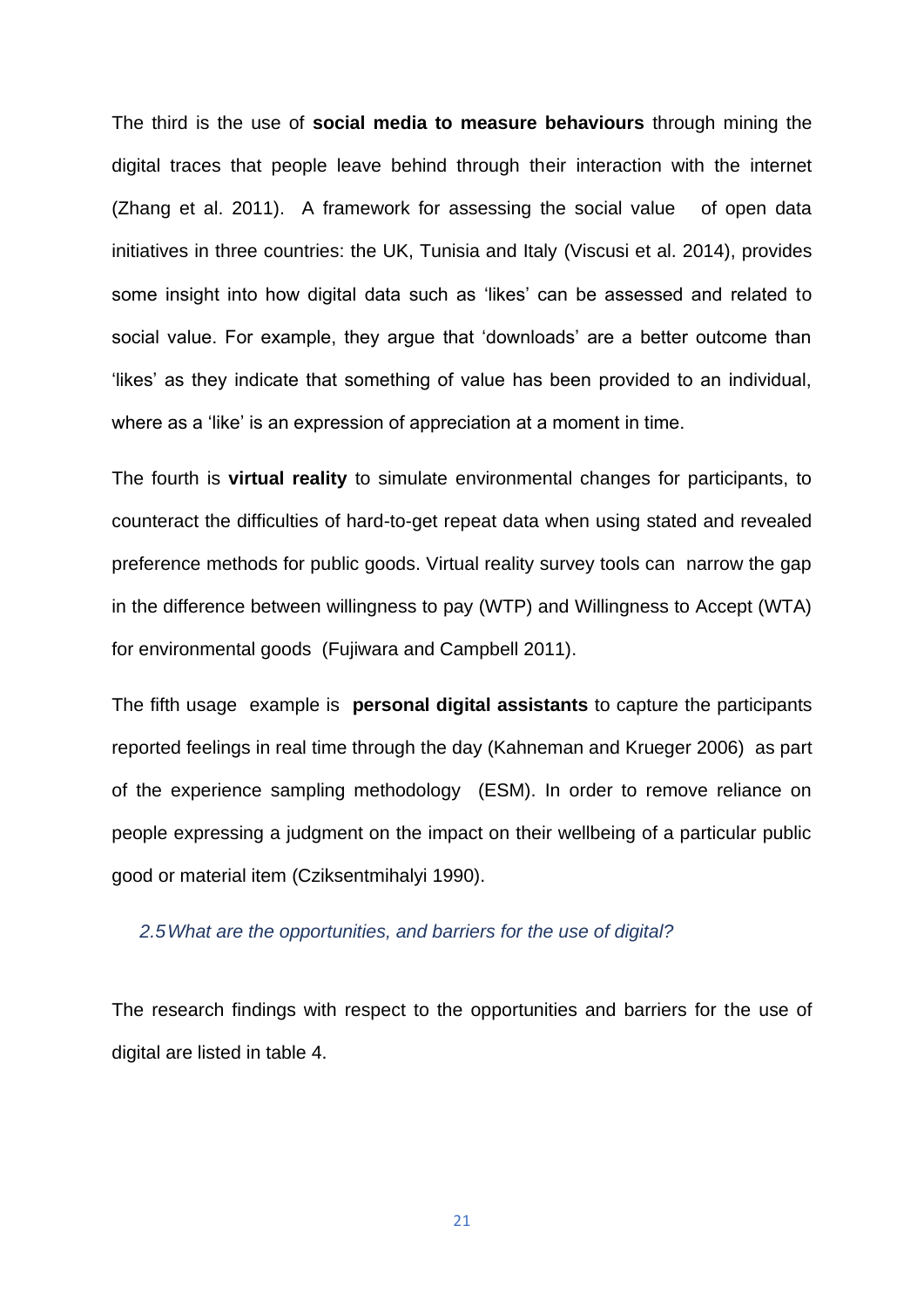| <b>Item</b>                 | <b>Measure</b>                                     |
|-----------------------------|----------------------------------------------------|
|                             |                                                    |
|                             | <b>Opportunities</b>                               |
|                             |                                                    |
| 1                           | Embedment of social value in a digital Twin        |
| $\overline{2}$              | Tools to target social value more effectively      |
| 3                           | <b>Platform for consistency of measurement</b>     |
| 4                           | Distributed ledger technology (DLT) to build trust |
|                             |                                                    |
|                             | <b>Barriers</b>                                    |
|                             |                                                    |
|                             | <b>Digital literacy</b>                            |
| $\overline{2}$              | Dark net activity                                  |
| 3                           | <b>Data protection</b>                             |
| $\sim$ $\sim$ $\sim$ $\sim$ |                                                    |

Table 4: Opportunities and barriers in the use of digital

The opportunities identified are **embedment of social value in a digital twin**  (National Infrastructure Commission 2018) incorporating social value data as the project transitions from delivery to operation. (Construction Innovation Hub 2020). A digital twin is a virtual model of the physical asset that can be used to capture, model, represent and manage the physical infrastructure. In this case the model would capture the impact of the asset on society, over its lifetime, providing important feedback to stakeholders. **Targeting social value more effectively** using a digital tool with a two tier approach that includes national and place based targets (CBI 2020). Employers are looking for social value frameworks that are iterative and constantly improving.

The third opportunity is a **platform for consistency of measurement** that could enable business to be more effective at delivering real outcomes within their local context. This platform would include a menu approach, such as the National TOMS, and would also create a mechanism for innovation as well as reducing the resources needed to carry our social value measurement on smaller contracts. The fourth opportunity is the use of **Distributed ledger technology (DLT) to build trust** in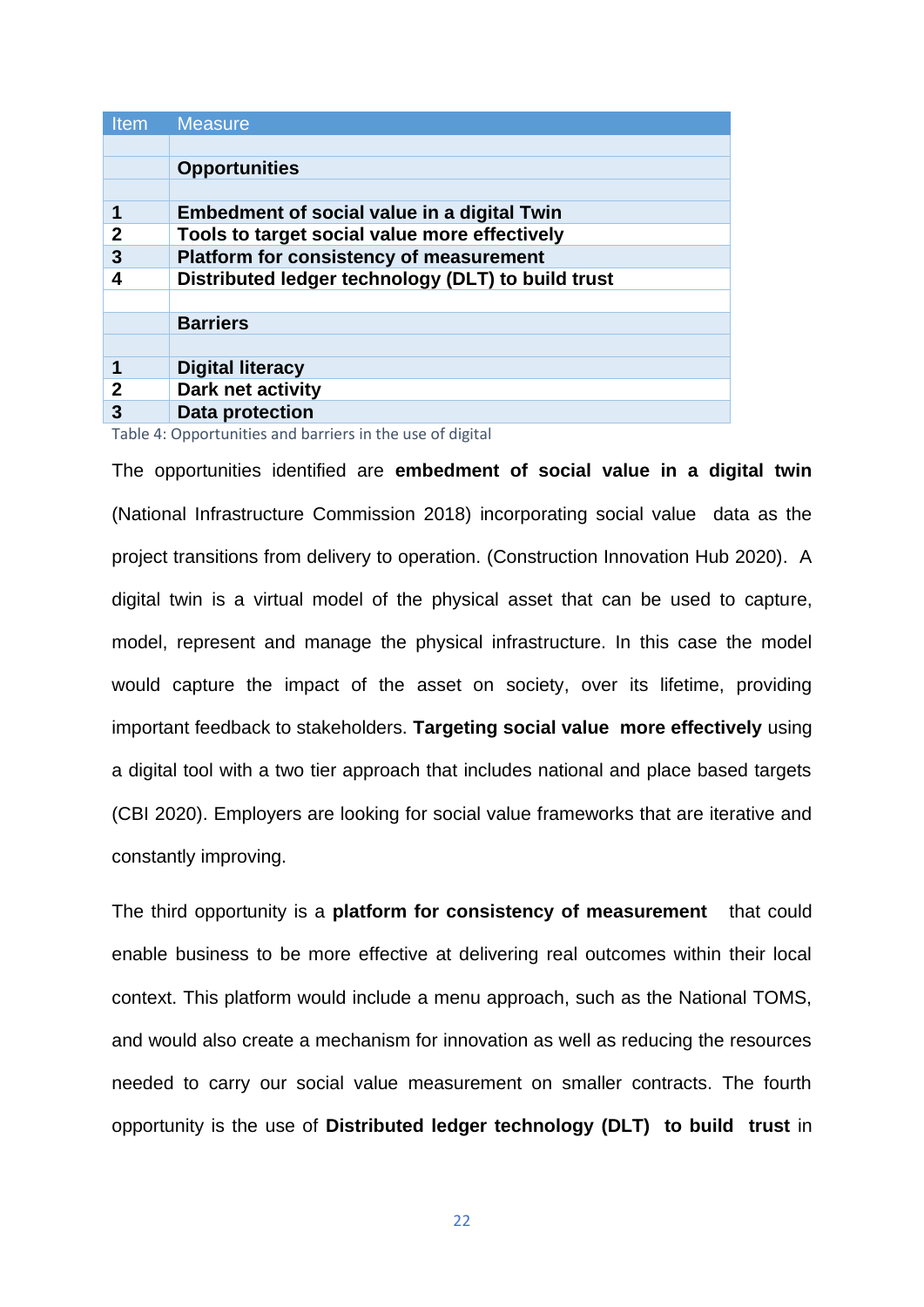data and records, subject to suitable security systems and governance (Lemieux 2016).

The first barrier identified is **digital literacy**. If the use of mobile technology and apps is to be used with participants it is essential that skills and access are addressed in tandem (Mervyn et al. 2014). This barrier is very significant in the use of digital with stakeholders and needs to be addressed practically, in any intervention, with mitigations in place to capture the voice of those who are digitally unengaged. The risks of **dark net activity** and **data protection** have all been identified as risks to the implementation of DLT in infrastructure (Li et al. 2019) and also apply to the use of digital in social value.

### *2.7 Conclusions from literature research*

A critical appraisal of the literature leads to the conclusion that there is a significant lack of research into the intersection between digital technology and social value. The consequence of this is that social value is not being maximised. This is in part due to the rapid pace of technology, and the lag in the equivalent academic research, but additionally a lack of integrated cross-discipline research into social value.

The majority of the literature identified is in the intersection between social value and infrastructure, see figure 6. Limited literature has been identified on the use of digital technology for social value. The focus of this research is to address the even more significant gap in the intersection between social value, digital technology, and infrastructure.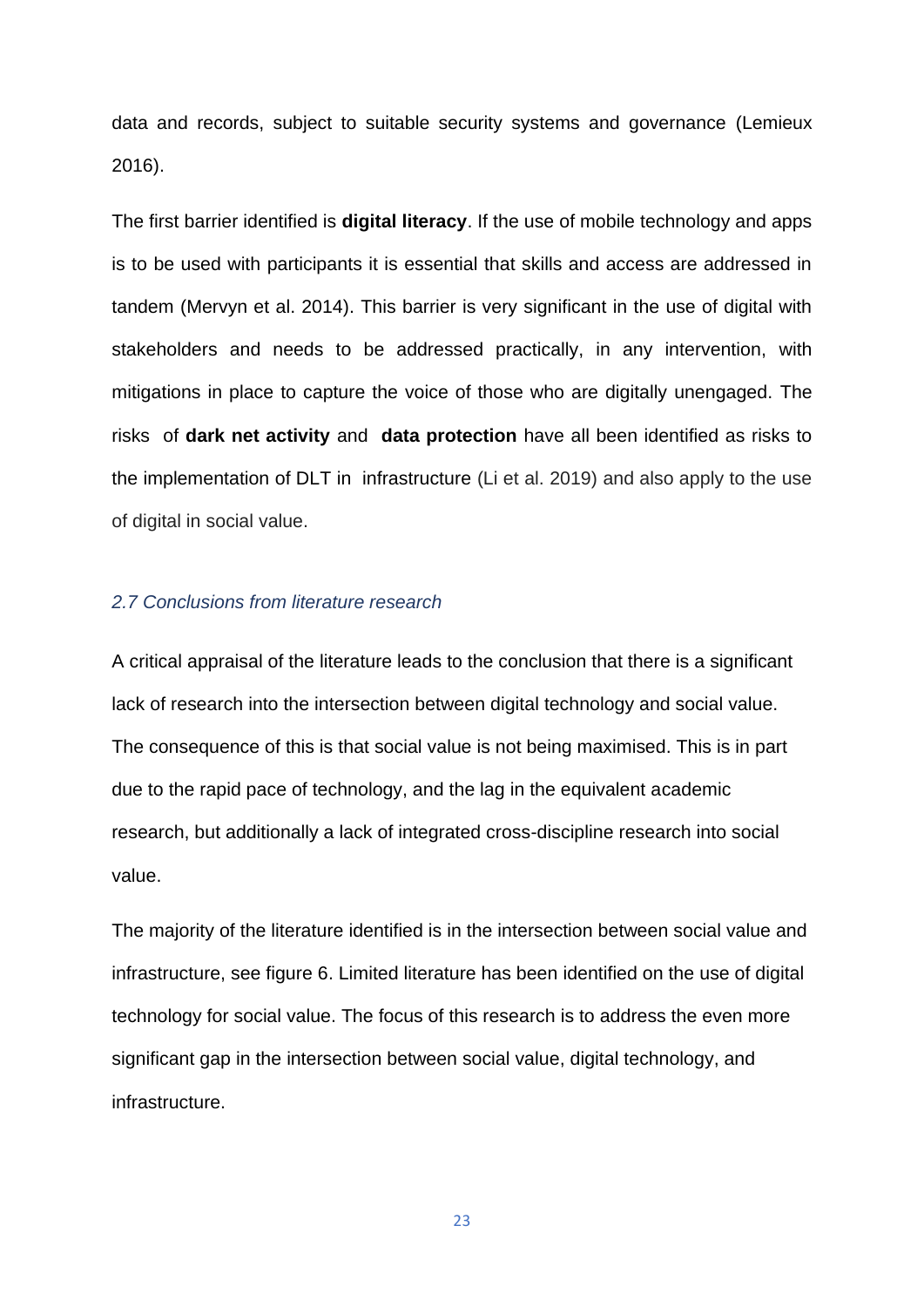

Figure 6: Literature research summary

### *3 Research methodology and strategy for enquiry*

#### *3.1 Theoretical basis of approach*

The research is qualitative and gains its meaning from the words and nonstandardized data from the interviews, which have been recorded using video and then auto transcribed. The process of coding and conceptualising meaning from the transcripts was simplified by the semi structured approach, this led naturally to a common structure and shape to the interviews. The inductive approach has led to a rich and deep understanding of the response to each of the research questions.

### *3.2 Ethics and mitigation of bias.*

To mitigate interview bias and error, and ensure an ethical approach, given the role of the researcher in relation to the participants, all participants were external to the researcher's organisation and outside of any contractual or commercial relationships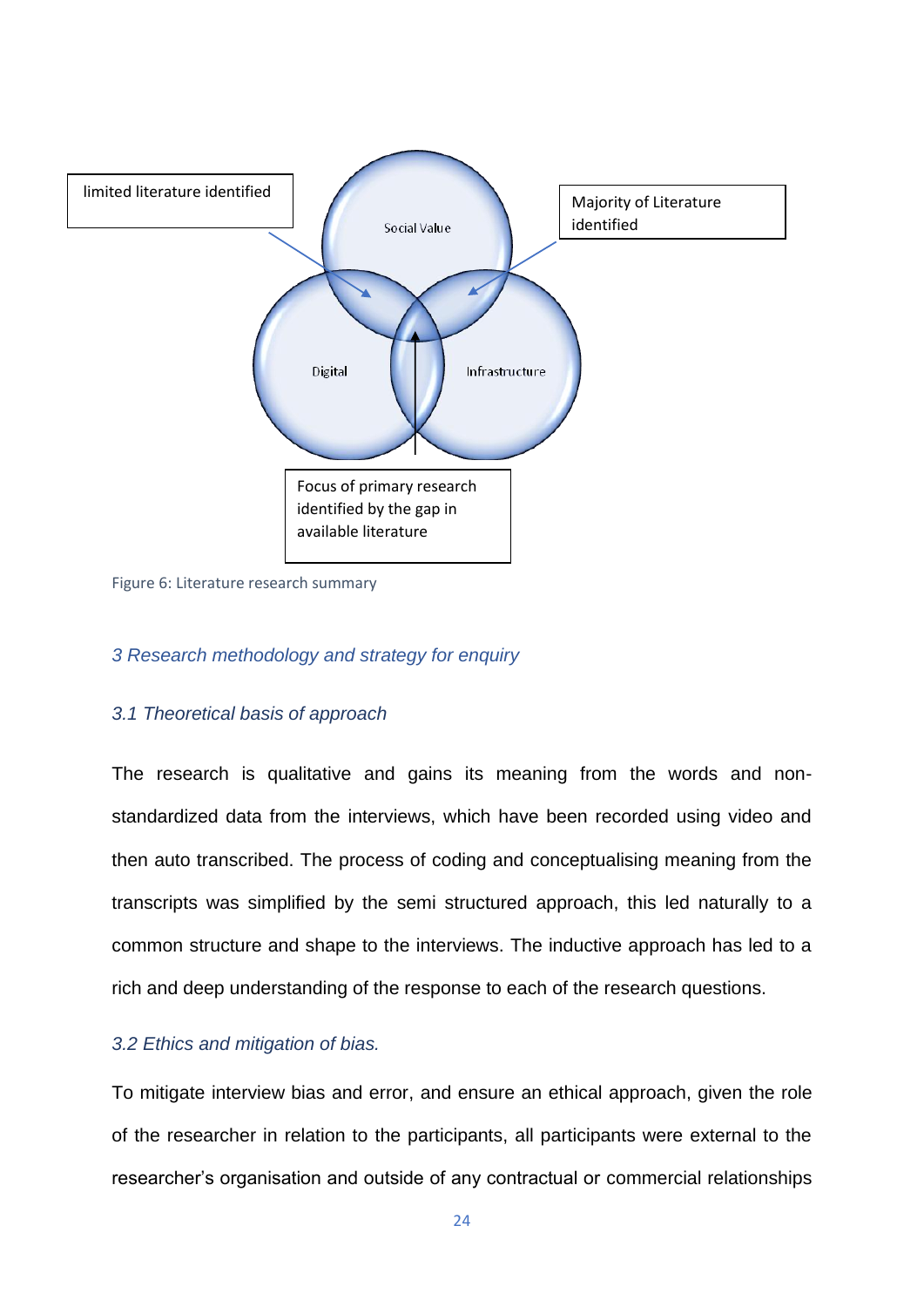with one exception. The information provided to the participants made clear the arrangements of the research and the dual purpose of the interviews in both informing the research and contributing to the consultancy knowledge of the participant. The researcher was aware of his own bias, in believing digital technology had an important role to play in social value and avoided leading questions. However, it is recognised that bias cannot be eliminated entirely.

### *3.3 Selection of participants*

|                | Category Category Descriptor                                                                                                             | Participant<br>coding | <b>Nos</b><br>completed |
|----------------|------------------------------------------------------------------------------------------------------------------------------------------|-----------------------|-------------------------|
| 1              | <b>Social value leaders or specialists within</b> $ A, B, C, D,  5$<br>organisations, legal, management<br>consultancy, Contractor, SME. | E                     |                         |
| $\mathbf{2}$   | <b>Technology leaders</b> operating in social<br>value                                                                                   | $\mathsf{A}$          |                         |
| $\overline{3}$ | <b>Asset Owners</b> responsible for the delivery<br>of social value on major infrastructure<br>projects                                  | A, B                  | $\overline{2}$          |
| 4              | Project managers or social value<br>practitioners responsible for the delivery<br>of social value on major infrastructure<br>projects    | $\overline{A}$        |                         |
| 5              | <b>Policy influencers and makers</b>                                                                                                     | A, B, C               | 3                       |

Table 5: Participants

The selection of interviews was structured to get a wide spectrum and perspective of participants. It was made clear that whilst the focus of the research findings was related to the infrastructure sector in the UK, the scope of the interview included global understanding of social value across all sectors.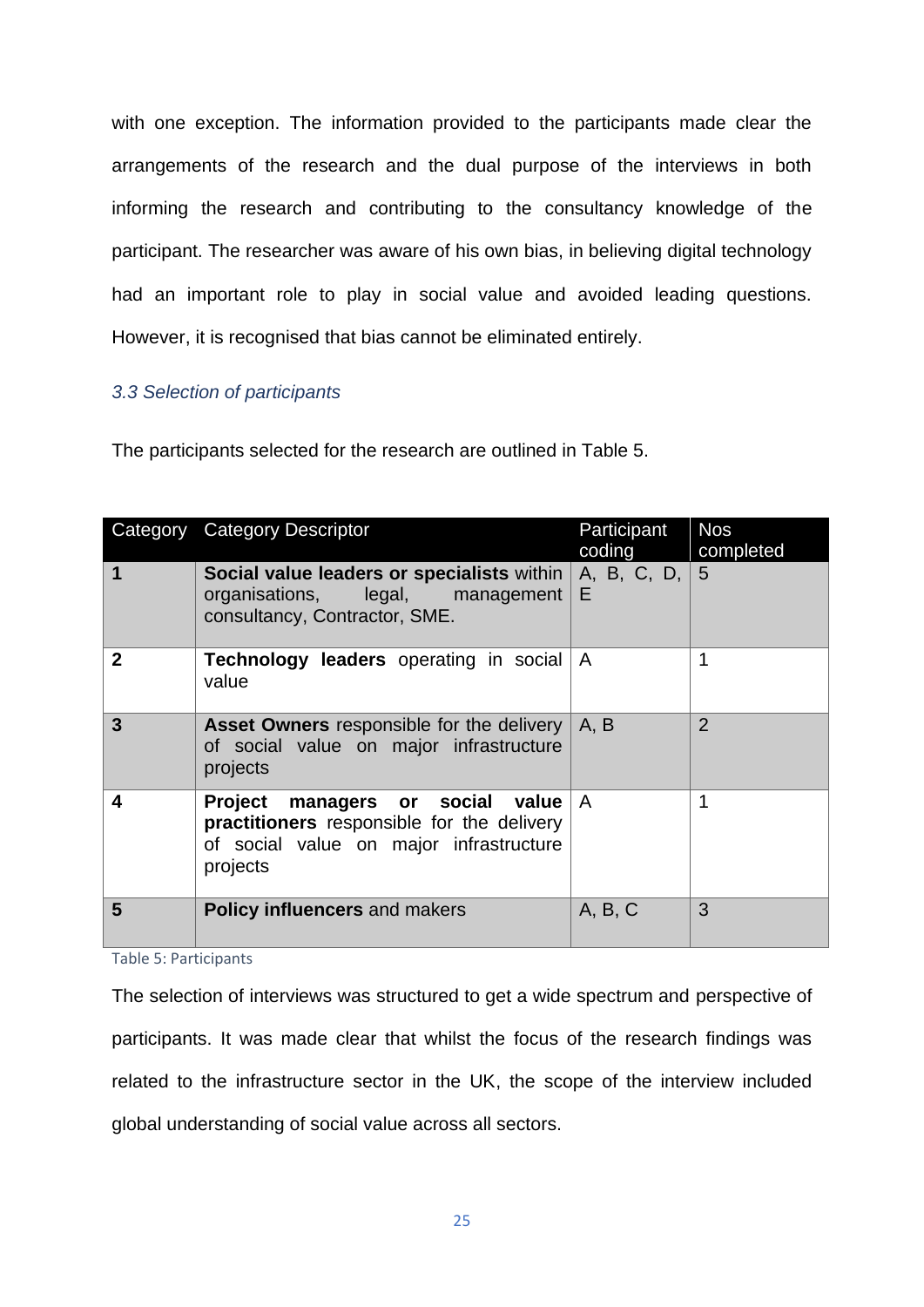The research interviewed a total of 12 participants in the five categories that are listed in Table 5. The participants are coded by their category for example 1 and designation A, B,C,D or E. This coding is then used to attribute quotes on an anonymous basis. The participants were selected to include contributions from within and outside infrastructure, from both corporate and project level perspectives and to include those with a digital focus and those without.

The largest category is social value leaders and specialists within a range of organisations both within and external to the infrastructure sector. There was a single participant in categories 2, For Technology Leader, and 4, for a project manager or social value practitioner. In the category of asset owners, which were all Infrastructure, there were 2 participants and in the category of policy influencers or makers there were 3 participants.

The research findings are then tabulated, and the participant coding is used to identify where a specific participant interview had provided evidence contributing to that finding. The level of evidence for each finding is then illustrated through a colour coding with purple used to identify very strong evidence (5 or more participants), blue to reflect strong evidence (4 or more), green to reflect good evidence (3 or more participants) and yellow to reflect some evidence (2 participants). Orange reflects findings based on one single piece of evidence

It is recognised that this spread of participants will have influenced the research, however the reliability of the findings is supported by the deep holistic and contextual knowledge of the interview candidates who have considerable credibility within the social value sector as a whole. Based on the outlined methodology the researcher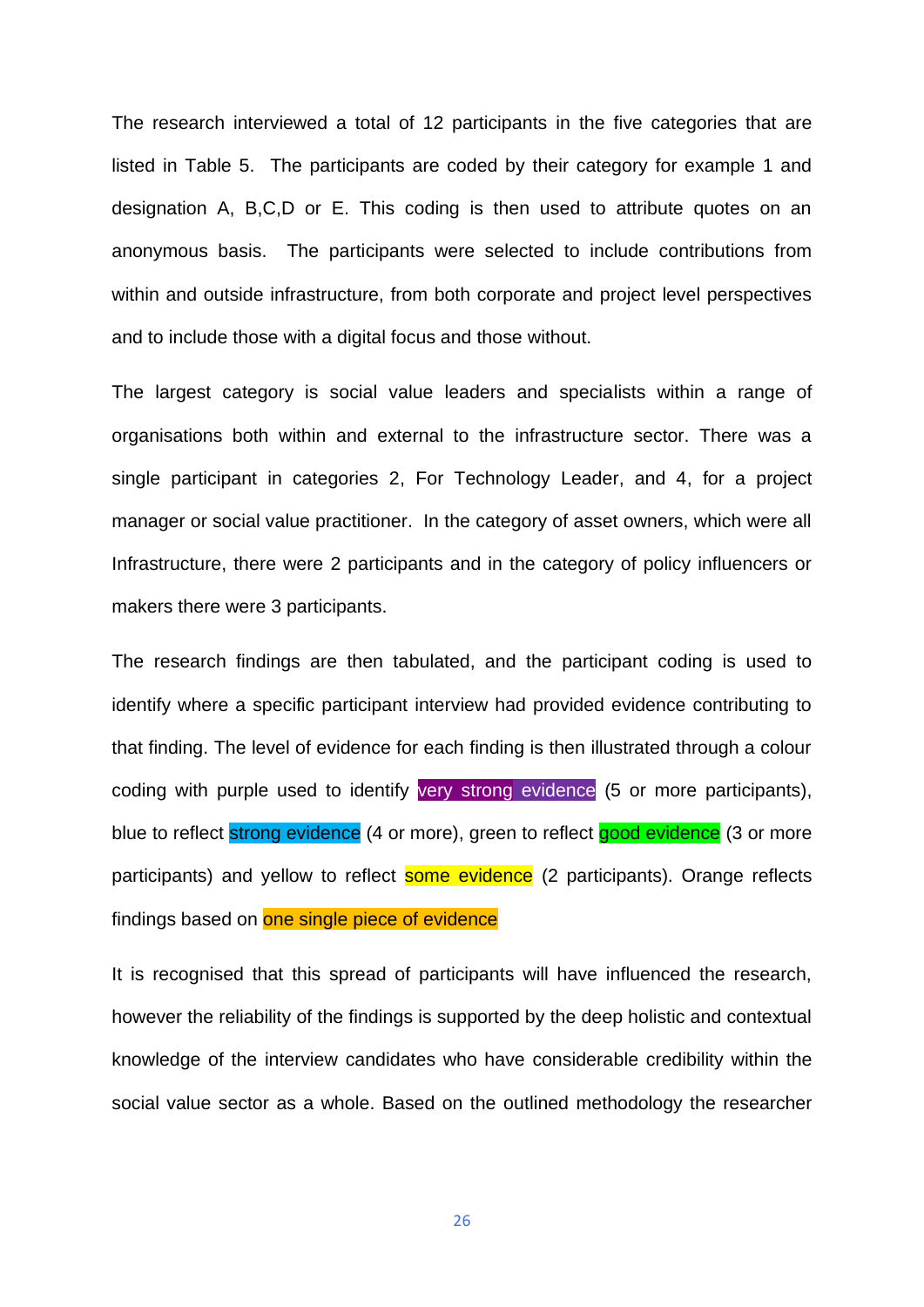considers the findings can be generalized to the infrastructure sector as a whole and the construct is valid.

All the interviews were carried out between  $1<sup>st</sup>$  and  $20<sup>th</sup>$  of August 2020 when the COVID – 19 lockdown restrictions were beginning to be eased. Interviews were carried out digitally using TEAMS and video recorded using STREAMS with the video on for both the participant and researcher.

*4 Research findings* 

### *4.1 What are the opportunities for the use of digital technology?*

 *4.1.1 Digital opportunities for defining and specifying social value*

The research identified six opportunities with respect to the digital definition and specification of value and these are shown in table 6

| <b>Item</b>    | <b>Definition and Specification Opportunities</b> | <b>Participants</b> | <b>Evidence</b> |
|----------------|---------------------------------------------------|---------------------|-----------------|
|                | Mapping systems complexity                        | 5B, 4A, 2A, 3A      | Very            |
|                |                                                   |                     | strong          |
| $\overline{2}$ | Context relevant interventions                    | 1B,5B,4A            | Good            |
| 3              | Improved skills and sharing best practice         | 1C, 4A              | <b>Some</b>     |
| $\overline{4}$ | <b>Mandating requirements</b>                     | 5C,5A               |                 |
| 5              | Improved understanding of value                   | 5B                  | Single          |
| 6              | Digital understanding of the social value of      | 5C                  |                 |
|                | natural assets                                    |                     |                 |

*Table 6 Digital opportunities for defining and specifying value.*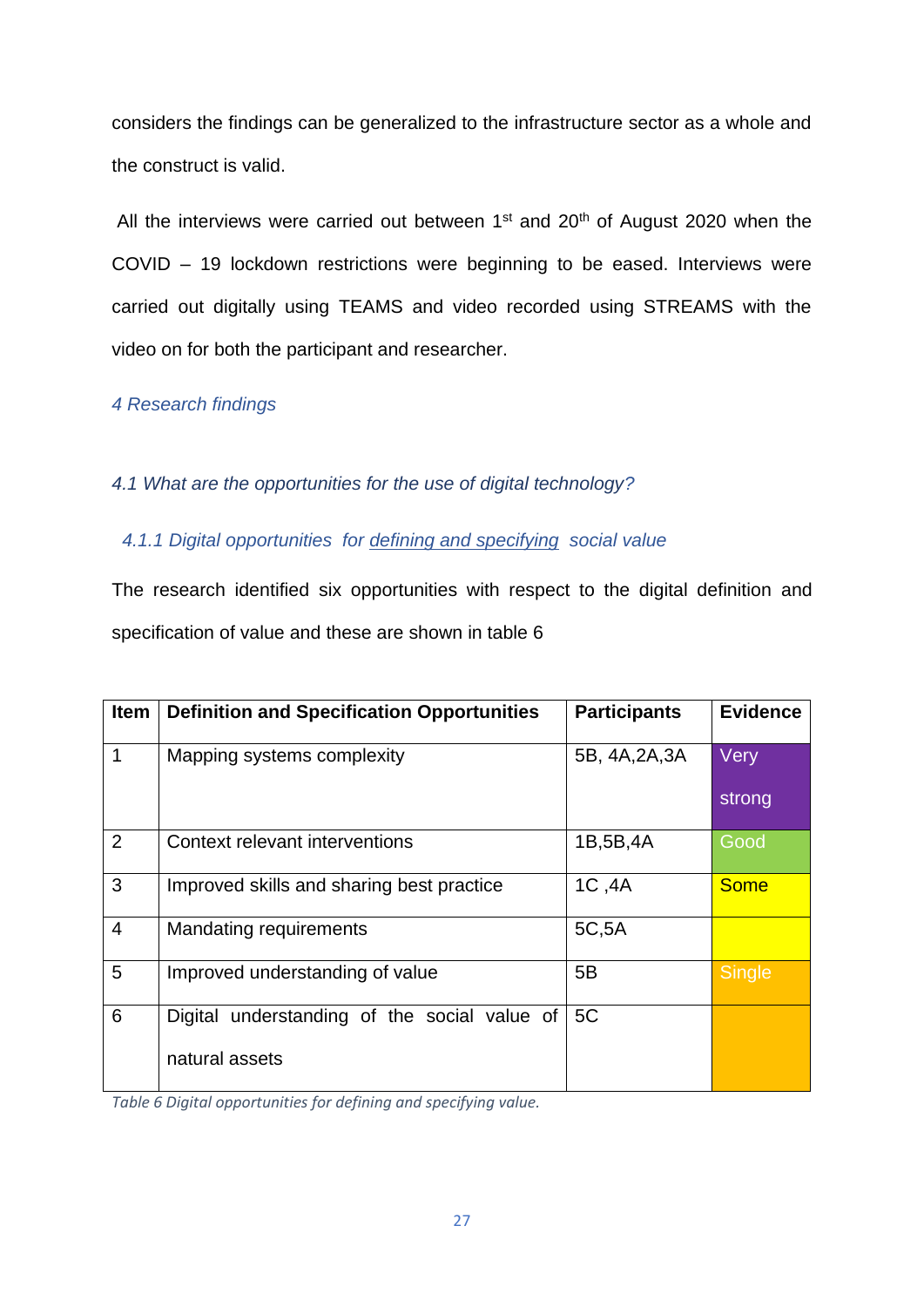Social value was identified as a complex system and digital technology provided a great opportunity to better understand and capture the level of complexity that exists. It was noted that often practitioners missed the process of identifying what people would most benefit from, before launching activity.

There was strong evidence of the opportunity to use digital in **mapping systems complexity.** Digital technology can help inform the interconnectedness of social value, so that an environmental piece of work, also considers the educational and employment value, and the difference in social value in different geographical locations. Changes and trends can then be mapped. This understanding can then help in spreading the geographical social value of programmes.

*"To define value, we need to bring all the data together to understand the interactions within the system and across multiple layers. Once we start integrating these systems and layers there is huge potential for future scenario mapping."*

#### *5B*

Understanding local community collective needs at system level is integral to defining social value, it is not easy to compare engagement in Hackney, with engagement in Islington, even though the two London boroughs are next door to each other. Some mechanism of segmenting the data is essential as well as some element of standardization.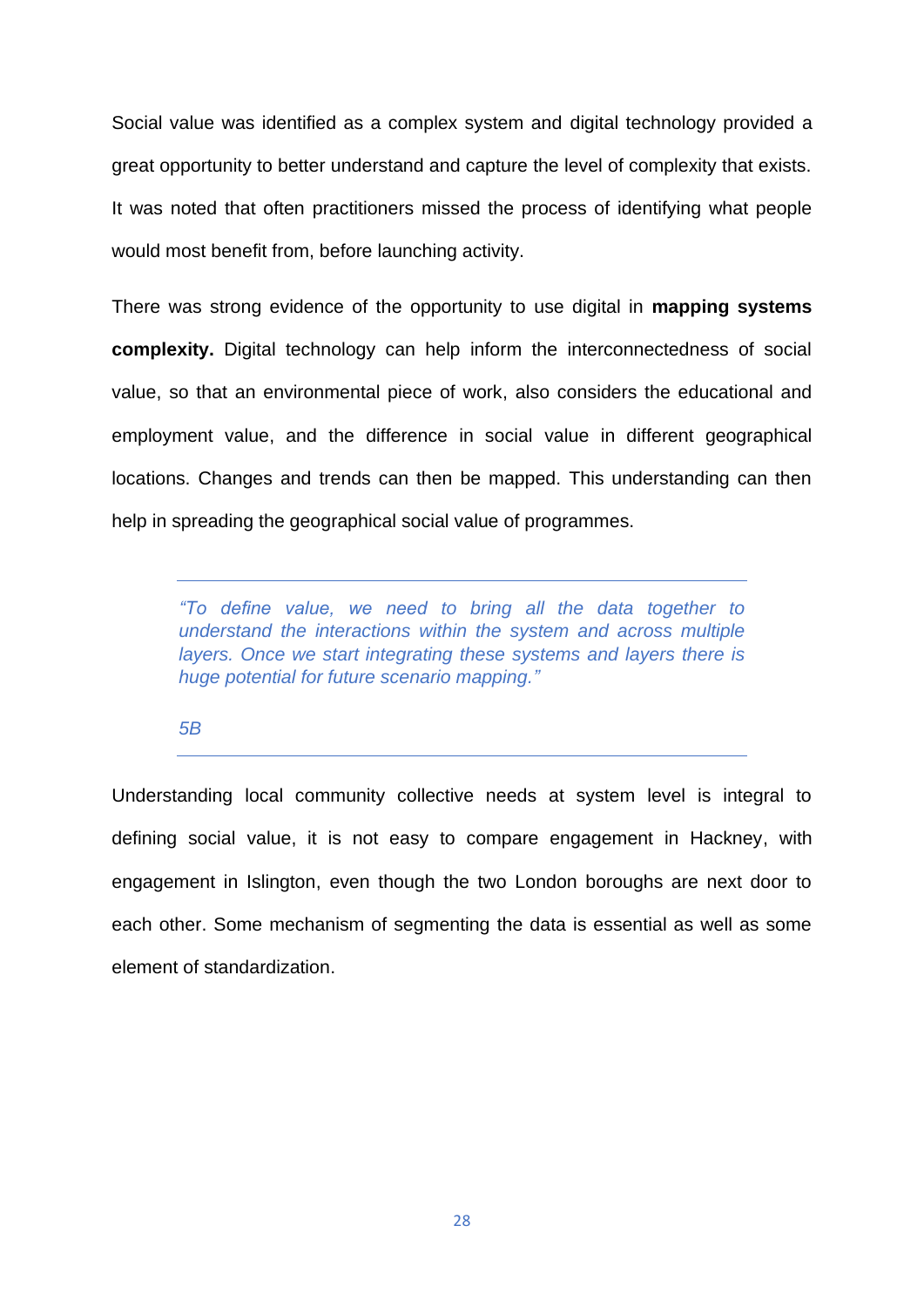*"The collective has more weight in terms of making change happen, so one of the things we are interested in is whether there is a data model that can encapsulate the relationship between a community and the place it occupies"* 

*2A*

Participants also identified the opportunity of **improved understanding of value** through the publication of a values framework which provides the opportunity of a potential standardization in the framework approach by developing a digital value tool around a multi-capitals model. This was identified in the literature research (Construction Innovation Hub 2020).The aspiration is for this model to be used on all £65B of government infrastructure investment, by clients, contractors, and their supply chain. The value toolkit has been published for testing and uses the global capital coalitions 4 capitals model as a basis for the tool.

The values toolkit begins to address the identified need for an agreed national process, over the whole of the UK. It is important, however, that the model is sufficiently flexible to accommodate different approaches to a multi-capital approach by different clients, for example the focus on intellectual capital in the alternative 6 capitals model, and the need for the value of culture to have a greater visibility, as is the case for the Welsh futures model.

*"Government needs to intervene to create a market in wellbeing that can be added to costs and used in CBA and is investable"*

 *5B*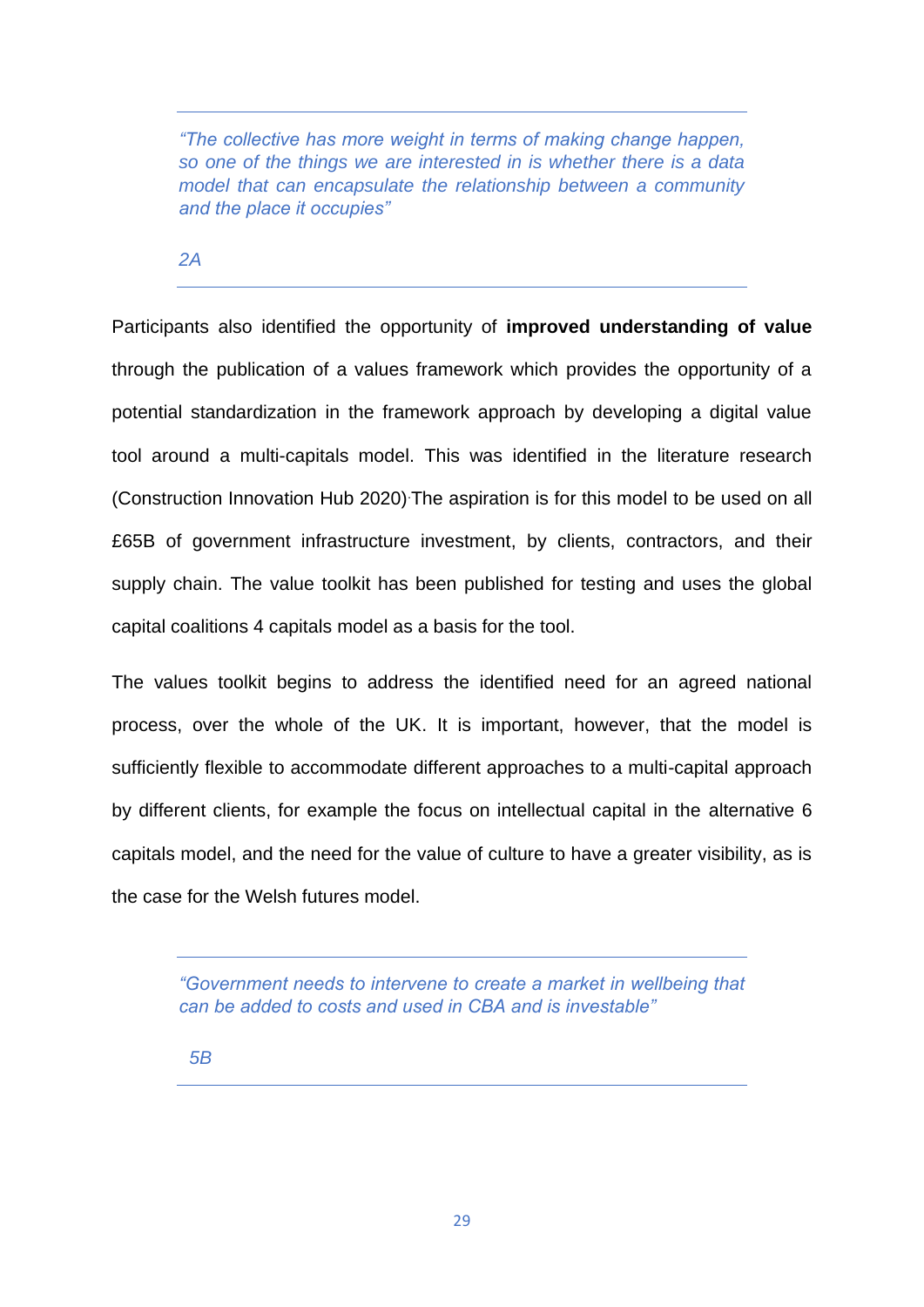A participant also identified the opportunity of the use of virtual and enhanced reality to build the **digital understanding of the social value of natural assets**. For example, when you see a tree, you are aware of its impact in increasing air quality and improving local amenity value. This approach has the potential to be expanded into other areas, for example, enabling line managers to understand the value of a previously unemployed individual securing a job, or a road user to understand the impact of driving over the speed limit on carbon emissions.

There was strong evidence related to the use of digital technology to improve **context relevant interventions.** GIS can be used on a local, national, or even global areas, to map and understand the issues and impacts on communities that infrastructure should be addressing. Digital technology can then clean up the insights from the available data, help to understand the needs of the local area, and inform the thinking and planning of interventions. VR allows you to get much more realistic responses from people as they can be immersed in the real context and specifiers have more reliable information on what interventions will be most effective. This correlates with findings in the literature (Fujiwara and Campbell 2011).

There was some evidence related to the **Improvement of skills and sharing best practice.** Five years ago, digital training was only at 5% of what it is now, digital has a role to play in educating people in social value and in enabling communities of people who are delivering projects to collaborate and share good practice.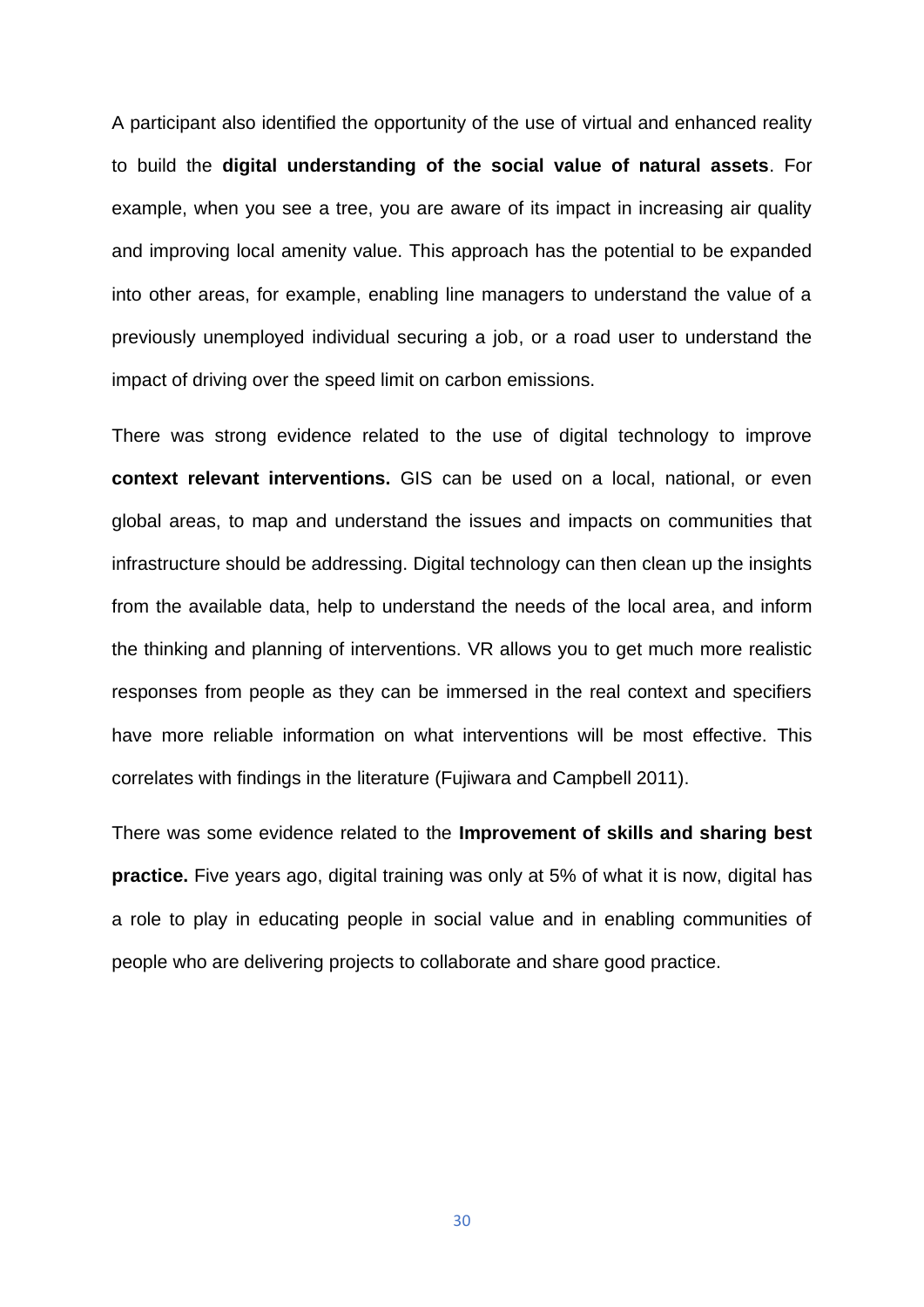*"The biggest thing digital can help us do, is to educate people to specify and procure better, in terms of delivering more sustainable outcomes"*

 *1C* 

There was some evidence of an opportunity to use blockchain and smart contracts in allowing commissioners to **mandate requirements.** Forcing through conditionality and enabling them to know if they have made the right decision during procurement and planning,

*"If* and when policy (planning) requires you have absolute security and attribution, in order to make local decisions that are 100% accurate and secure, then I think blockchain has a role to play"

 $2A$ 

### *4.5.2 Digital opportunities for the delivery of social value*

This research identified six opportunities with respect to the digital delivery of social value and these are summarised in Table 7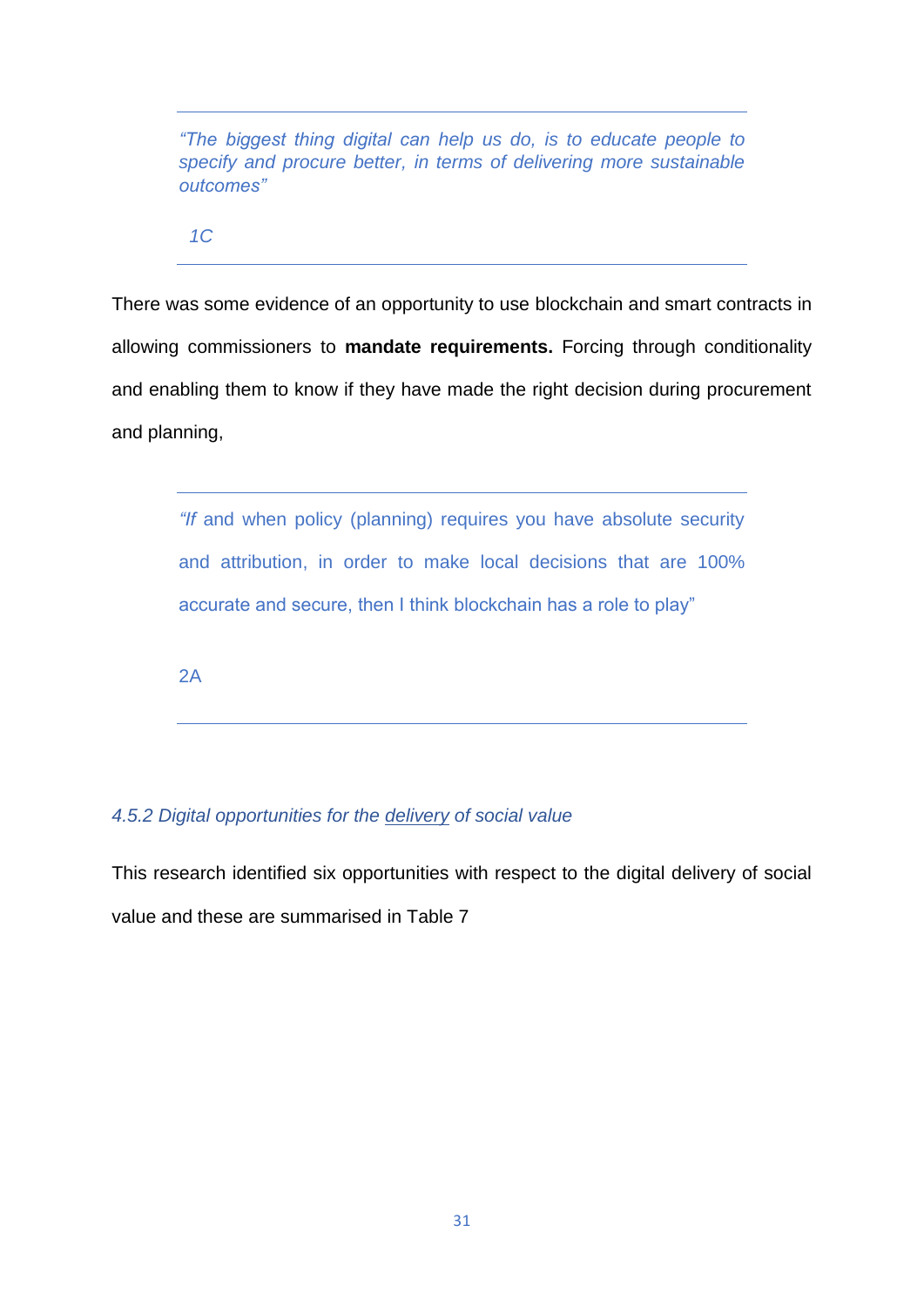| item           | <b>Delivery Opportunities</b>             | <b>Participants</b> | <b>Evidence</b> |
|----------------|-------------------------------------------|---------------------|-----------------|
|                | Improve stakeholder engagement            | 1C,2A,3A            |                 |
| 2              | <b>Improve Diversity and Inclusion</b>    | 1 <sup>C</sup>      |                 |
| 3              | <b>Wider organisational contribution</b>  | 1B                  |                 |
| $\overline{4}$ | Increased global reach and responsibility | 1A                  |                 |
| 5              | Increased anonymity online                | 1A                  |                 |
| 6              | <b>Digital twins</b>                      | 5C                  |                 |

*Table 7 Digital opportunities for the delivery of social value* 

There was good evidence of an opportunity of **improved stakeholder engagement.** This includes the opportunity to engage 'citizen scientists' in reporting on social value assets, for example trees, and the use of gaming techniques to simplify and incentivise the process, instead of asking what size is the tree? you ask the participant in the survey to answer the question, 'can you hide behind it?' accepting participants come in different shapes, this gives you an indication of the girth of a tree without the need for actual measurement.

A model needs to be developed that gives the local community a continual voice, rather than a series of disjointed conversations, and incorporates social value. 'A conversation about the place you live in'. It needs to use existing social channels, including images and video, because that is where the conversations are happening. The conversation needs to be rich enough to provide the data different organisations need, but also provide a shared understanding of needs, from a community point of view, rather than individual needs.

Community engagement in the future is going to have collaborative platforms as part of it. One of the interesting areas is how you join up digital platforms with face-to-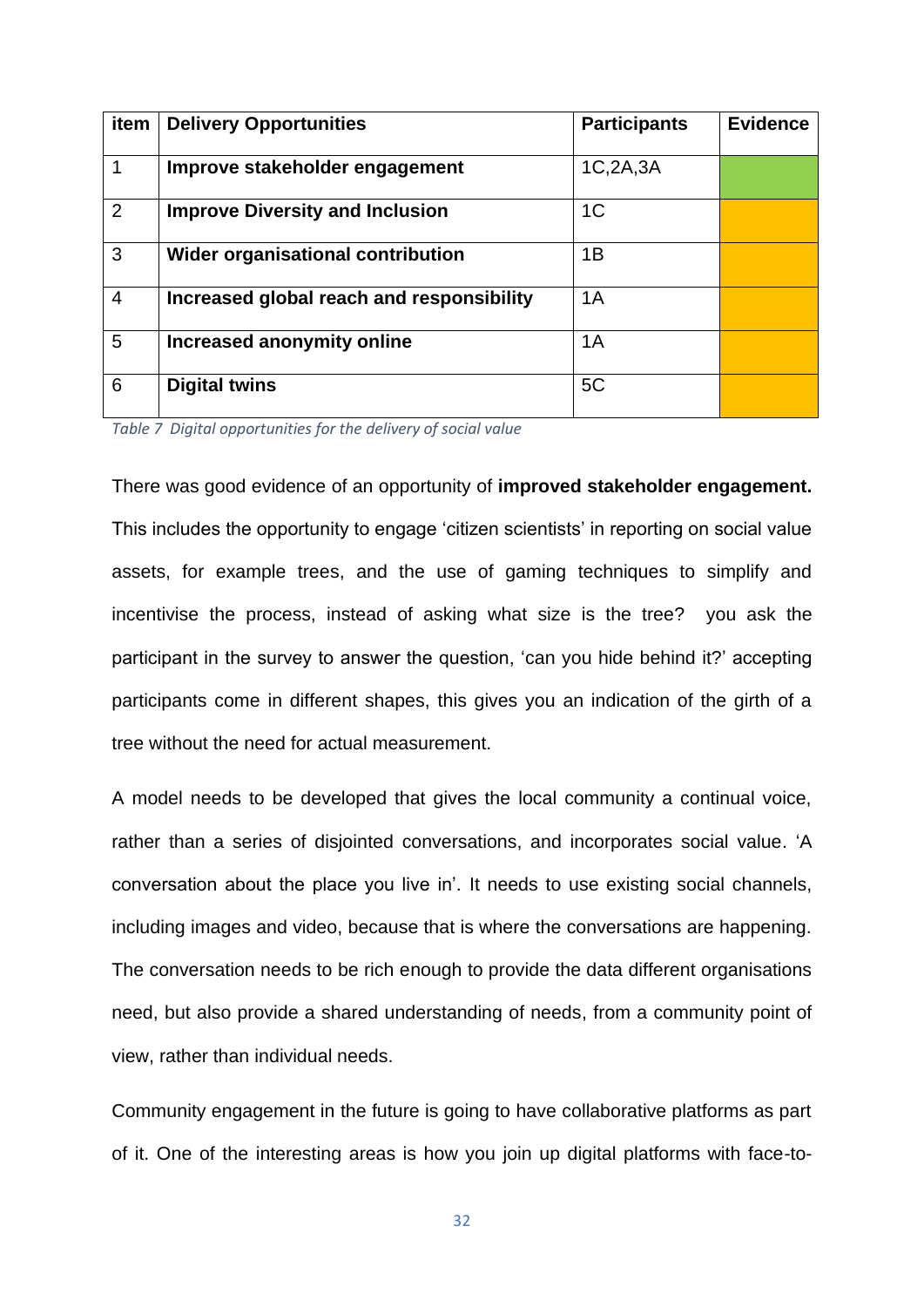face meetings, or other person interaction, and how you collect data across those different touch points in a way that's consistent and interoperable.

One participant identified that AI has the potential to **improve diversity and inclusion.** and digital reporting could be specified for recruitment processes, to pick up trends and patterns, and inform the recruitment process.

Another participant identified that digital technology could enable the understanding of the **wider organisational contribution** of organisations. There is currently a gap in the understanding of commissioners, in the wider social value delivered by organisations, outside of their specific contractual commitments.

One participant identified the use of digital technology for the delivery of social value results in **Increased global reach** for all organisations. We have now found ways to address some inequality digitally and virtually, can we now do counselling? and mentoring and credit support using digital platforms? And can we now begin to address those areas where inequality is greatest without the need for the transport. Perhaps we can start to reach parts of the world that we thought were unreachable? In turn this has a consequence that we may feel a greater sense of responsibility to address these global needs, because we now can.

However, can you create the sort of depth of relationships needed to make behavioural change over digital?

*<sup>&</sup>quot;I think we have learnt that in the past 3 months, that digital is not a perfect substitute for physical relationships, but it is a lot less worse than we thought, and can be 70% to 80% as good, but you can do five times as much for zero carbon."*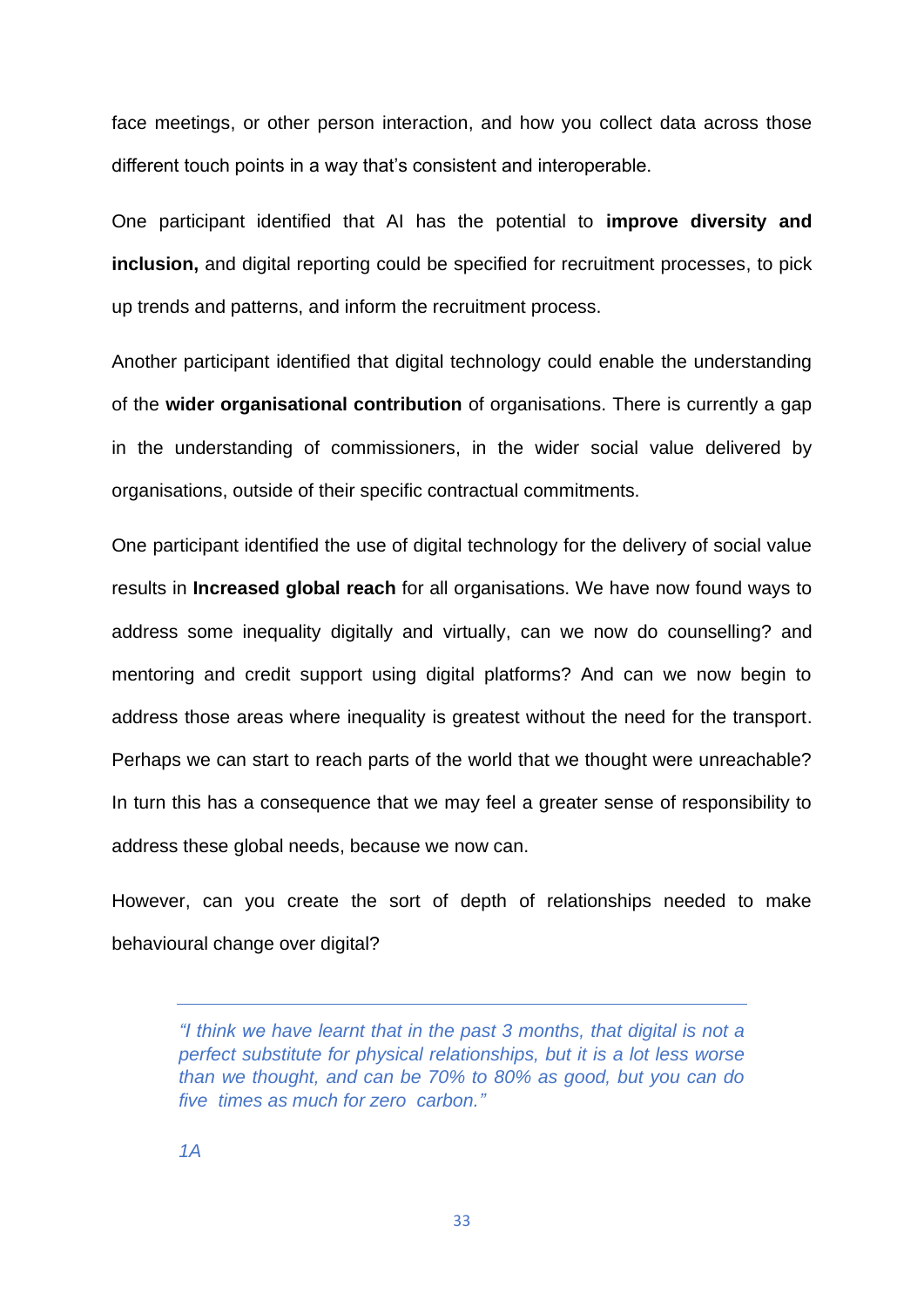*"We have talked about fear … before April 2020 I think about half of people would have said you can't do it, people won't open up, you can't build relationships, that social value. is by definition, about people, and digital is the antithesis of people. I think we are over that."* 

*1A*

The same participant also identified **increased anonymity** as a specific benefit of digital with respect to situations where organisations are seeking to address abuse. A digital meeting could be safer for the victim than a physical meeting, as they may be able to engage in their home location using a mobile phone, rather than leave the premises for a meeting, in which case the abuser may find it easier to spot what is going on.

A participant also identified the concept of a **digital twin** of infrastructure as an opportunity. The models used need to be wide enough to embrace the social value impact of the asset. The operation and integration will be a big driver of how we can measure and demonstrate social value, and this should in turn feed into the national digital twin programme.

### *4.1.2 Digital opportunities for the measurement of social value*

With respect to the measurement of social value, the research identified six opportunities with respect to the digital technology and social value and these are summarised in Table 8.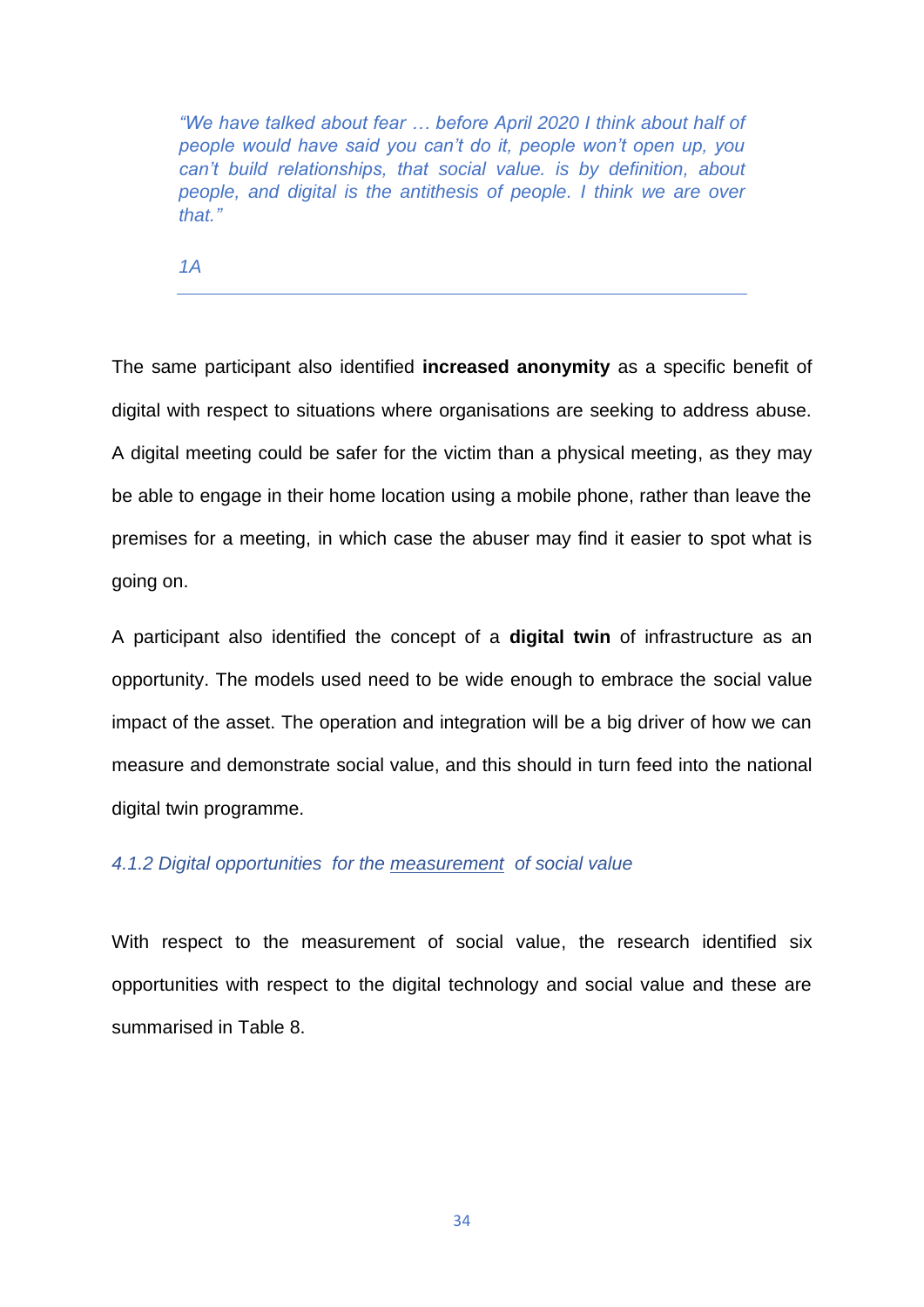| item           | <b>Measurement Opportunities</b> | <b>Participants</b>    | <b>Evidence</b> |
|----------------|----------------------------------|------------------------|-----------------|
|                | Improved management information  | 1C, 1B, 1A, 5C, 3A, 3B |                 |
| 2              | Increased transparency           | 1D, 1E, 5B, 5A         |                 |
| 3              | <b>Improved decision making</b>  | 5C, 2A, 3A             |                 |
| $\overline{4}$ | Improved presentation of data    | 5A, 2A                 |                 |
| 5              | <b>Cascading accountability</b>  | 5A                     |                 |
| 6              | <b>Reduce cost</b>               | 1A                     |                 |

*Table 8 Digital opportunities for the measurement of social value* 

The research found very strong evidence of the opportunity of digital technology to provide **improved management information** on social value. Digital is the way that management information is collected, stored, and used to make informed decisions. Digital will have the most impact where the 'Data Voice' is used to inform decisions and understand what is working well at every level of the supply chain. The use of handheld devices to capture and report social value in real time is one example. Digital data capture will provide a more coherent picture, evidence for future investment, and allow the monitoring across different facets such as climate change and population growth. The monitoring needs to be flexible to capture benefits and disbenefits and not just to prove an original hypothesis.

There was strong evidence of the opportunity of digital technology to deliver **increased transparency.** Enforcement of delivery through penalties does not often have the consequences intended. Transparency can be more effective in enforcing performance and delivery against promises made. An example from the literature is the publication of achievement against KPI's (CBI 2020). Greater visibility of what social value has been delivered through government procurement will be beneficial to stakeholders. Transparency can also assist a business, that did not win the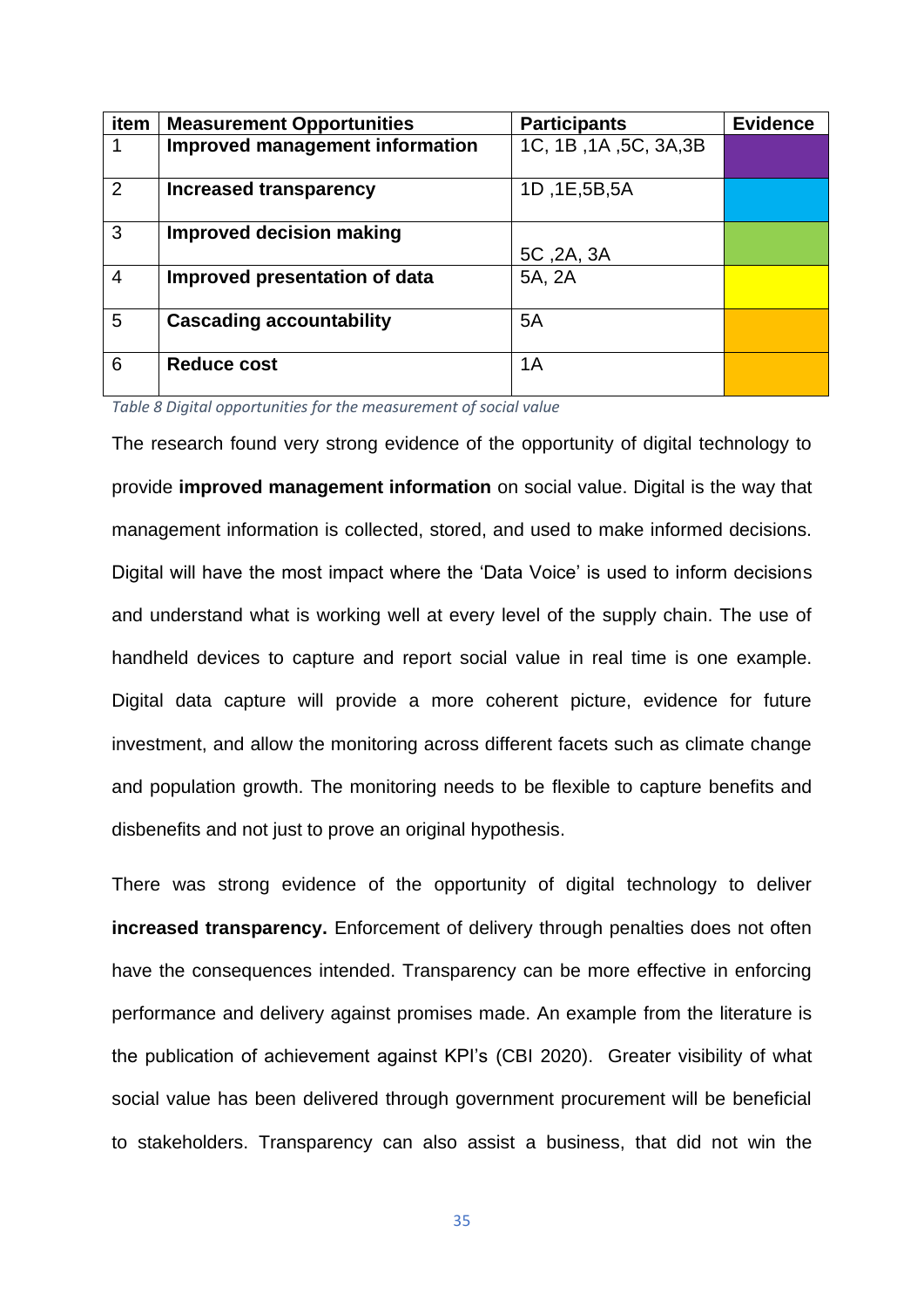contract, to understand why, and drive-up best practice sharing as part of competition. It allows both positive and poor behaviours to be called out.

Emerging Social Software Platforms (ESSP) can be used to facilitate open and collaborative discussions around social value. Transparency can be enabled through a range of different digital tools to a much wider audience, on demand, than any nondigital application.

*"It's not until you give us a crisis that we respond, all funding and delivery organisations now should be taking that potential and finding good proportionate data rather than going, it's too expensive"*

*1A* 

There was good evidence of the opportunity of data, and data insights, to **improve decision making.** For those businesses delivering public value, such as water companies, digital will enable public value, for example through less customer interruptions via localised leakage detection.

Current measurement does not encapsulate everything that needs to be measured and tracked, and digital technology can enable that process and make the data transparent and accessible. Analytics will be useful in shifting the focus from owners, clients, and operators to the impact on users, society and local communities, including capturing the local conversation through social media.

AI will become increasingly how we interpret and use data, and to enable benchmarking to make informed choices, not only on individual projects but across a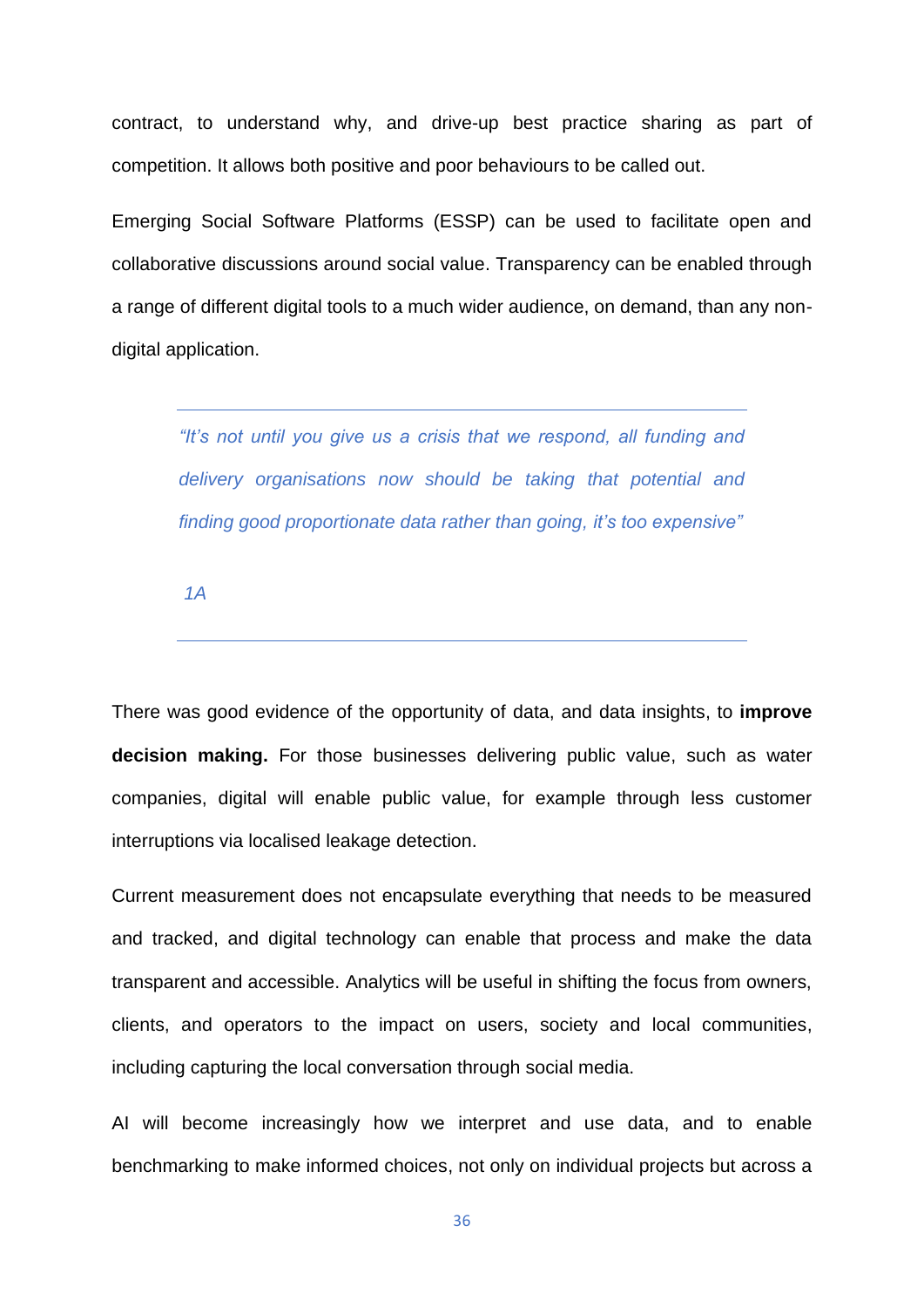portfolio or estate. It will enable us to understand the system level performance of digital twin infrastructure.

There was some evidence of the opportunity of digital technology to enable the **improved presentation of data** using both quantitative and qualitative data in dashboards, and the use of infographics and video. There may be opportunities to expand existing systems, such as stakeholder management systems, to capture elements of social value.

A participant identified the opportunity for digital technology to be used to embed accuracy and support for the contract management process, and to address the problem of failure to deliver on promises. DLT, Blockchain and smart contracts have the potential to **cascade accountability** through the supply chain.

A participant also identified that, prior to digital, cost has been a barrier to measuring social value, as practitioners made the judgement that they would prefer to spend £10,000 on delivery than on evaluation. However, the use of remote techniques and digital surveys to **reduce cost** means that you can do an evaluation with primary data, at much lower financial and environmental cost.

### *4.6 What are the risks and barriers in using digital technology?*

The research identified 14 risks and barriers to the use of digital technology of which two had strong evidence, four had good evidence, and there was some evidence for a further five. The final 3 were mentioned by individual participants. These findings are shown in Table 9.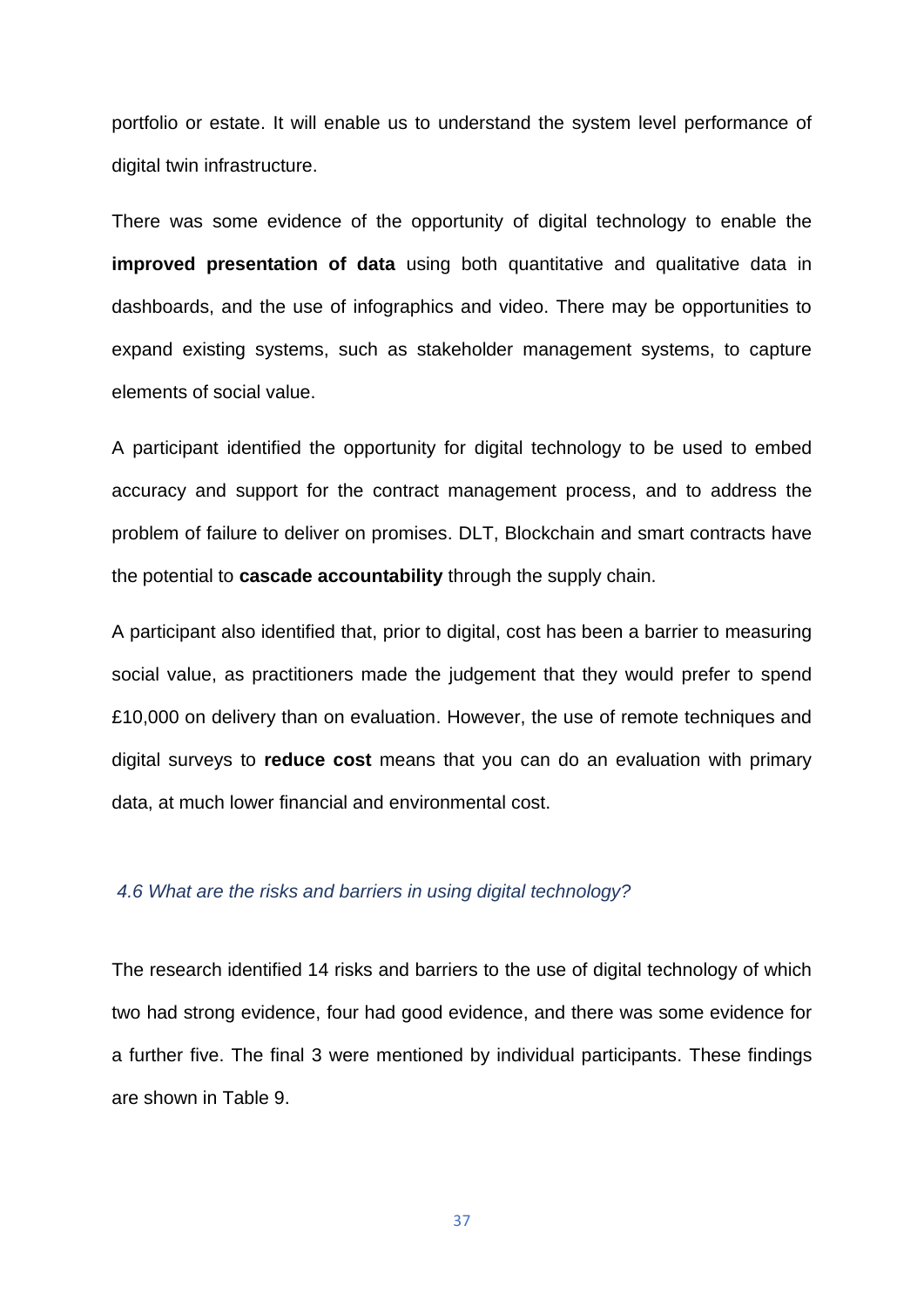| <b>Item</b>     | Risks and barriers to the use of digital<br>technology | <b>Participants</b> | <b>Evidence</b> |
|-----------------|--------------------------------------------------------|---------------------|-----------------|
| $\mathbf{1}$    | <b>Systems proliferation</b>                           | 1C, 5A, 3B, 2A      |                 |
|                 |                                                        |                     |                 |
| 2               | Fear of social media                                   | 1A, 1D, 3B, 5C      |                 |
| $\overline{3}$  | Lack of understanding of data                          | 1E, 1D, 2A          |                 |
| $\overline{4}$  | <b>Limitations of current tools</b>                    | 1A, 1B, 5B          |                 |
| 5               | <b>Legal constraints to information Sharing</b>        | 4A, 3B, 1D          |                 |
| 6               | <b>Digital understanding and skills</b>                | 2A, 3B, 5B          |                 |
| $\overline{7}$  | <b>Digital security</b>                                | 3A,3B               |                 |
| 8               | Not an organisational priority                         | 1C, 1B              |                 |
| 9               | <b>Wrong behaviours</b>                                | 1B,4A               |                 |
| 10              | $COVID - 19$                                           | 1D, 1A              |                 |
| 11              | <b>Risk of exclusivity</b>                             | 5A,4A               |                 |
| 12 <sup>2</sup> | <b>System complexity</b>                               | 5B                  |                 |
| 13              | <b>Siloed approaches</b>                               | 5C                  |                 |
| 14              | <b>Digital poverty in society</b>                      | 1B                  |                 |

*Table 9 Risks and barriers to the use of digital* 

There was strong evidence of **systems proliferation**. Five years ago, there were no systems on the market, but now there is a plethora, these systems have been developed without any British Standard, however a new standard entitled BS8950. Social Value -Understanding and enhancing - Guide' was published on the 2<sup>nd</sup> December 2020. (BSI 2020) and no doubt these systems will begin to reflect at least some of that standard. The choice of system can often be influenced by personal experience rather than objective selection. The more systems in use, the less consistency and opportunity for comparison.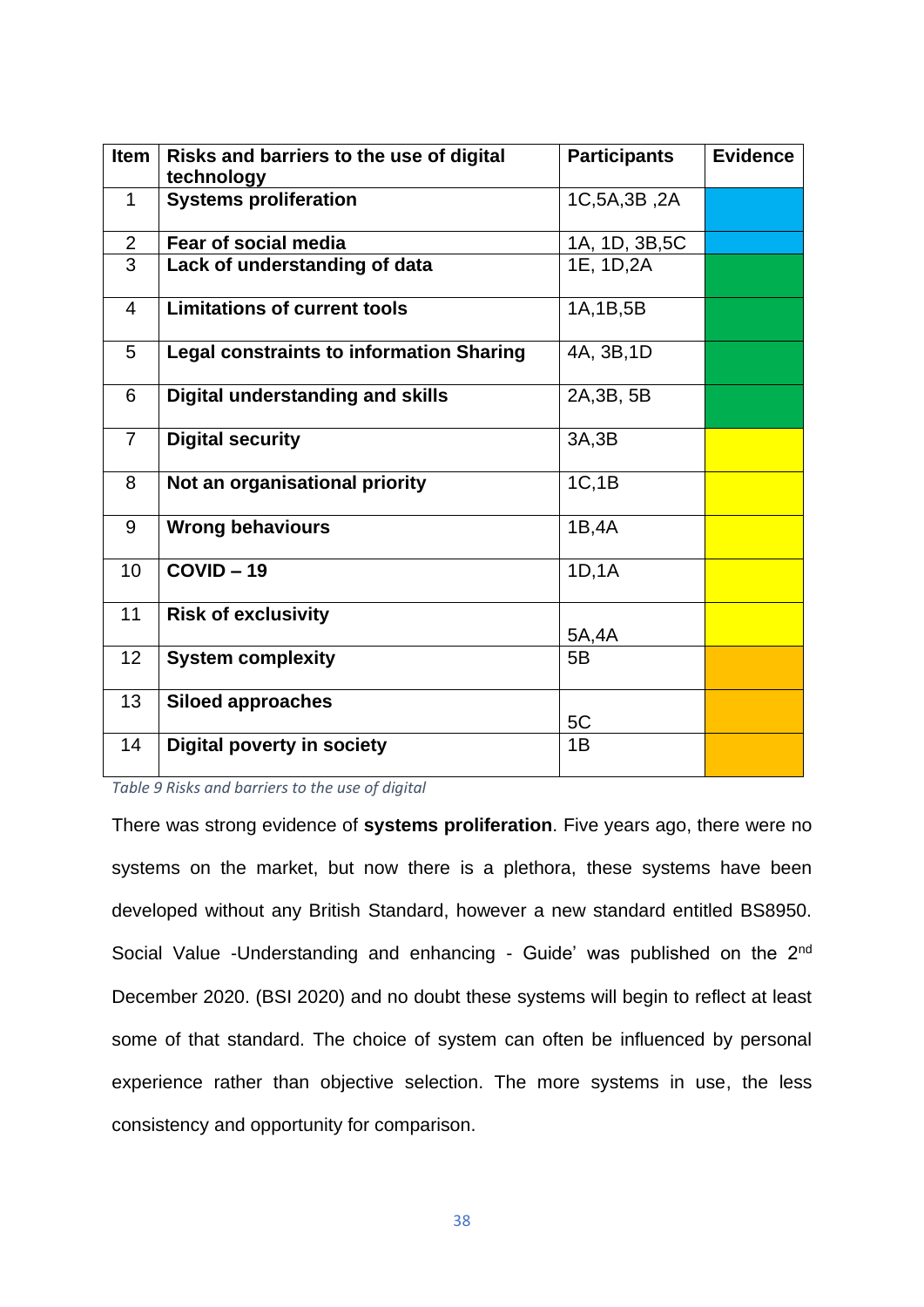There was strong evidence that a **fear of social media** is preventing the use of social tools, in particular Facebook, for social value purposes. This is driven by reputation, and concern about both the legality and ethics of using these tools as reflected in the quotes below. Since these quotes the global level of concern has accelerated significantly, the whistle blower Frances Huagen has provided evidence to add to these concerns (D'Urbino Luca 2021) and Facebook has rebranded as meta. None of these factors make the use of Facebook for good, any easier, and many would argue against it.

*"I think it's on a knife edge, whether people would say Facebook creates any social value"*

*1D* 

*"I think we are scared of Facebook analytics, we don't know how to use it and its social media and Cambridge Analytica, therefore it is bad. So, using any of that for good seems like the wrong place to start for some people, but I think there is a lot of potential"*

*1A*

There was good evidence of a **lack of understanding of data** as a key barrier and risk. Organisations need to first work out what they want to achieve with the data, what data is needed, for what purpose and what restrictions and obligations will apply. They then need to ensure they have all the permission for the use of that data. This is a balance between having flexibility and securing the agreement of participants who may be nervous about sharing their data. Organisations need to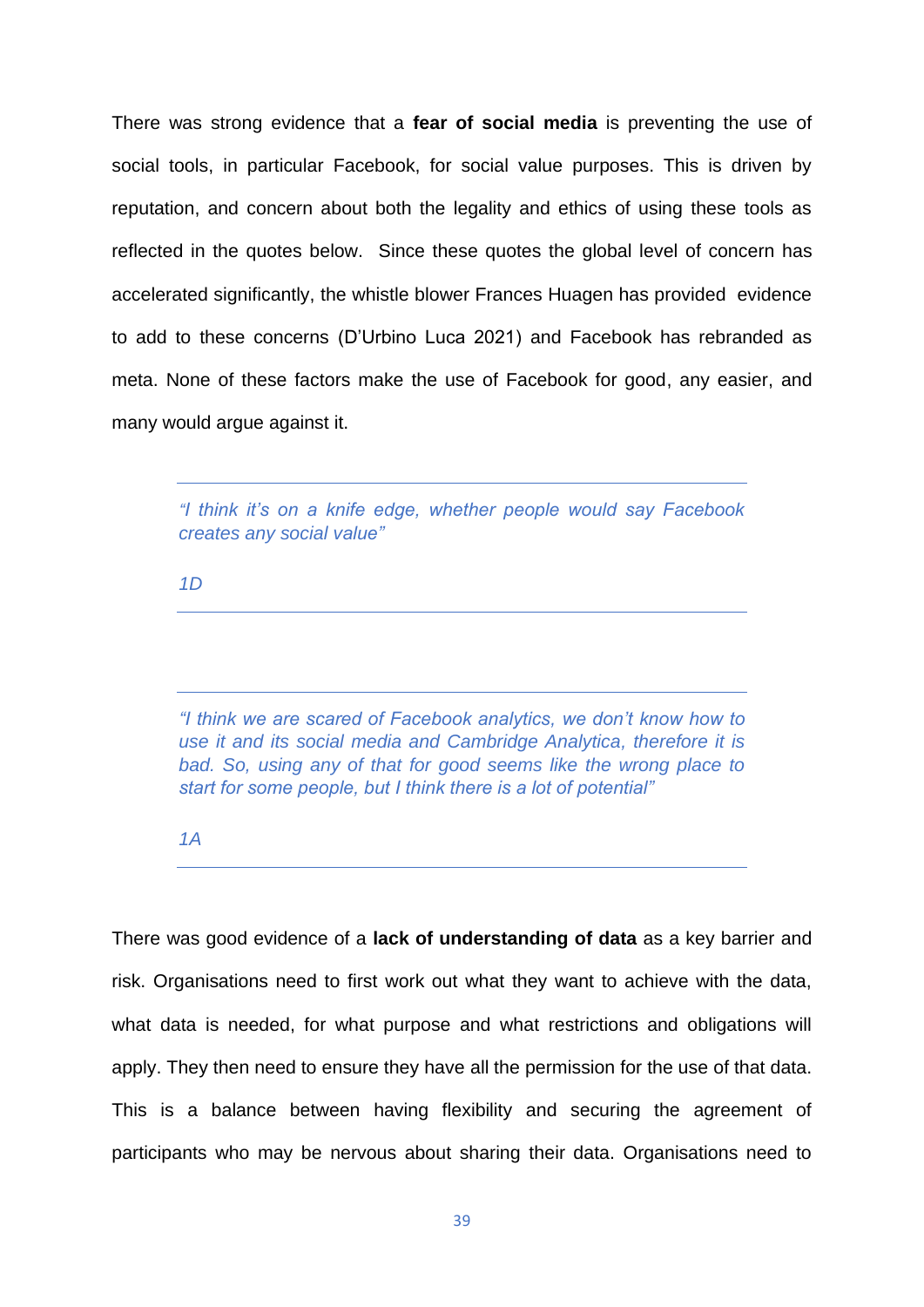think through the legacy and compliance issues and be aware that just because you can do something, does not mean that you should.

*"People don't really understand data from a legal perspective. They think data is a bit of a free for all, they think they own data, but they don't. The truth is, no one owns data, there are rights, restrictions and obligations that apply."*

*1E*

There was good evidence of the **limitations of current tools** that tend to be more suited to quantitative data, AI and good data need to bring insights and not take the thinking out of the process. The tools also need to be flexible and evolving and there is a fear of getting locked into a system and not being able to change. The existing systems still do not fully replace the interaction and networking that is possible when you are physically present.

*Blockchain was supposed to allow us to link every component of a computer with its supply chain and know that no one was harmed in the process. However, that only works if you can be confident that the data being put into the bottom of the chain is correct, and of course it is impossible to change once it gets in, so that's why, in the world of human rights, blockchain is not seen as a silver bullet.* 

*1D*

There was good evidence of the **legal constraints to information sharing** as a barrier that can prevent collaboration or be used as a reason not to collaborate. Whilst transparency may be a goal, that can be in conflict with people's reluctance to share their data.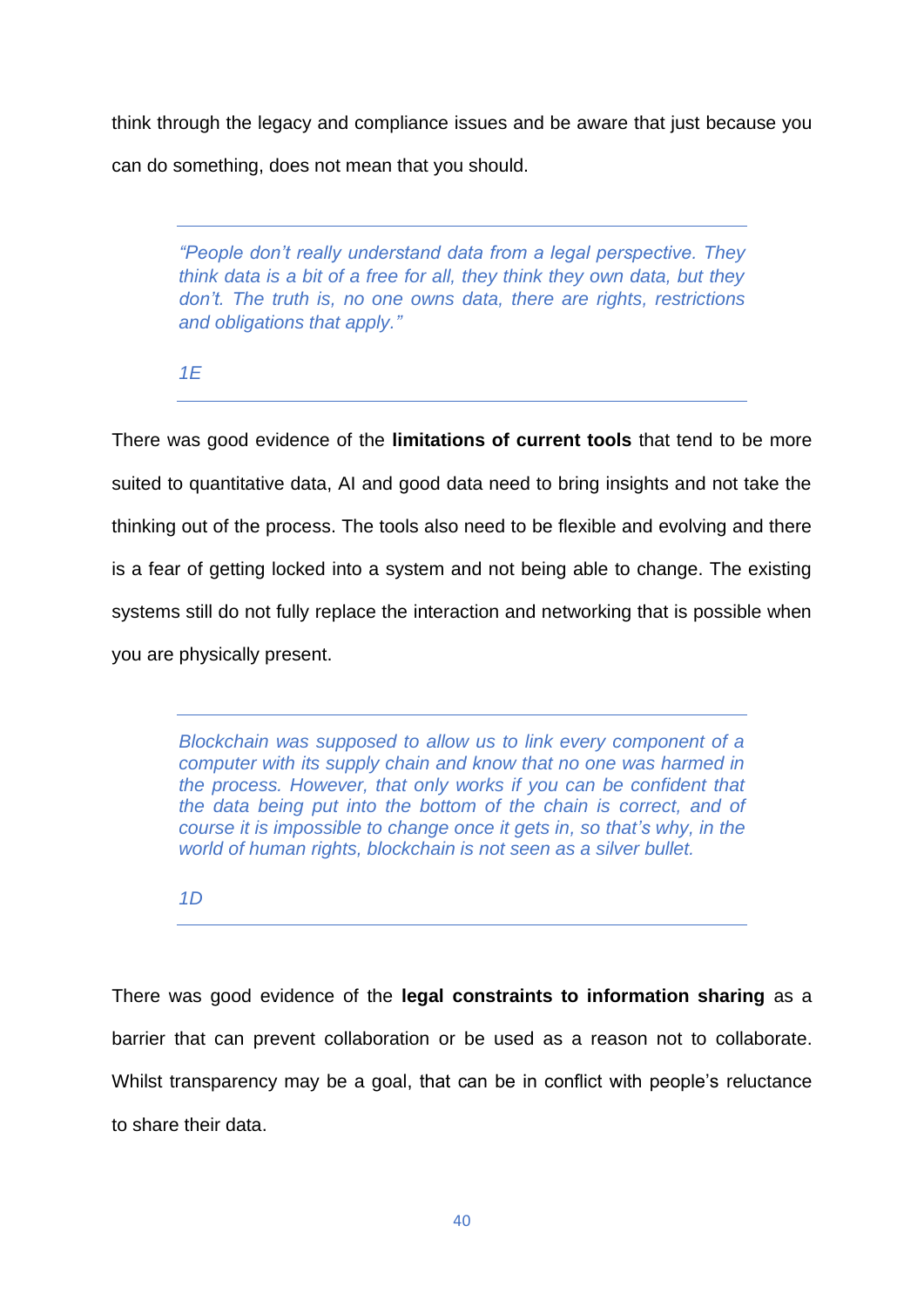There was also good evidence that **digital understanding and skills** are a barrier not only in the implementation of social value but much wider and across the supply chain. Participants in the research were open about their own limited knowledge in digital and recognised that reflected a wider lack of understanding. Also identified was the centralised nature of IT skills.

*"There is something to be looked at with respect how organisations are structured with respect to IT. It tends to be a central function, centralized and hidden away kind of space. We do not have local (digital) competence and capability."*

*1B* 

There was some evidence of **digital security** as both a risk and a barrier. We now know that foreign actors can interfere in nation state activities, and local protest groups can hijack information for their own purposes, so we need to have mechanisms in place to sense check information. People can be nervous about the use of new technology, is it secure, is it safe, where is the data stored and who will have access to it?

There was some evidence that **wrong behaviours** are a key barrier. For practitioners this includes not being prepared to use digital tools, such as TEAMS, to engage with the community stakeholders, in part because of the consequence of having to be always available, as the constraint of geographical location is removed. For the accountancy and audit profession the focus remains on managing risk and not on making a positive difference. The legal profession can be perceived as overall too risk adverse and creating barriers to collaboration which could enable the delivery of greater social value. Finally, there is the risk adverse nature of the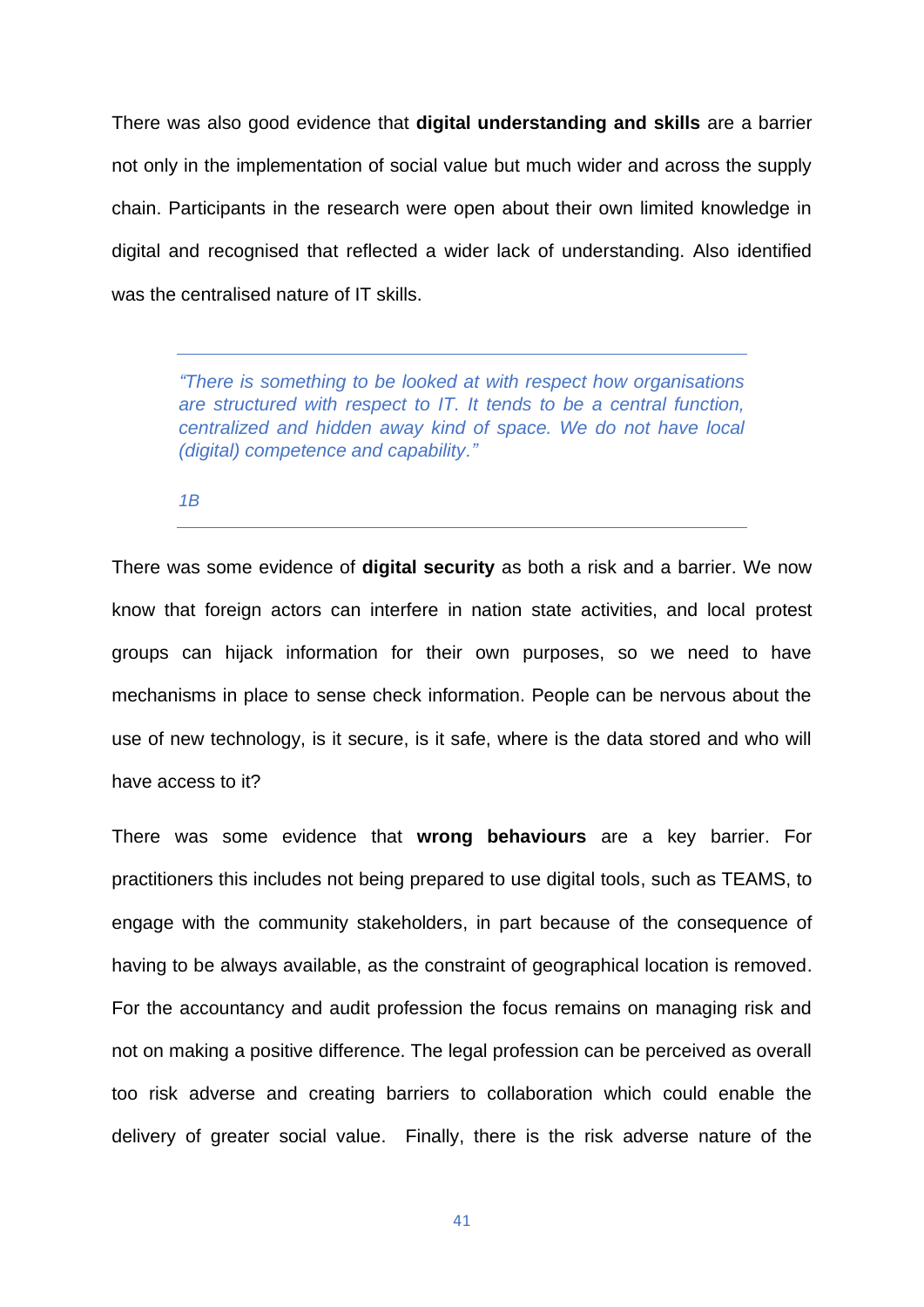construction industry where there is a reluctance to try anything that has not been proved.

There is some evidence of a **risk of exclusivity** as many of the web based tools generate their revenue via licensing arrangements, and that can be a significant cost, on major programmes, if you include all of the supply chain. Consequently, there is a diversion of funding from the delivery of social value, for example funding to support local charities, to the licensing costs. The alternative is to restrict access and make the product exclusive, however this leads to a reduced level of ownership and potential under-reporting. SMEs are concerned that they may not be able to adopt technologies to the same extent as larger companies and this could create an imbalance. There needs to be an awareness that anything that is mandated or strongly encouraged, by policy makers or a sector, needs to be non-exclusionary.

There was some evidence that **COVID–19** is a barrier to social value because many companies are just trying to survive. Panic is a barrier to realising the strengths of digital. This is an opportunity to re-focus and re-position to deliver greater social value and design interventions based on the strengths of digital**.**

The following risks and barriers were mentioned by individual participants.

**Siloed approaches,** or the incessant desire to go it alone, reinforced by established custom and practice, are barriers to digital technology being used in social value. What is needed is a common approach that feeds into a balanced score card, and which provides a wider definition of value.

**System complexity** is a barrier to making progress as the interconnectedness of everything makes it difficult to demonstrate causality and attribution. Having said that people lack confidence in the simpler linear cause and effect models. Some of the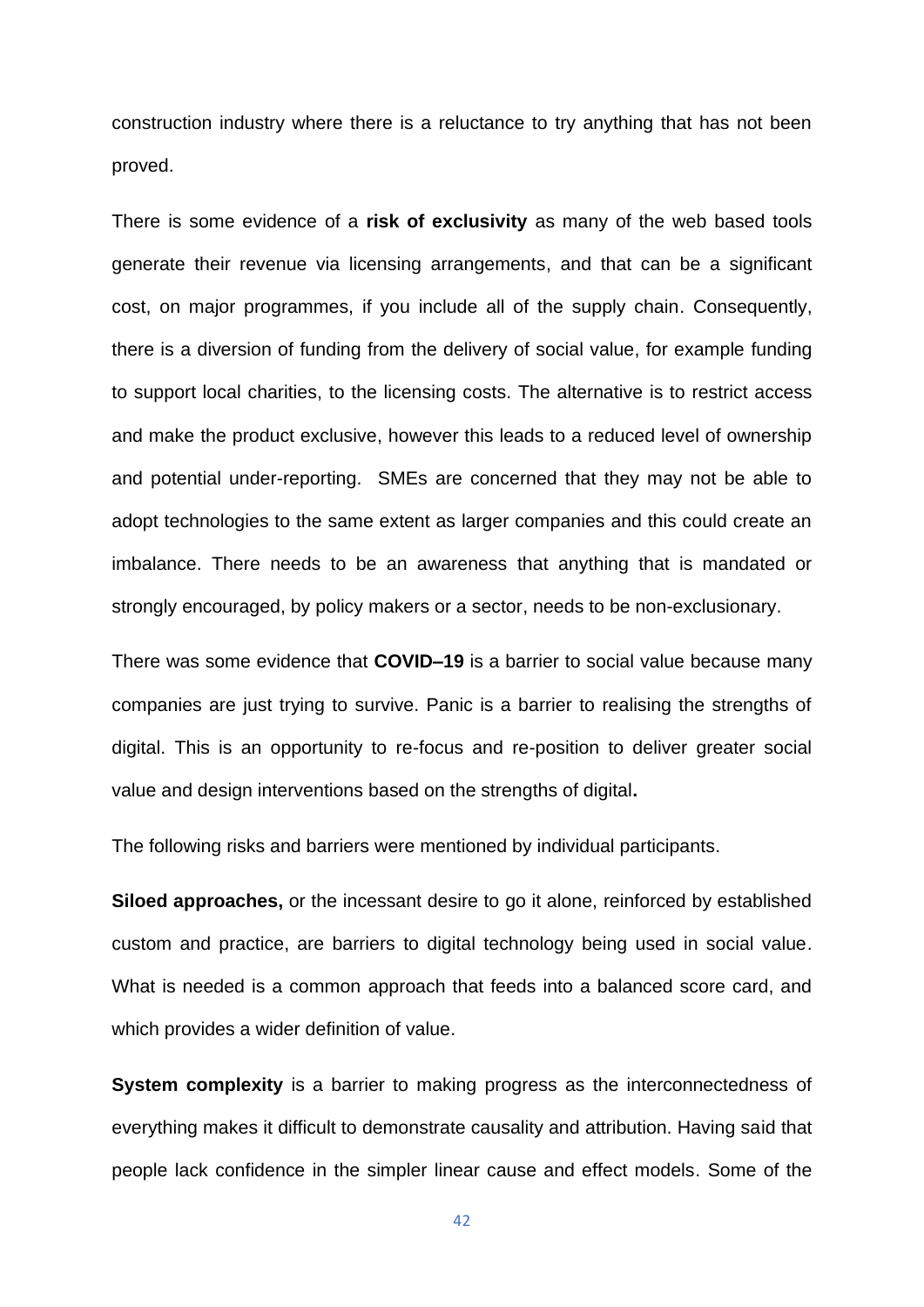more complex systems, that claim to provide, for example, predicted social value for different road routes, take insufficient account of the wider decision-making process.

**Digital poverty in society** is a barrier, not everyone has access to technology, and levels of literacy are variable, so digital methods will never reach everyone in need.

*"Digital is an enabler of social value, but the case is yet to be made as to whether digital actually increases the social value delivered or enables the delivery of social value more effectively and efficiently."*

 *4A* 

### *5 Conclusions including limitations and future research.*

The working paper findings are aligned with the two questions posed in the introduction and overall, these findings answer the title of this research 'How can, digital technology be used to maximise the social value delivered through major infrastructure projects?

An extension of the research, to tap into a more global picture of the use of digital technology for social value, and to use a much wider sample base would be beneficial.

Further integrated research into the four horseman of the optimist: capitalism, technology, public participation and responsible government and their collective contribution to 'dematerialisation' (McAfee 2019), and the link with social value would be of interest.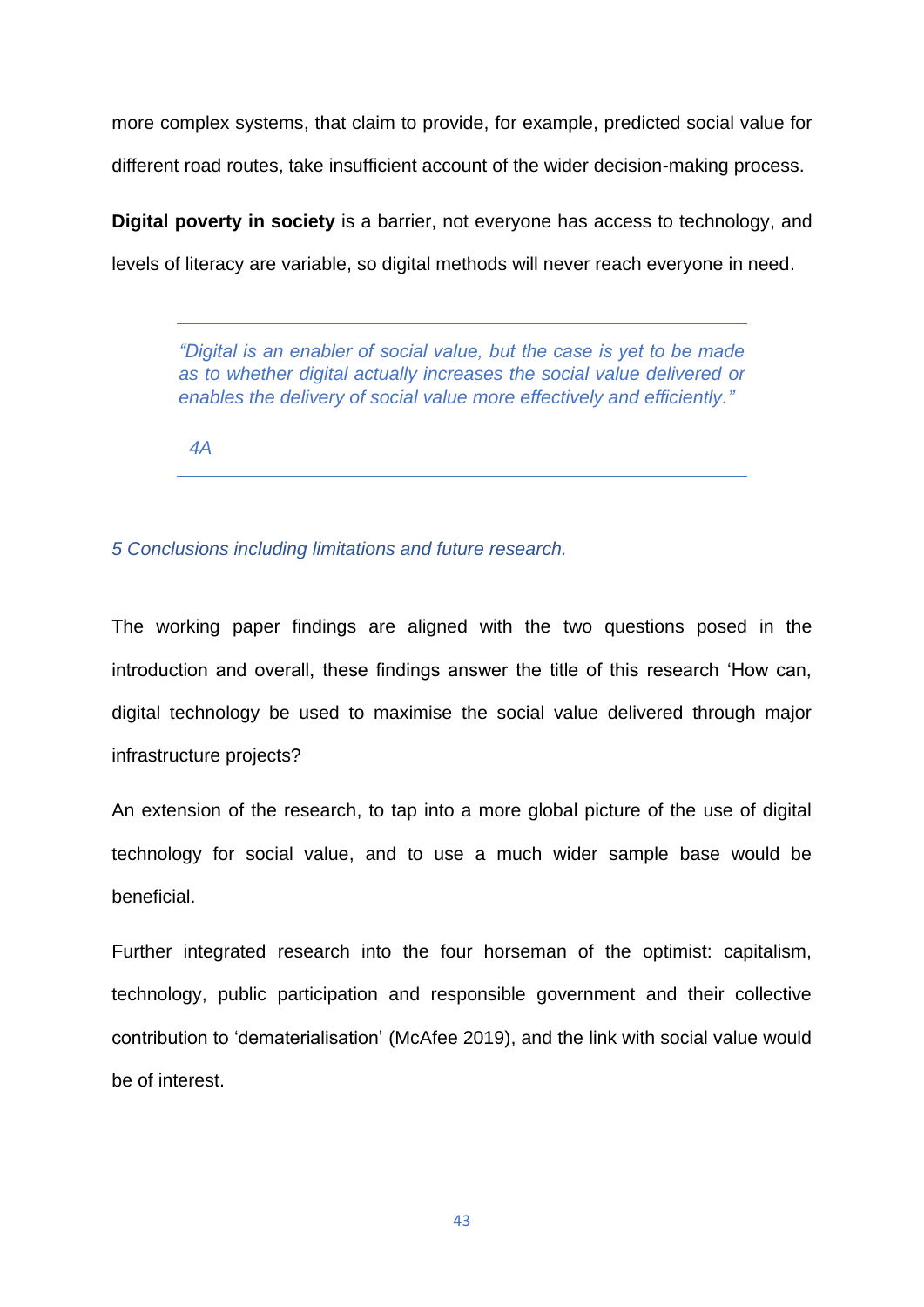For those digital systems that are being developed there will be a need to track their progress and implementation. Given the pace of technology there is a need to continually track new technology and explore its potential to maximise social value.

The use of digital technology in stakeholder management, and the impact on social value, would also be beneficial area for further research.

Government and industry are already responding to the challenges identified with an acceleration in policy focus, an increase in the embedment of social value into contracts and leveraging the benefits of sustainable finance. Digital technology is an enabler to social value and needs incorporation into policy and can then be used to drive requirements through the supply chain.

There has been an increase in the availability of definitions for social value including the publication of Procurement Policy Note (PPN) 06/20 taking into account of social value in the award of central government contracts (Cabinet Office 2020c) which provides a framework of definition within public sector procurement . However, the definition needs to be sector and context specific. Social value should not be viewed in isolation and current practice takes insufficient account of the beneficiaries. Additionally it is important to recognise that if we restrict our definition of social value to that value added over above the commission itself, as defined in PPN 06/20. We fail to effectively consider the social value of the infrastructure asset itself.

The following definitions are therefore proposed for Infrastructure;

**Intrinsic social value**: This is the social value 'belonging naturally and essential' to an asset. This social value needs to be considered at optioneering stage, as part of the development of the business case, and balanced with environmental and economic benefits. The value toolkit (Construction Innovation Hub 2021) provides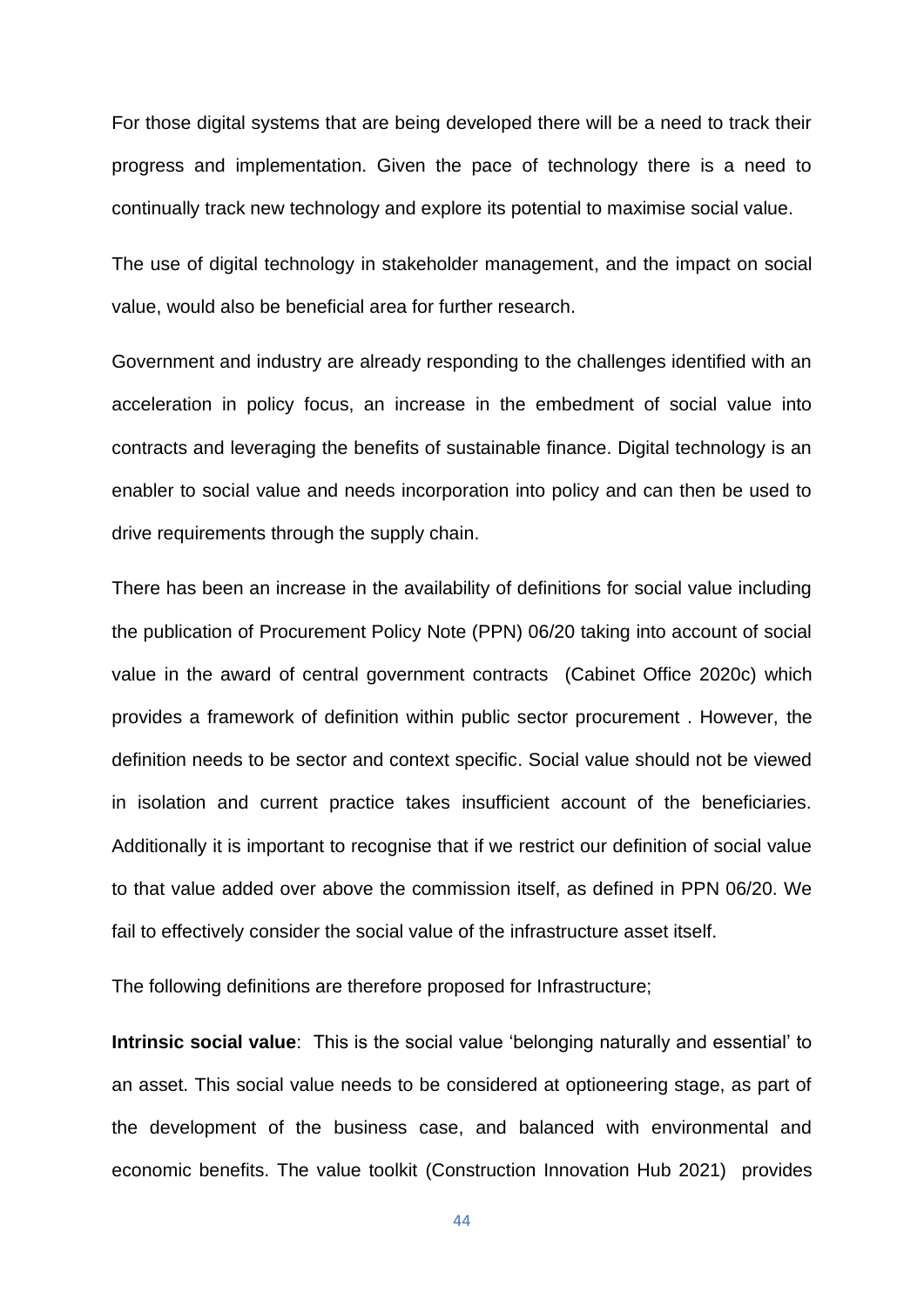one mechanism to support this process. This social value will be embedded into the technical specification of the asset. Two examples of this are the Tideway project and the intrinsic value that the super sewer has in cleaning up the River Thames. A second example is a water process plant, and the social value of improved water quality to the local community. In both cases the intrinsic social value of the asset is an important part of 'Why' the asset is being built.

**Extrinsic social value:** This is social value that is over and above the intrinsic value of the asset and is not essential to the functioning of the asset. To give 2 examples, on the Tideway project, volunteering in the local community delivers social value, but is not essential to the delivery of the project. For a water treatment works, this could be the increase in the technical capability of local people because of employment in the delivery or operation of the asset. Extrinsic social value from a procurement perspective for the public sector is defined in PPN 06/20, although that document only takes the definition as far as inputs and outputs and does not effectively address impact.

The following overall definition for social value in the infrastructure sector is proposed:

Social value for infrastructure assets is both the intrinsic, and extrinsic impact of the asset, on the wellbeing of society, throughout the asset's lifecycle

Jeremy Galpin

Many of the challenges facing the industry identified in this research, can be addressed with the application of digital. This includes improving measurement,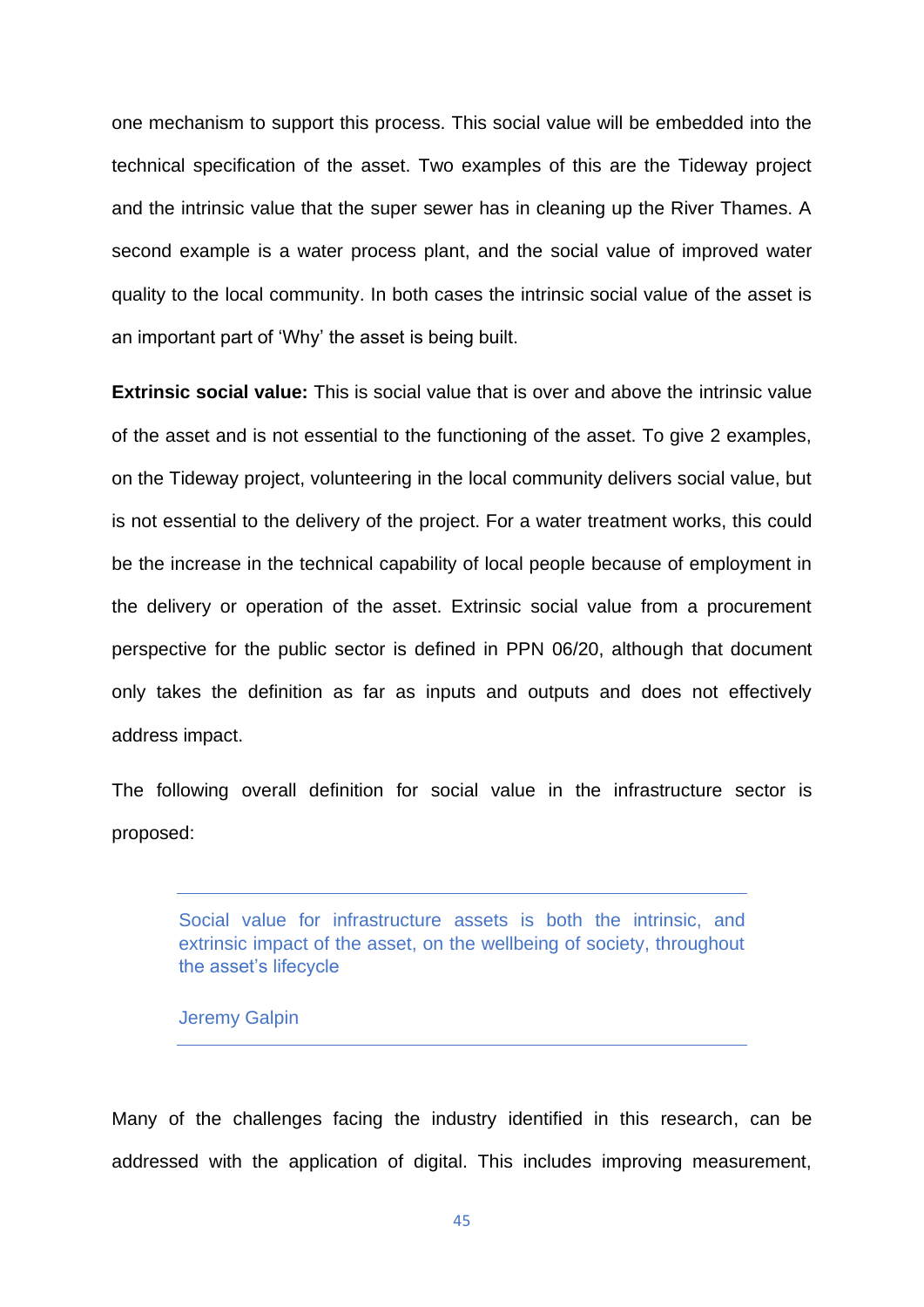accountability, and knowledge. However, if digital technology is to be used to its full benefit, then the industry will need to overcome the barriers of system proliferation, a lack of understanding of data, fears over the use of social media and of digital security, and address digital poverty amongst stakeholders.

There is strong evidence of the current use of digital measurement of social value, but concern over the use of simplified methodologies and an over reliance on quantitative data. The monetized metrics used are not investable.

There has been a significant shift is the use of digital engagement and consultation with stakeholders and some developments in the use of AR and VR to change the public perception of value. There is a significant opportunity to improve stakeholder engagement, using digital apps and mobile, and integrate that improved engagement with social value measurement, reducing the cost of analysing real outcomes using primary data.

Digital technology is the only way to map the complexity of social value and maximise context relevant interventions. There is an exciting opportunity to use digital technology to improve management information, through the creation of a platform that will capture the 'data voice' in real time. Leveraging transparency and collaboration using ESSPs and the use of AI and analytics and machine learning will improve decision making.

In response to these findings, this research makes the following 12 recommendations for the infrastructure sector to fully realise the benefits of digital technology in maximising social value.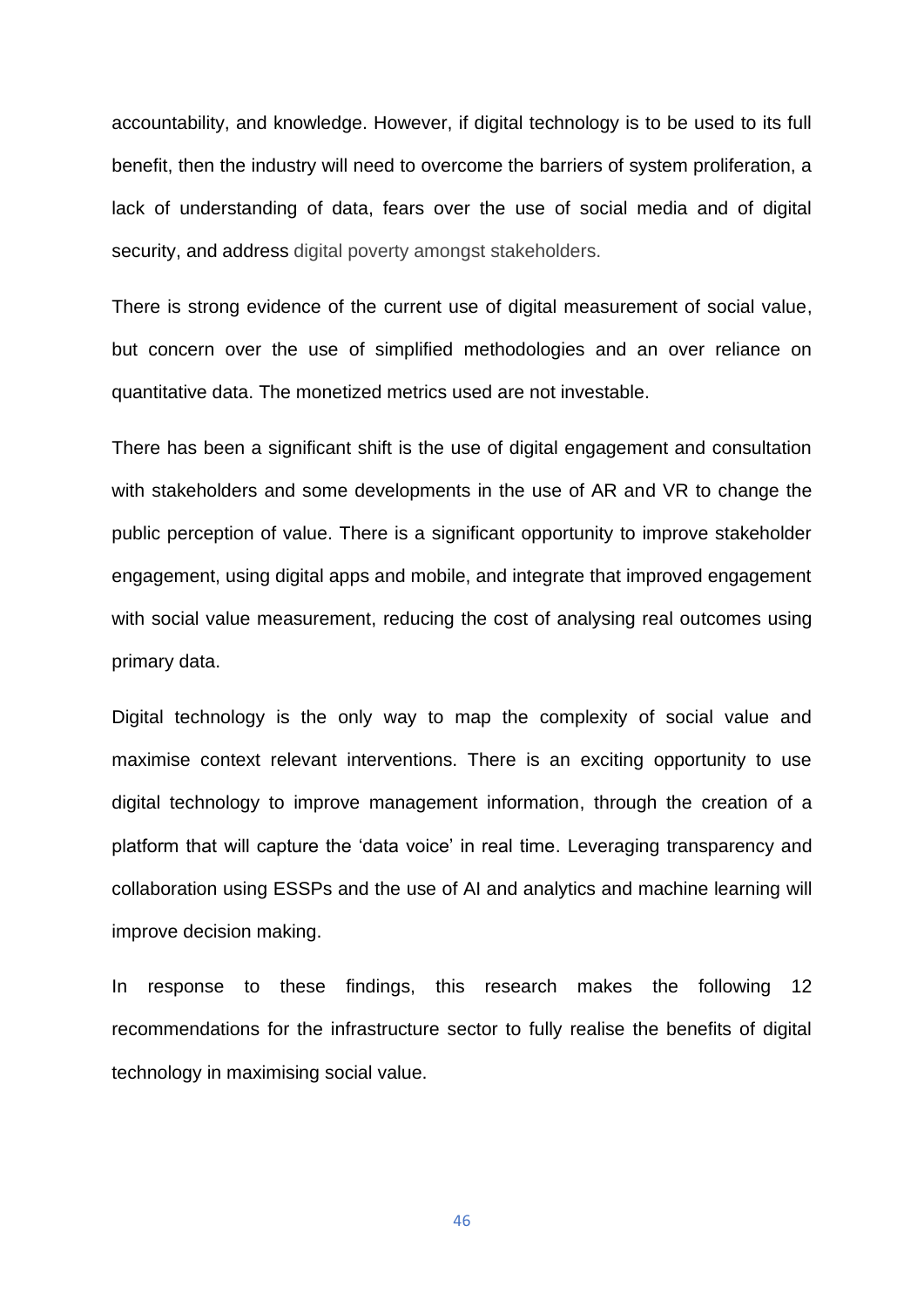*"When you start asking the questions you realise without digital, we can't really move this forward, but there are quite a few barriers in the way."*

*Source 1D* 

### *6. Research Recommendations*

Recommendations 1 to 5 relate to policy implementation and the definition and specification of social value. Recommendations 6 to 9 relate to improving the measurement of social value using digital technology. Recommendations 10 and 11 relate to using digital technology to enhance stakeholder management through the delivery of social value, and recommendation 12 relates to upskilling of managers.

Recommendation 1

An up to date, context specific, definition for social value in the infrastructure sector, should be agreed and embedded into policy and practice.

Recommendation 2

A holistic approach to the implementation of social value. Using a digital framework, based around a multi-capitals model, for the achievement of policy objectives on major infrastructure projects (Construction Innovation Hub 2020). This approach needs to be embedded into the whole life cycle of the asset including planning.

Recommendation 3

Policy makers should specify social value requirements that cannot be delivered without the use of digital tools, for example, real time management information on outcomes. Policy should be system agnostic, flexible for different sectors and incorporated into all stages of the project lifecycle.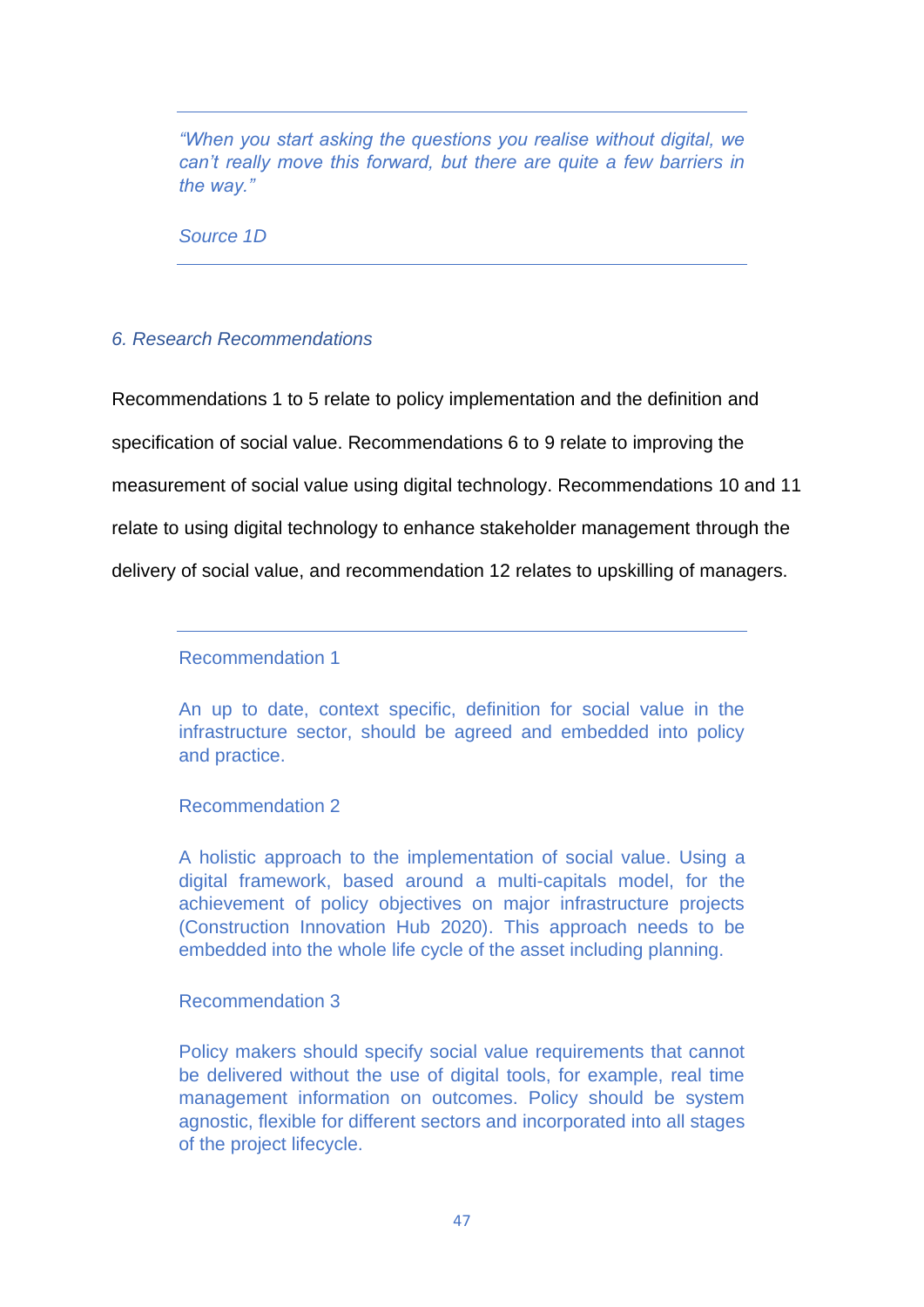### Recommendation 4

Policy makers should consider interventions to address market failure that has led to systems proliferation, siloed approaches, and system exclusivity.

### Recommendation 5

Develop an ethical and methodological framework of good practice for the use of social media to maximise social value.

### Recommendation 6

A standardized digital framework of social value metrics is developed for the infrastructure sector and recognised by government. The metrics should incorporate both qualitative and quantitative data and the impact on stakeholders. These metrics are developed together with regulators and the financial sector to move to investable metrics linked to societal wellbeing.

### Recommendation 7

Embed social value data into digital twin development, enabling better decision making on social value across the whole life cycle of infrastructure assets.

#### Recommendation 8

Explore the use of Distributed Ledger Technology (DLT) commonly termed blockchain, to increase transparency and drive accountability in the maximisation of social value.

### Recommendation 9

Leverage digital tools, including Artificial Reality (AR), Virtual Reality (VR), and apps on mobile devices, to make the collection and measurement of primary outcomes data, context relevant and proportionate to the benefits.

### Recommendation 10

The industry builds on the shift to digital, in engagement and consultation with stakeholders, to design standards for a new normal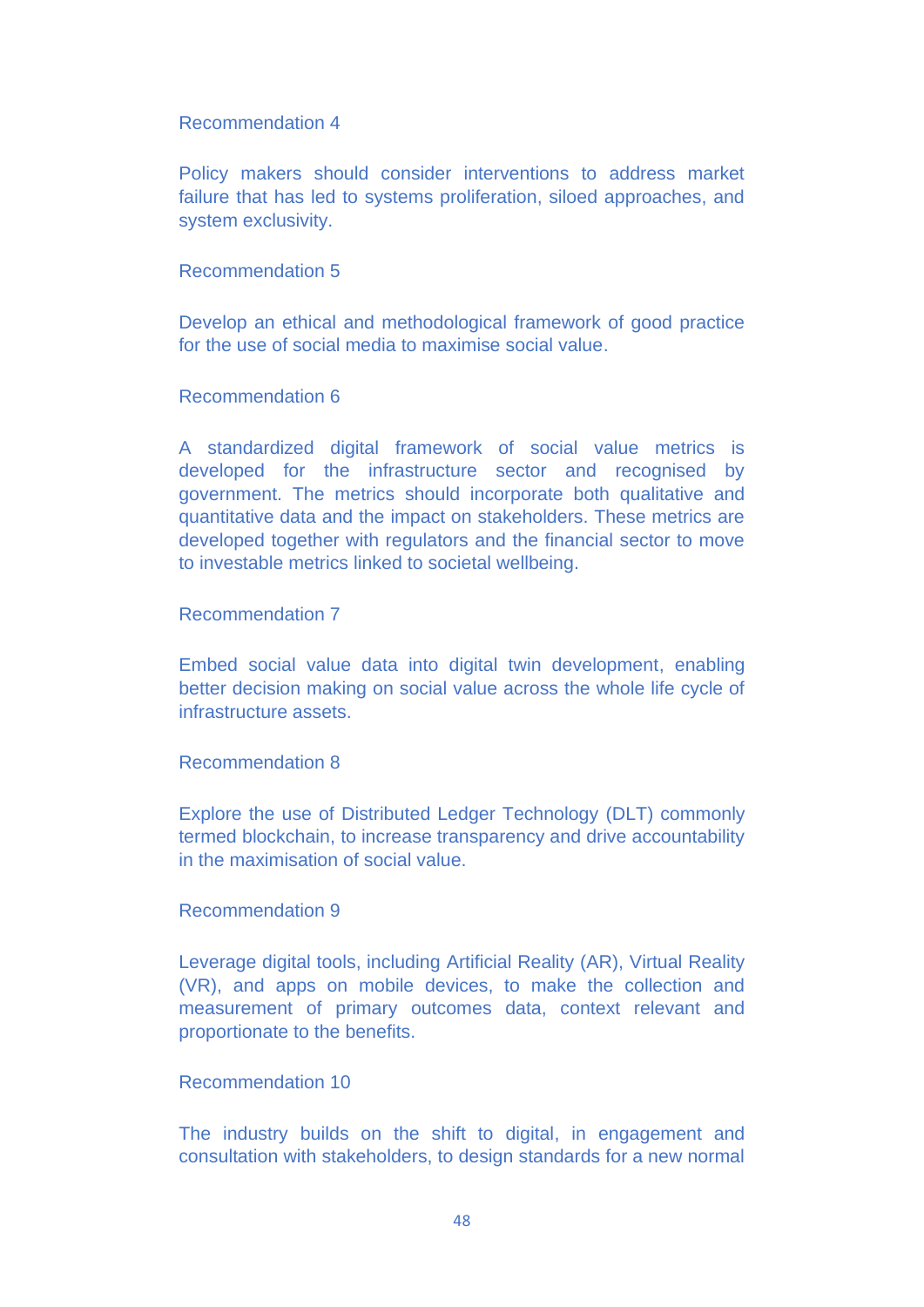approach, using a blend of digital and face to face to increase understanding and build trust.

Recommendation 11

Digital tools, including Emerging Social Software Programmes (ESSPs such as TEAMS), Artificial Intelligence (AI) and mobile devices, are used to enhance stakeholder engagement and present the 'data voice' in real time, creating a continual transparent conversation around 'place'. Integrated with social media and using the wisdom of crowds to improve decision making.

Recommendation 12

Upskill managers, using digital learning, to maximise social value including contracting, accountability and management processes, risks and opportunity of data management, and digital security.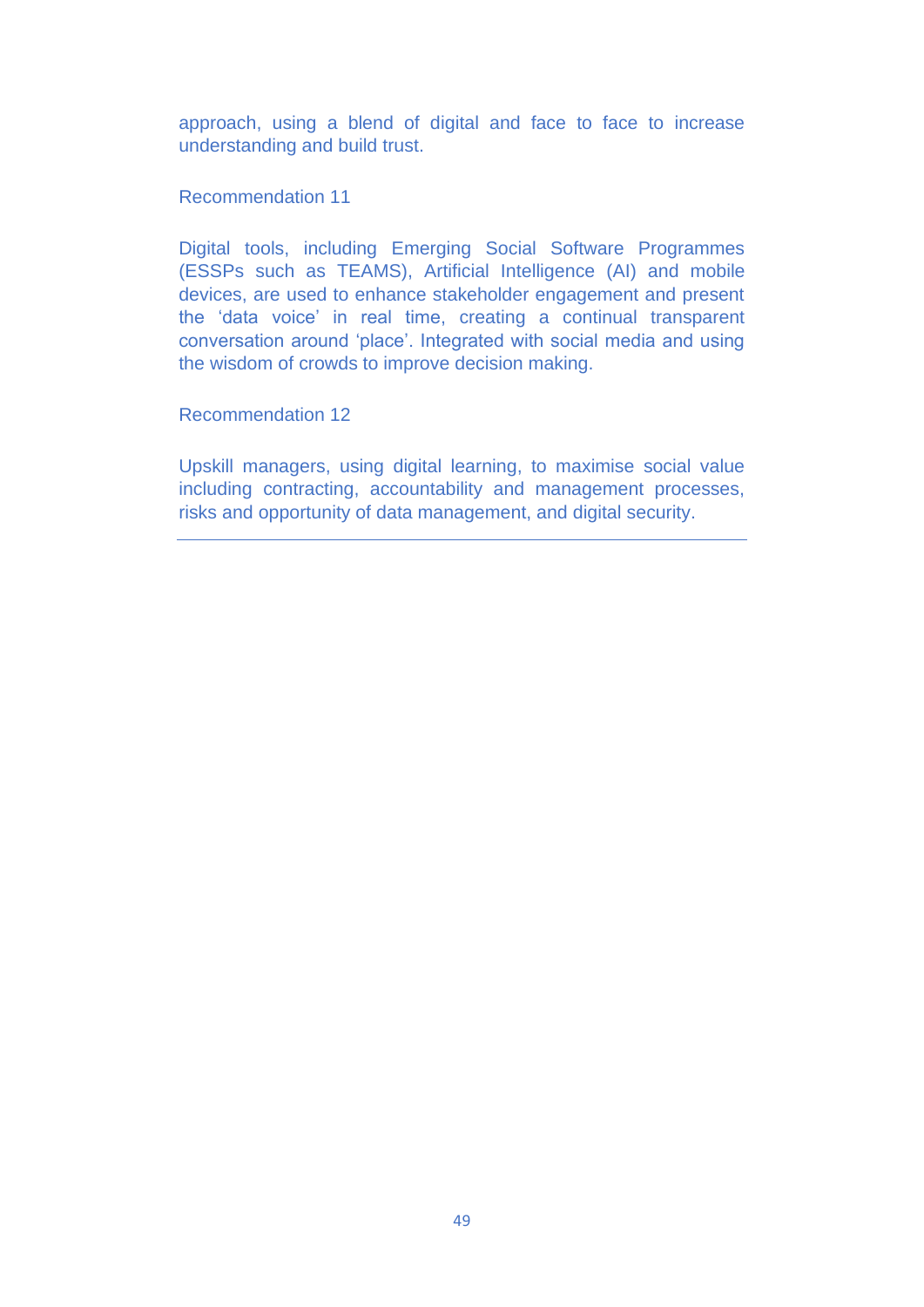### *6 Bibliography*

- Agarwal, B. R., Chandrasekaran, S., and Sridhar, M., 2018. *Imagining construction's digital future*. Singapore.
- Awuzie, B. O. and McDermott, P., 2016. The role of contracting strategies in social value implementation. *Proceedings of the Institution of Civil Engineers - Management, Procurement and Law*, 169 (MP3).
- Azhar, A., 2021. *Exponential*. London: penguin random house UK.
- BBC, 2020. *Infrastructure: More local input needed in big projects, say MPs* [online]. BBC News. Available from: https://www.bbc.co.uk/news/uk-politics-53554666 [Accessed 28 Jul 2020].
- BEIS, 2019. *Construction Sector Deal - GOV.UK* [online]. Available from: https://www.gov.uk/government/publications/construction-sector-deal [Accessed 14 Jan 2022].
- Bichard, E., 2016. Sustainable return on investment : towards a method of valuing social and environmental change in the built environment. [online]. Available from: http://www.aicss2016.org/ [Accessed 22 Jul 2020].
- BSI, 2020. *First guide to understanding and enhancing social value | BSI* [online]. BS8950, Social Value -Understanding and enhancing - guide. Available from: https://www.bsigroup.com/en-GB/about-bsi/media-centre/pressreleases/2020/december/first-guide-to-understanding-and-enhancing-socialvalue/ [Accessed 11 Jan 2022].
- Cabinet Office, 2020a. *The Construction Playbook* [online]. Available from: https://www.gov.uk/government/publications/the-construction-playbook [Accessed 14 Jan 2022].
- Cabinet Office, 2020b. *Procurement Policy Note 06/20 – taking account of social value in the award of central government contracts* [online]. Procurement Policy Note 06/20 – taking account of social value in the award of central government contracts. UK. No. PPN 06/20. Available from: https://www.gov.uk/government/publications/procurement-policy-note-0620-

taking-account-of-social-value-in-the-award-of-central-government-contracts [Accessed 14 Jan 2022].

- Cabinet Office, 2020c. *Procurement Policy Note 06/20 – taking account of social value in the award of central government contracts - GOV.UK* [online]. Gov.uk. Available from: https://www.gov.uk/government/publications/procurement-policynote-0620-taking-account-of-social-value-in-the-award-of-central-governmentcontracts [Accessed 11 Jan 2022].
- Capitals coalition, 2022. *The Capitals Coalition – redefining value to transform decision making* [online]. capitalscoalition.org. Available from: https://capitalscoalition.org/ [Accessed 14 Jan 2022].
- Cartigny, T. and Lord, W., 2017. Defining social value in the UK construction industry. *Proceedings of the Institution of Civil Engineers, Management, Procurement and Law*, 170 (MP3).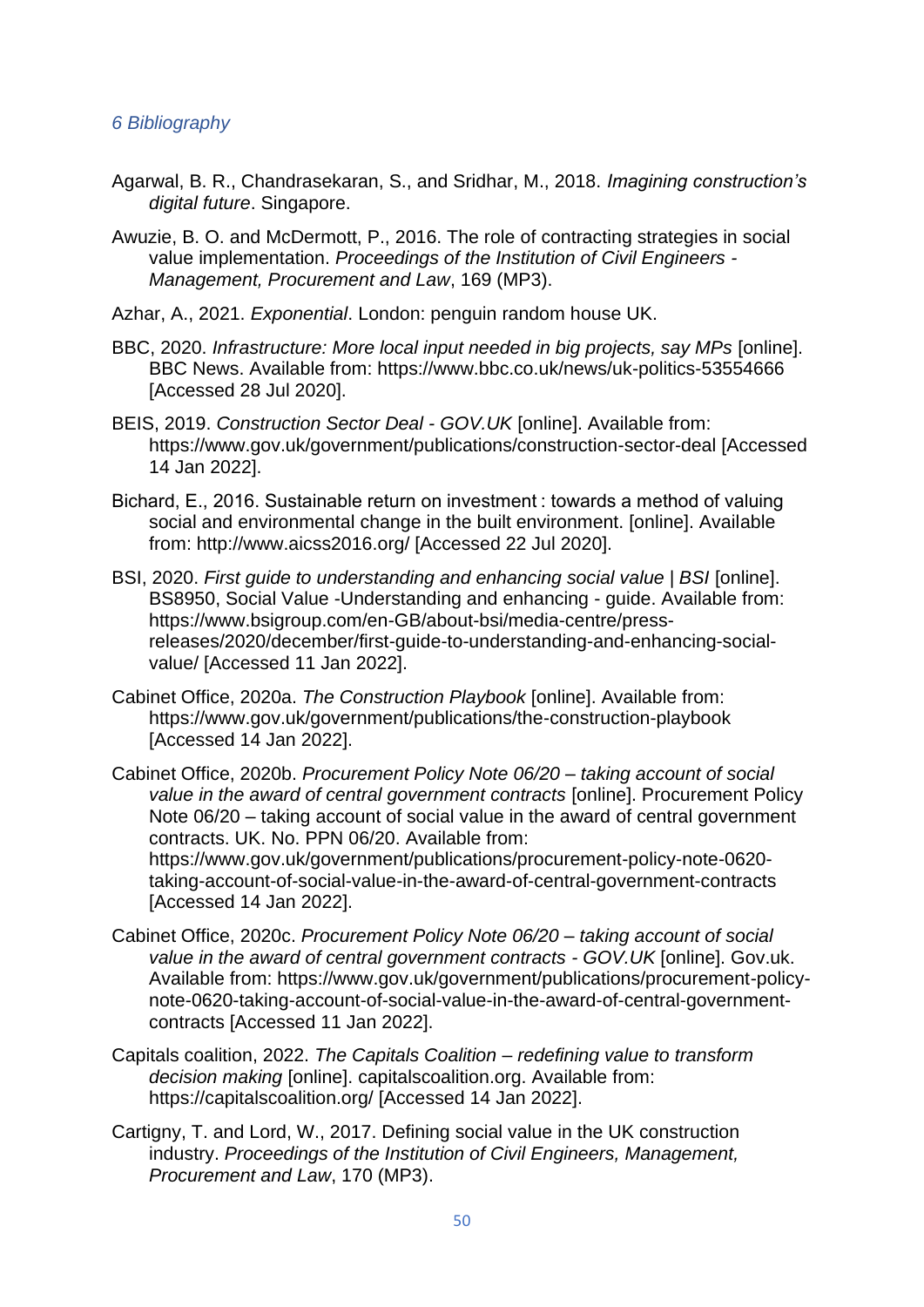- Cartigny, T. and Lord, W., 2019. Evaluating social value in the UK construction industry. *Proceedings of the Institution of Civil Engineers - Management, Procurement and Law* [online], 172 (1), 8–16. Available from: https://www.icevirtuallibrary.com/doi/10.1680/jmapl.17.00051 [Accessed 9 Feb 2020].
- CBI, 2020. *Procurement Policy Note 06/20 - taking account of social value in the award central government contracts*.
- Cohen, N., Robbins, P., and Denault, J.-F., 2012. *A guide to Social Return on Investment*.

Construction Innovation Hub, 2020. *An Introduction to the Value Toolkit*.

- Construction Innovation Hub, 2021. *Value Toolkit - Construction Innovation Hub* [online]. constructioninnovationhub.org.uk. Available from: https://constructioninnovationhub.org.uk/value-toolkit/ [Accessed 11 Jan 2022].
- Construction Leadership Council, 2018. *Procuring for Value* [online]. Procuring for Value. Available from: https://www.constructionleadershipcouncil.co.uk/news/procuring-for-value/ [Accessed 14 Jan 2022].
- Costain, 2021. *About us | Costain* [online]. www.costain.com. Available from: https://www.costain.com/about-us/ [Accessed 11 Jan 2022].
- Cziksentmihalyi, M., 1990. Flow: The Psychology of Optimal Experience. *Academy of Management Review*, 16 (3), 636–640.
- D'Urbino Luca, 2021. *Facebook is nearing a reputational point of no return | The Economist* [online]. Economist. Available from: https://www.economist.com/leaders/2021/10/09/facebook-is-nearing-areputational-point-of-no-return [Accessed 11 Jan 2022].
- Doloi, H., 2012. Assessing stakeholders' influence on social performance of infrastructure projects. *Facilities*.
- Dubourg, Jones-Lee, and Loomes, G., 1997. Imprecise Preferences and Survey Design in Contingent Valuation. *Economica* [online], 64 (256), 681–702. Available from: http://doi.wiley.com/10.1111/1468-0335.00106 [Accessed 28 Jul 2020].
- Dunn, H., 2012. *Accounting for environmental impacts: Supplementary Green Book guidance*.
- Fujiwara, D. and Campbell, R., 2011. *Valuation Techniques for Social Cost-Benefit Analysis: Stated Preference, Revealed Preference and Subjective Well-Being Approaches A Discussion of the Current Issues* [online]. London: hm-treasury. Available from: http://www.nationalarchives.gov.uk/doc/open- [Accessed 14 Feb 2020].
- Helliwell, J. F., Layard, R., and Sachs, J. D., 2019. *World Happiness Report* [online]. Available from: http://worldhappiness.report/ [Accessed 14 Feb 2020].
- Helliwell, J. F. and Putnam, R. D., 1995. *Economic Growth and Social Capital in Italy* [online]. Journal , Summer. Available from: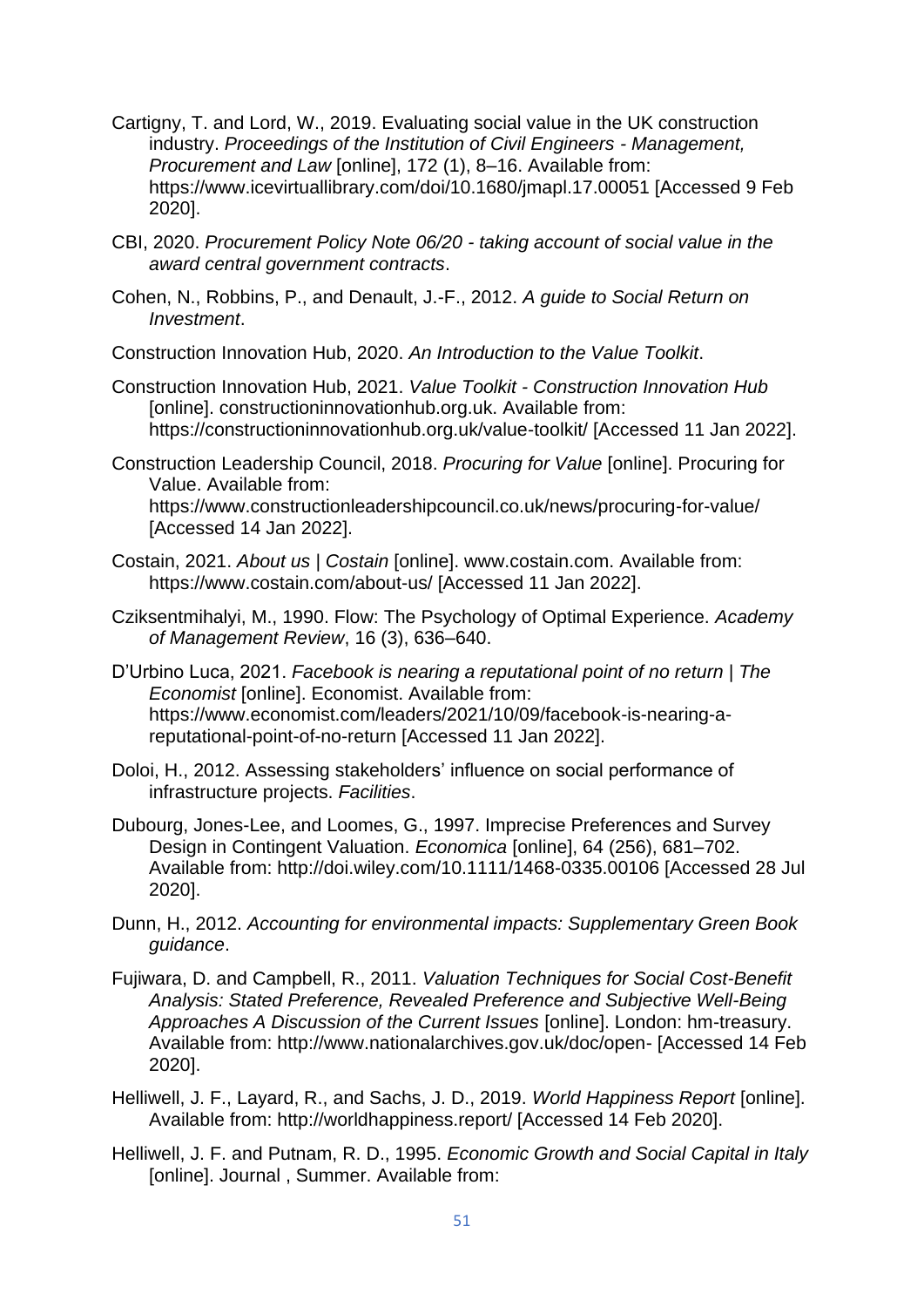https://www.jstor.org/stable/40325643 [Accessed 17 Sep 2020].

- HM Treasury, 2018. *The green book, central government guidance on appraisal and evaluation* [online]. London: OGL. Available from: www.gov.uk/government/publications [Accessed 14 Feb 2020].
- HM Treasury, 2021. *Wellbeing Guidance for Appraisal* [online]. London. Available from: https://assets.publishing.service.gov.uk/government/uploads/system/uploads/att achment\_data/file/1005388/Wellbeing\_guidance\_for\_appraisal\_supplementary Green Book quidance.pdf.
- ICE, ICG, and Mott MacDonald, 2018. *Ripe for transformation, ready for change? Project 13 Digital Transformation Workstream: Infrastructure industry benchmarking report* [online]. Available from: http://www.p13.org.uk/wpcontent/uploads/2018/07/Ripe-for-transformation-ready-for-change.pdf.
- Infrastructure and Projects Authority, 2021. *Transforming Infrastructure Performance: Roadmap to 2030 - GOV.UK* [online]. Policy Paper . Available from: https://www.gov.uk/government/publications/transforming-infrastructureperformance-roadmap-to-2030 [Accessed 11 Jan 2022].
- Kahneman, D. and Krueger, A. B., 2006. Developments in the measurement of subjective well-being. *Journal of Economic Perspectives*, 20 (1), 3–24.
- Kirkup, J., 2020. *Returning the favour: A new social contract for business* [online]. London. Available from: http://www.smf.co.uk/wpcontent/uploads/2020/03/Returning-the-favour-a-new-social-contract-forbusiness-final.pdf.
- Knack, S. and Keefer, P., 1997. Does Social Capital Have an Economic Payoff? A Cross-Country Investigation. *The Quarterly Journal of Economics* [online], 112 (4), 1251–1288. Available from: https://academic.oup.com/qje/articlelookup/doi/10.1162/003355300555475 [Accessed 17 Sep 2020].
- Layard, R. and Ward, G., 2020. *Can We Be Happier? Evidence and Ethics*. Penguin Random House.
- Lemieux, V. L., 2016. Trusting records: is Blockchain technology the answer? *Records Management Journal*.
- Li, J., Greenwood, D., and Kassem, M., 2019. Blockchain in the built environment and construction industry: A systematic review, conceptual models and practical use cases. *Automation in Construction*, 102, 288–307.
- McAfee, A., 2009. *Enterprise 2.0*. Boston,Massachusetts: Harvard Business Press.
- McAfee, A., 2019. *More from less*. London: Simon & Schuster UK ltd.
- McAfee, A. and Brynjolfsson, E., 2017. *Machine Platform Crowd*. first. New york: W.W.Norton & company, Inc.,.

McKinsey global Institute, 2009. *How companies are benefiting from web 2.0* [online]. Mckinsey Digital. Available from: https://www.mckinsey.com/~/media/mckinsey/business functions/mckinsey digital/our insights/twenty-five years of digitization ten insights into how to play it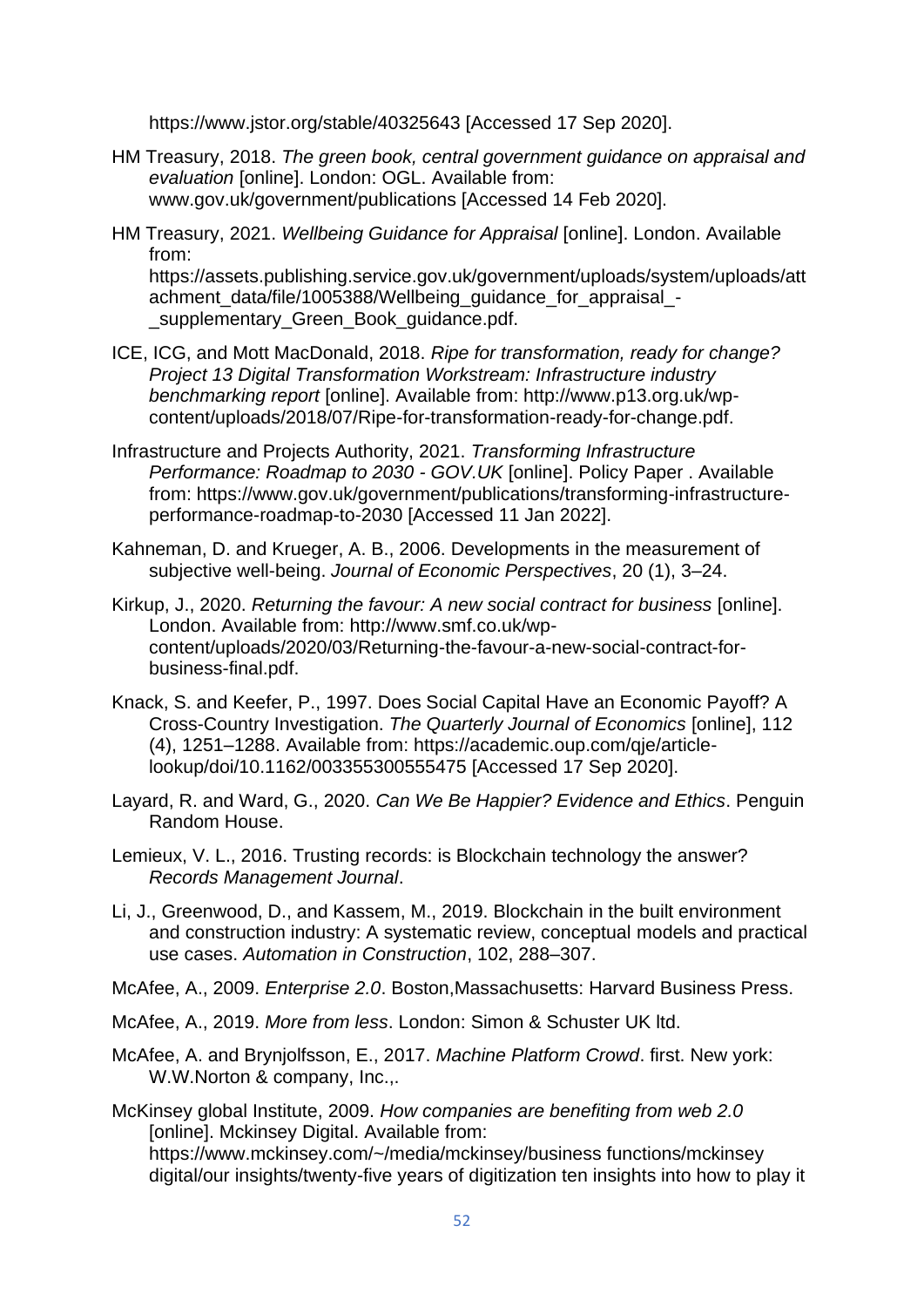right/mgi-briefing-note-twenty-five-years-of-digitization-may-2019.ashx [Accessed 17 Sep 2020].

- Mervyn, K., Simon, A., and Allen, D. K., 2014. Digital inclusion and social inclusion: a tale of two cities. *Information Communication and Society*, 17 (9), 1086–1104.
- National Infrastructure Commission, 2018. Data for the public good. *National Infrastructure Commission* [online], 76. Available from: https://www.nic.org.uk/wp-content/uploads/Data-for-the-Public-Good-NIC-Report.pdf.
- Porter, M., Hills, G., Pfitzer, M., Patscheke, S., and Hawkins, E., 2012. Measuring shared value: How to unlock value by linking social and business results. *Conference Report available …* [online], 1–24. Available from: http://scholar.google.com/scholar?hl=en&btnG=Search&q=intitle:Measuring+Sh ared+Value:+How+to+Unlock+Value+by+Linking+Social+and+Business+Result s#0.
- Porter, M. and Kramer, M., 2011. Creating Shared Value: How to reinvent capitalism - and unleash a wave of innovation and growth. *Harvard Business Review*, January-Fe, 68–77.
- Schweizer, P.-J., Renn, O., Ock, W. K. €, Bovet, J., Benighaus, C., Scheel, O., Schr, R., and Oter, €, 2014. Public participation for infrastructure planning in the context of the German 'Energiewende'. [online]. Available from: http://dx.doi.org/10.1016/j.jup.2014.07.005 [Accessed 14 Feb 2020].

Social & Human Capital Coalition, 2019. *Social & Human Capital Protocol*.

- Social Value UK, 2020. *What is Social Value? - Social Value UK* [online]. Available from: http://www.socialvalueuk.org/what-is-social-value/ [Accessed 17 Sep 2020].
- Strauss, D., 2019. Listed UK companies and pensions face mandatory climate reporting | Financial Times. *Financial Times* [online], 2 July 2019. Available from: https://www.ft.com/content/59086538-9c24-11e9-b8ce-8b459ed04726 [Accessed 13 Aug 2019].
- Tett, G., 2019. Ethical investing has reached a tipping point. *Financial Times* [online], 2019. Available from: https://www.ft.com/content/7d64d1d8-91a6-11e9-b7ea-60e35ef678d2 [Accessed 23 Jun 2019].

Vardakoulias, O., 2013. *Economics in policy making 4: Social CBA and SROI*.

- Viscusi, G., Castelli, M., and Batini, C., 2014. Assessing Social Value in Open Data Initiatives: A Framework. *Future Internet* [online], 6 (3), 498–517. Available from: http://www.mdpi.com/1999-5903/6/3/498 [Accessed 5 Feb 2020].
- Zhang, D., Guo, B., and Yu, Z., 2011. The emergence of social and community intelligence. *Computer*.